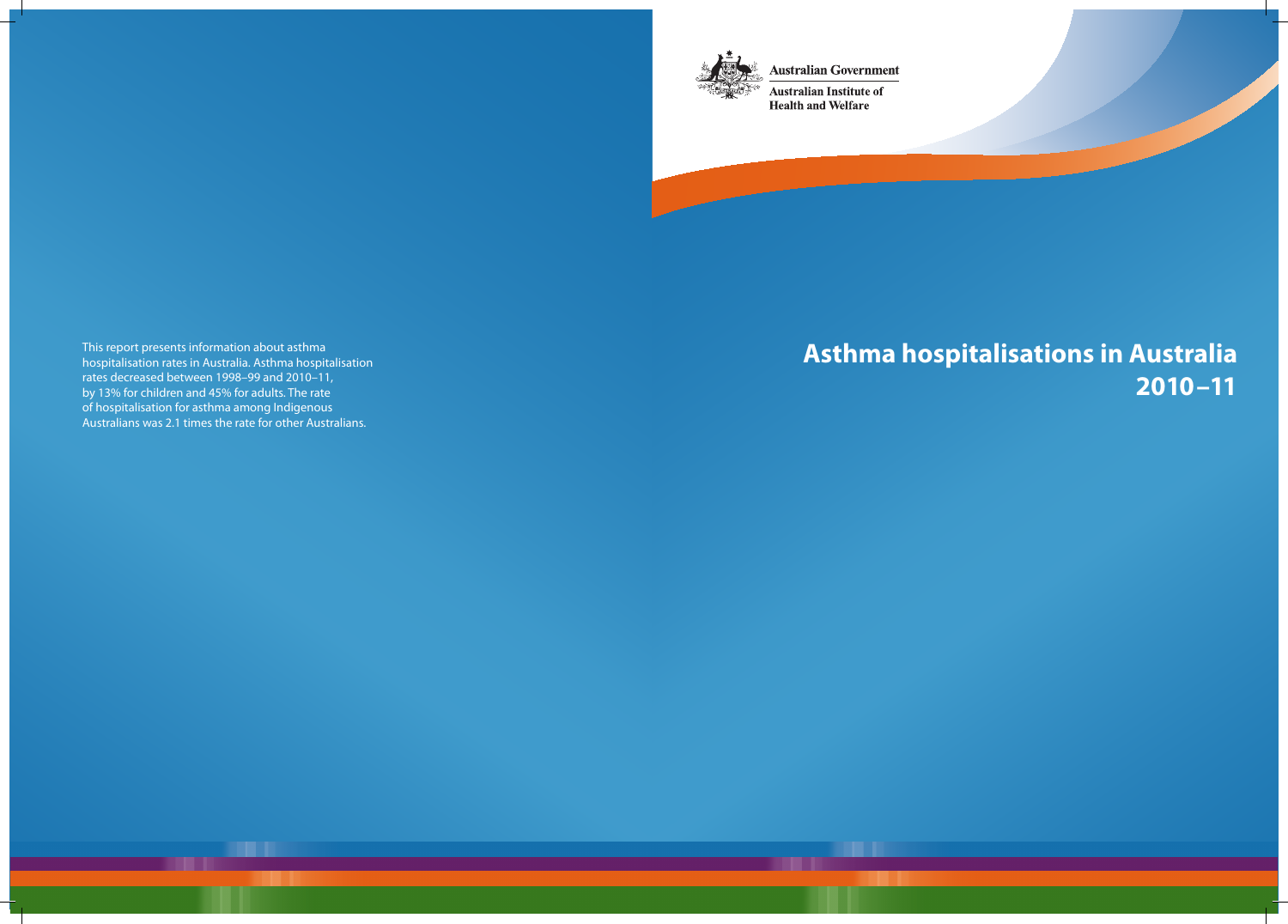

**Australian Institute of Health and Welfare** 

> Authoritative information and statistics to promote better health and wellbeing

# **Asthma hospitalisations in Australia 2010–11**

Australian Institute of Health and Welfare Canberra Cat. no. ACM 27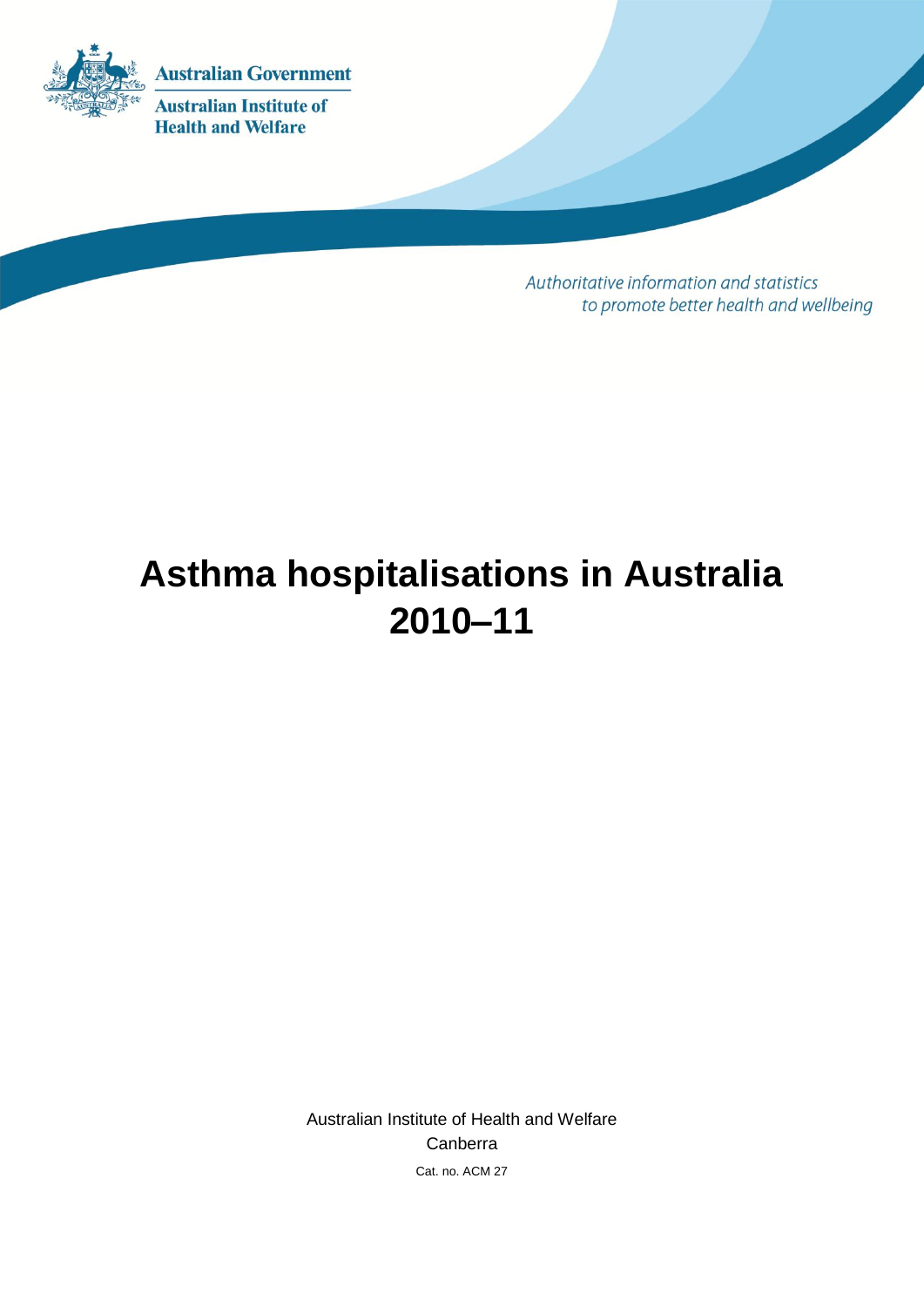**The Australian Institute of Health and Welfare is a major national agency which provides reliable, regular and relevant information and statistics on Australia's health and welfare. The Institute's mission is** *authoritative information and statistics to promote better health and wellbeing***.**

 $\left(\mathrm{cc}\right)$  BY © Australian Institute of Health and Welfare 2013

This product, excluding the AIHW logo, Commonwealth Coat of Arms and any material owned by a third party or protected by a trademark, has been released under a Creative Commons BY 3.0 (CC-BY 3.0) licence. Excluded material owned by third parties may include, for example, design and layout, images obtained under licence from third parties and signatures. We have made all reasonable efforts to identify and label material owned by third parties.

You may distribute, remix and build upon this work. However, you must attribute the AIHW as the copyright holder of the work in compliance with our attribution policy available at <www.aihw.gov.au/copyright/>. The full terms and conditions of this licence are available at <http://creativecommons.org/licenses/by/3.0/au/>.

Enquiries relating to copyright should be addressed to the Head of the Media and Strategic Engagement Unit, Australian Institute of Health and Welfare, GPO Box 570, Canberra ACT 2601.

A complete list of the Institute's publications is available from the Institute's website <www.aihw.gov.au>.

ISBN 978-1-74249-475-3

#### **Suggested citation**

Australian Institute of Health and Welfare 2013. Asthma hospitalisations in Australia 2010–11. Cat. no. ACM 27. Canberra: AIHW.

#### **Australian Institute of Health and Welfare**

Board Chair Dr Andrew Refshauge **Director** 

David Kalisch

Any enquiries about or comments on this publication should be directed to: Media and Strategic Engagement Unit Australian Institute of Health and Welfare GPO Box 570 Canberra ACT 2601 Tel: (02) 6244 1032 Email: info@aihw.gov.au

Published by the Australian Institute of Health and Welfare

**Please note that there is the potential for minor revisions of data in this report. Please check the online version at <www.aihw.gov.au> for any amendments.**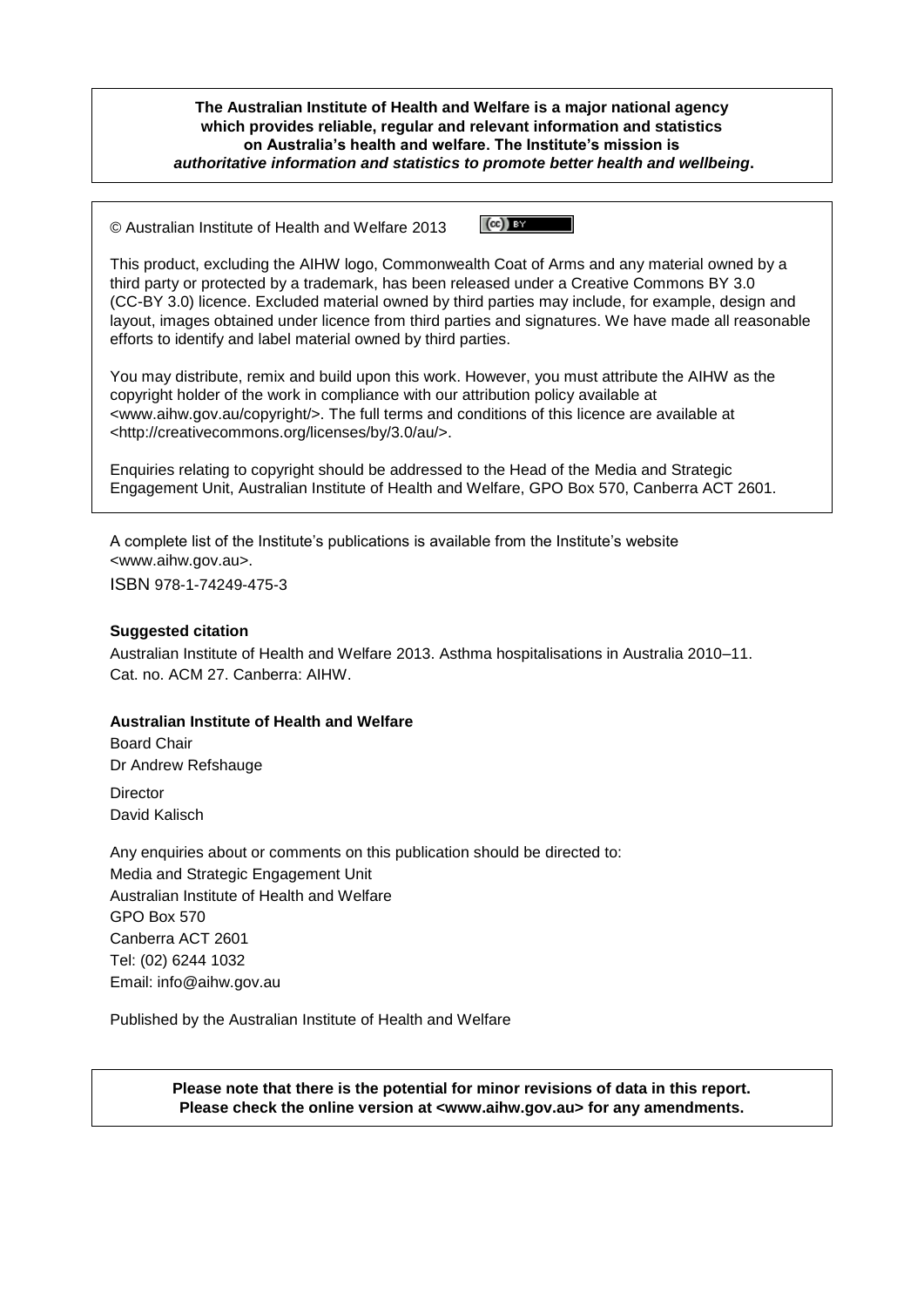# **Contents**

| 1              |  |  |  |  |  |
|----------------|--|--|--|--|--|
| $\overline{2}$ |  |  |  |  |  |
|                |  |  |  |  |  |
|                |  |  |  |  |  |
|                |  |  |  |  |  |
|                |  |  |  |  |  |
|                |  |  |  |  |  |
| 3              |  |  |  |  |  |
|                |  |  |  |  |  |
|                |  |  |  |  |  |
| 4              |  |  |  |  |  |
|                |  |  |  |  |  |
|                |  |  |  |  |  |
| 5              |  |  |  |  |  |
|                |  |  |  |  |  |
|                |  |  |  |  |  |
|                |  |  |  |  |  |
|                |  |  |  |  |  |
|                |  |  |  |  |  |
|                |  |  |  |  |  |
|                |  |  |  |  |  |
|                |  |  |  |  |  |
|                |  |  |  |  |  |
|                |  |  |  |  |  |
|                |  |  |  |  |  |
|                |  |  |  |  |  |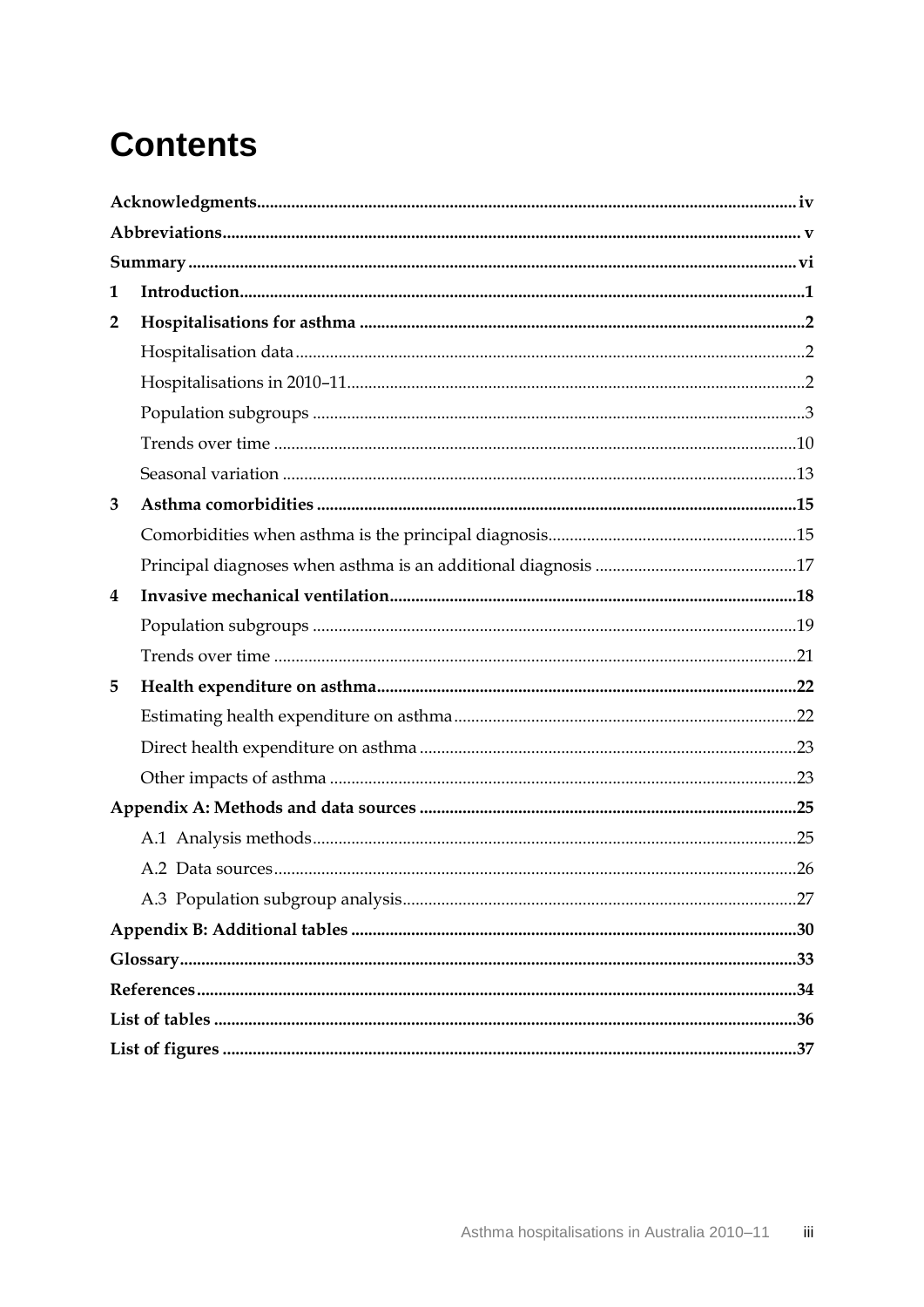# <span id="page-4-0"></span>**Acknowledgments**

This report updates the hospitalisation section of *Asthma in Australia 2011,* written by the Woolcock Institute of Medical Research. The author of this report is Alice Crisp.

The report was reviewed by Tomoko Sugiura, Louise York, Lisa McGlynn, George Bodilsen, Michelle Gourley, Jenny Hargreaves, Alison Verhoeven and Teresa Dickinson of the AIHW. The report was also reviewed by members of the Woolcock Institute of Medical Research and members of the National Monitoring of Asthma and Linked Chronic Respiratory Conditions Advisory Group.

This publication was funded by the Australian Government Department of Health and Ageing through the Asthma Management Program.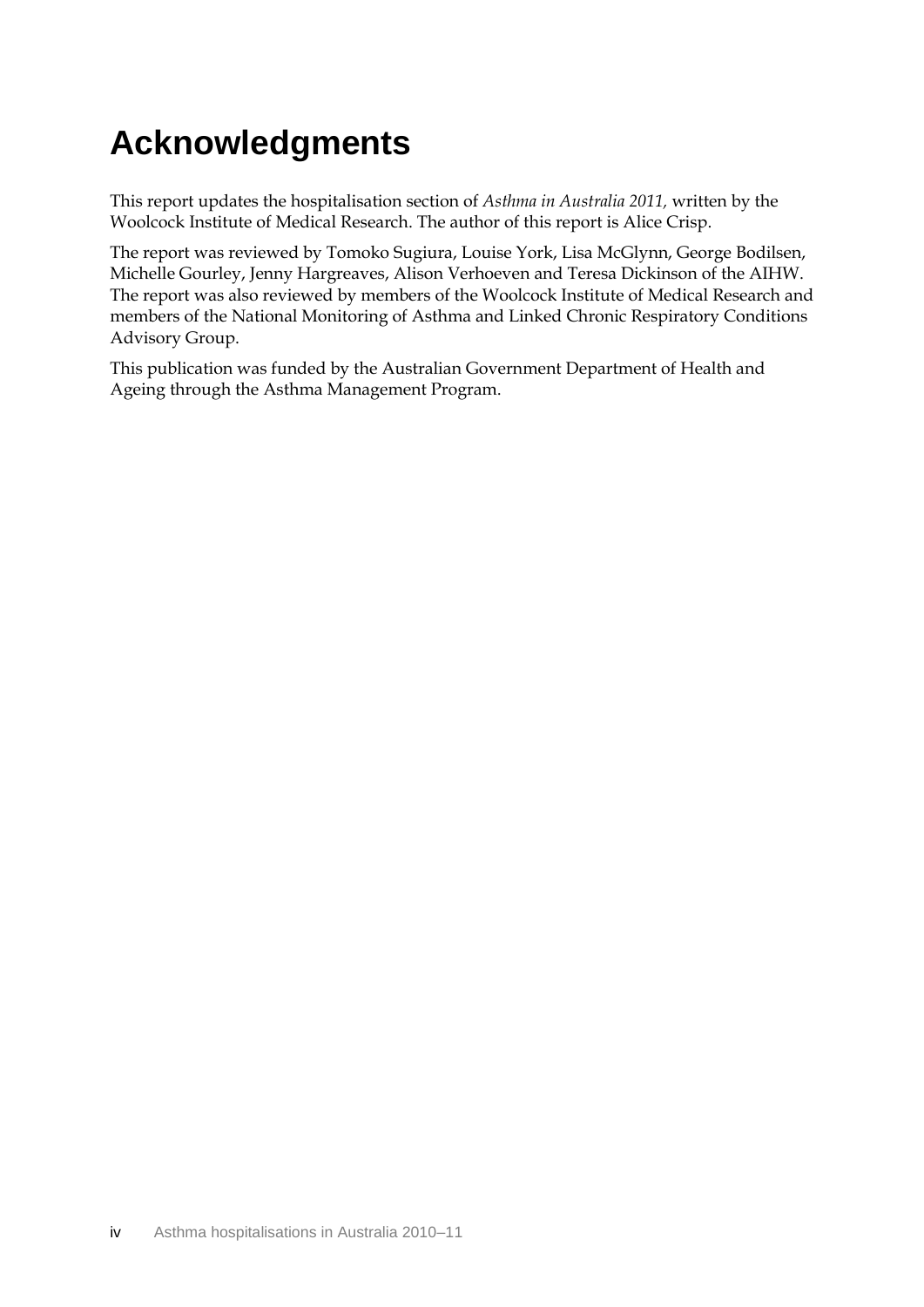# <span id="page-5-0"></span>**Abbreviations**

| <b>ABS</b>   | <b>Australian Bureau of Statistics</b>                                                                                                  |
|--------------|-----------------------------------------------------------------------------------------------------------------------------------------|
| <b>ACAM</b>  | Australian Centre for Asthma Monitoring                                                                                                 |
| <b>AIHW</b>  | Australian Institute of Health and Welfare                                                                                              |
| <b>ARIA</b>  | Accessibility/Remoteness Index of Australia                                                                                             |
| <b>ASGC</b>  | Australian Standard Geographical Classification                                                                                         |
| <b>COPD</b>  | chronic obstructive pulmonary disease                                                                                                   |
| <b>DALYs</b> | disability-adjusted life years                                                                                                          |
| ERP          | <b>Estimated Resident Population</b>                                                                                                    |
| $ICD-10-AM$  | International Statistical Classification of Diseases and Related<br>Health Problems, 10 <sup>th</sup> revision, Australian modification |
| <b>IRSD</b>  | Index of Relative Socio-economic Disadvantage                                                                                           |
| <b>MBS</b>   | Medicare Benefits Scheme                                                                                                                |
| <b>NHMD</b>  | National Hospital Morbidity Database                                                                                                    |
| <b>NHS</b>   | National Health Survey                                                                                                                  |
| <b>PBS</b>   | <b>Pharmaceutical Benefits Scheme</b>                                                                                                   |
| <b>RPBS</b>  | Repatriation Pharmaceutical Benefits Scheme                                                                                             |
| <b>SEIFA</b> | Socio-Economic Indexes for Areas                                                                                                        |
| <b>SLA</b>   | <b>Statistical Local Area</b>                                                                                                           |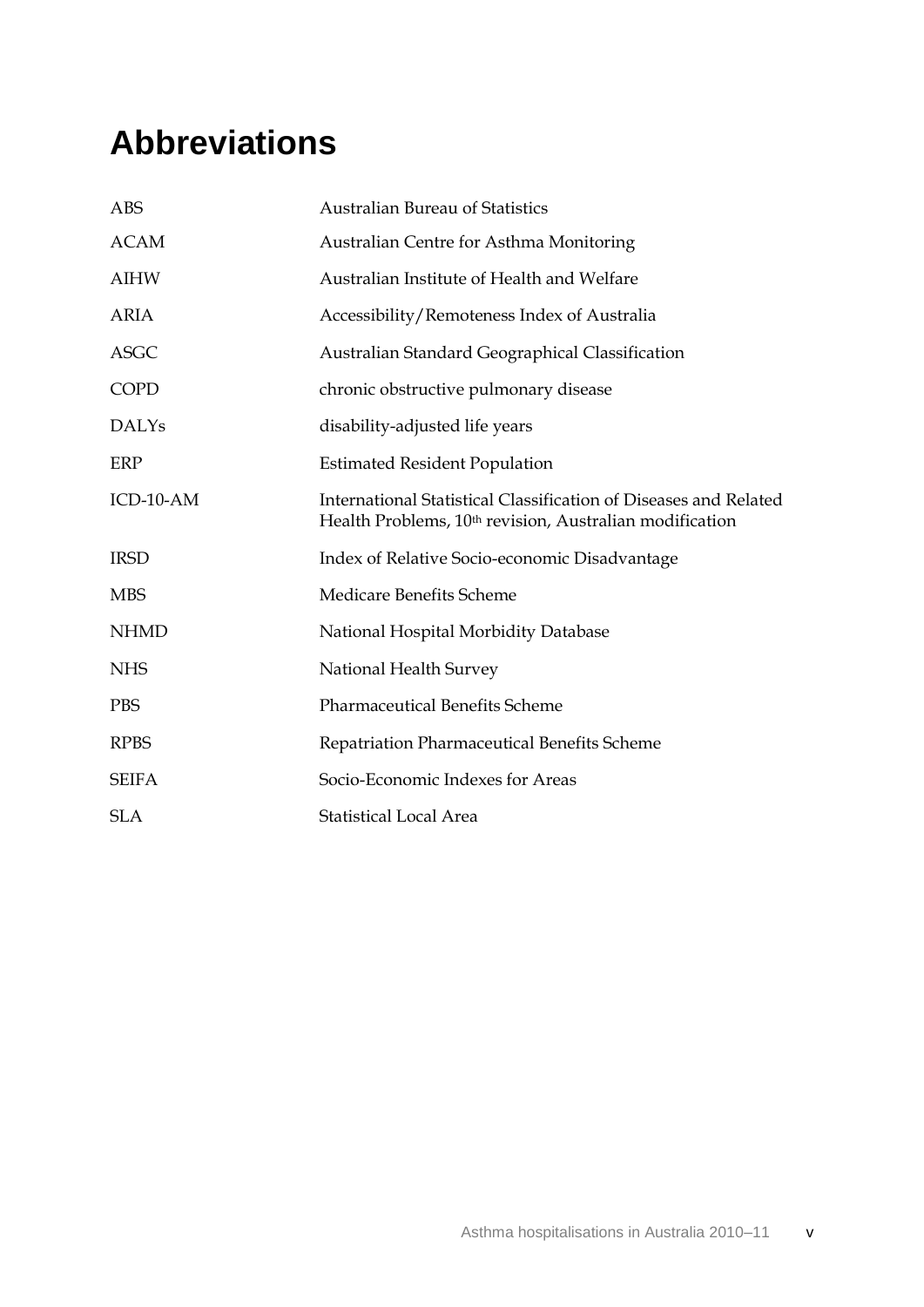# <span id="page-6-0"></span>**Summary**

Asthma is a common chronic condition of the airways, associated with episodes of wheezing, breathlessness, chest tightness and cough. Hospitalisation for asthma is rarely required as most symptoms are managed in the community through medication use and primary health care interventions. However, in cases where asthma exacerbations cannot be managed at home, hospitalisation may be required. This report provides an overview of these asthma hospitalisation patterns over time and across population groups.

In 2010–11 there were 37,830 hospitalisations where asthma was the principal diagnosis. The asthma hospitalisation rate (175 per 100,000 population) is low compared with other countries.

Hospitalisation for asthma decreased between 1998–99 and 2010–11. There was an overall reduction in the rate of hospitalisation for asthma among both children (33%) and adults  $(45\%)$ .

Asthma hospitalisation rates varied across population groups in 2010–11:

- The rate for Indigenous Australians was 2.1 times the rate for Other Australians.
- Among adults, rates were higher in areas that were more remote (83 per 100,000 population in *Major cities* and 214 per 100,000 in *Very remote* regions). This pattern was reversed among children, where rates were lower in areas that were more remote (511 per 100,000 in *Major cities* and 404 per 100,000 in *Very remote* regions).
- Rates were higher among people living in areas with the lowest socioeconomic status (209 per 100,000 population) than for those living in areas with the highest socioeconomic status (134 per 100,000 population).
- Rates for people born in a non-English-speaking country were lower than for those born in an English-speaking country, with the exception of those aged over 65, where the rates were higher.

Children had higher rates of hospitalisation for asthma than adults (495 compared with 92 per 100,000 population) although adults tended to stay in hospital for asthma longer than children: on average, 2.9 days compared with 1.5 days.

One in four people hospitalised with a principal diagnosis of asthma in 2010–11 had an acute respiratory infection recorded as an additional diagnosis.

Direct health expenditure for asthma was \$655 million in 2008–09. The pattern of expenditure on asthma differs somewhat from the pattern for diseases overall. Half (50%) of all asthma expenditure in 2008–09 was attributed to prescription pharmaceuticals, (compared to 14% across all diseases) and a substantially lower proportion of asthma expenditure was attributed to admitted patient hospital care (20%), compared with total recurrent health expenditure across all diseases (52%).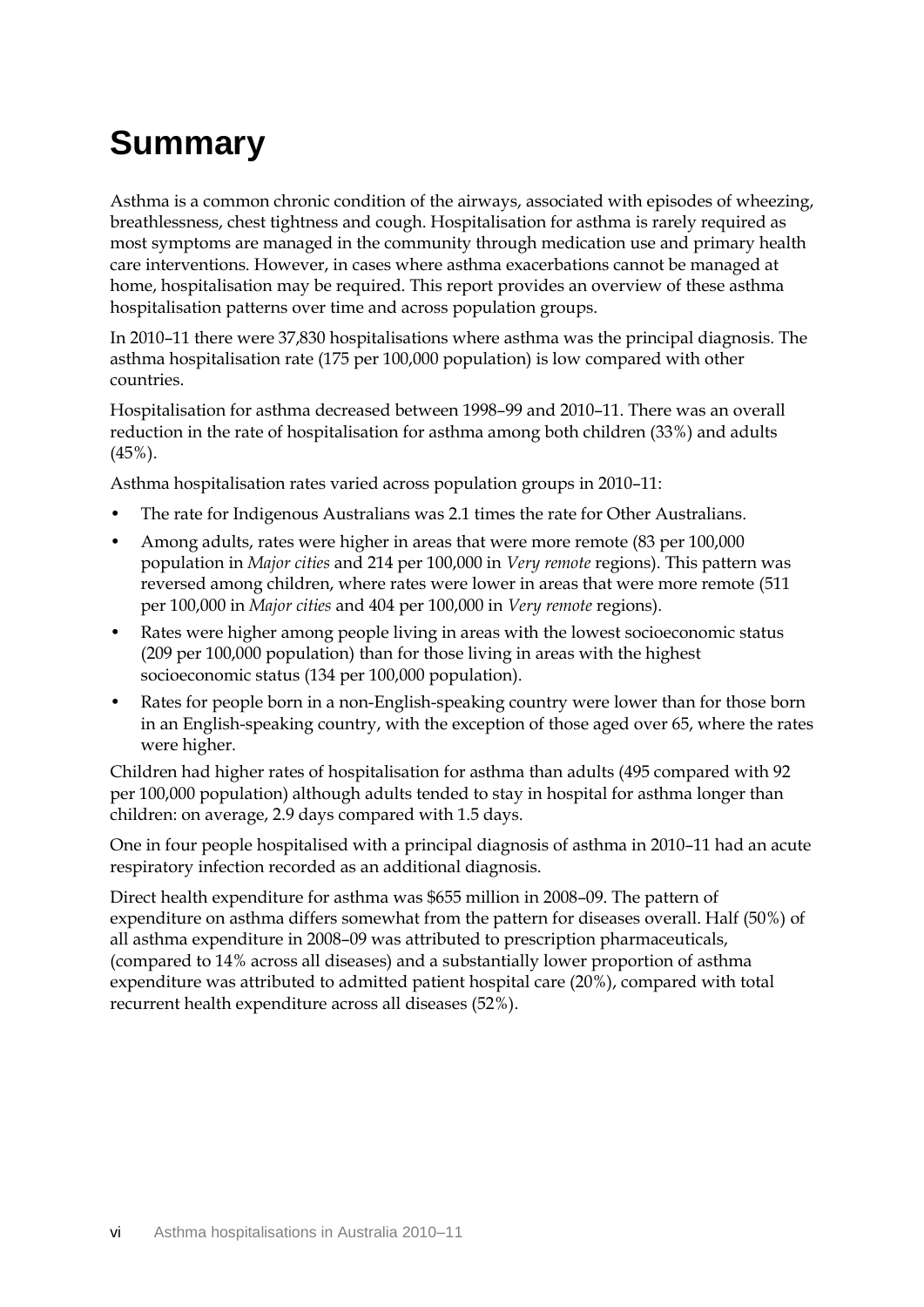# <span id="page-7-0"></span>**1 Introduction**

Asthma is a chronic inflammatory condition of the airways, associated with episodes of wheezing, breathlessness, chest tightness and cough. These episodes can be triggered by viral infections, exercise, air pollutants, tobacco smoke or exposure to allergens such as house dust mites, pollens and mould spores.

Asthma is a common condition, affecting one in ten Australians (ABS 2012). It affects certain subsections of the population at a higher rate. Asthma prevalence appears to be higher among Aboriginal or Torres Strait Islanders, and among those living in areas of lower socioeconomic status. Asthma prevalence appears to be higher in *Inner regional* areas than in *Major cities* (ACAM 2011).

Most people who live with asthma will not require hospitalisation in a given year as symptoms can generally be managed through medication use and primary health care interventions. However, hospitalisation may be required when exacerbations cannot be managed in the community.

The rate of hospitalisation among people with asthma in Australia is low compared with other countries. An Australian study found that 3.8% of adults and 4.9% of children with asthma were hospitalised for the condition in the past 12 months [\(Marks et al. 2007\)](#page-41-0). This was lower than the rates reported in the Global Asthma Insights and Reality surveys conducted in North America, Europe and Asia, where rates ranged from 7.0% for western Europe to 19.1% for central and eastern Europe [\(Rabe et al. 2004\)](#page-41-1).

This report presents information about asthma hospitalisations in Australia in 2010–11 and looks at how asthma hospitalisation rates vary across different population groups and over time (for the period 1998–99 to 2010–11). Asthma hospitalisation patterns for various population groups are also compared with overall hospitalisation patterns, to shed light on whether variations appear peculiar to asthma or instead could be due to broader factors relating to hospitalisation generally.

In order to shed light on the most severe, life-threatening hospital admissions for asthma, information is provided about invasive mechanical ventilation, an intervention needed when the patient can no longer breathe independently.

Information is also presented on the conditions that commonly coincide with asthma for hospitalised patients, and on health expenditure related to asthma.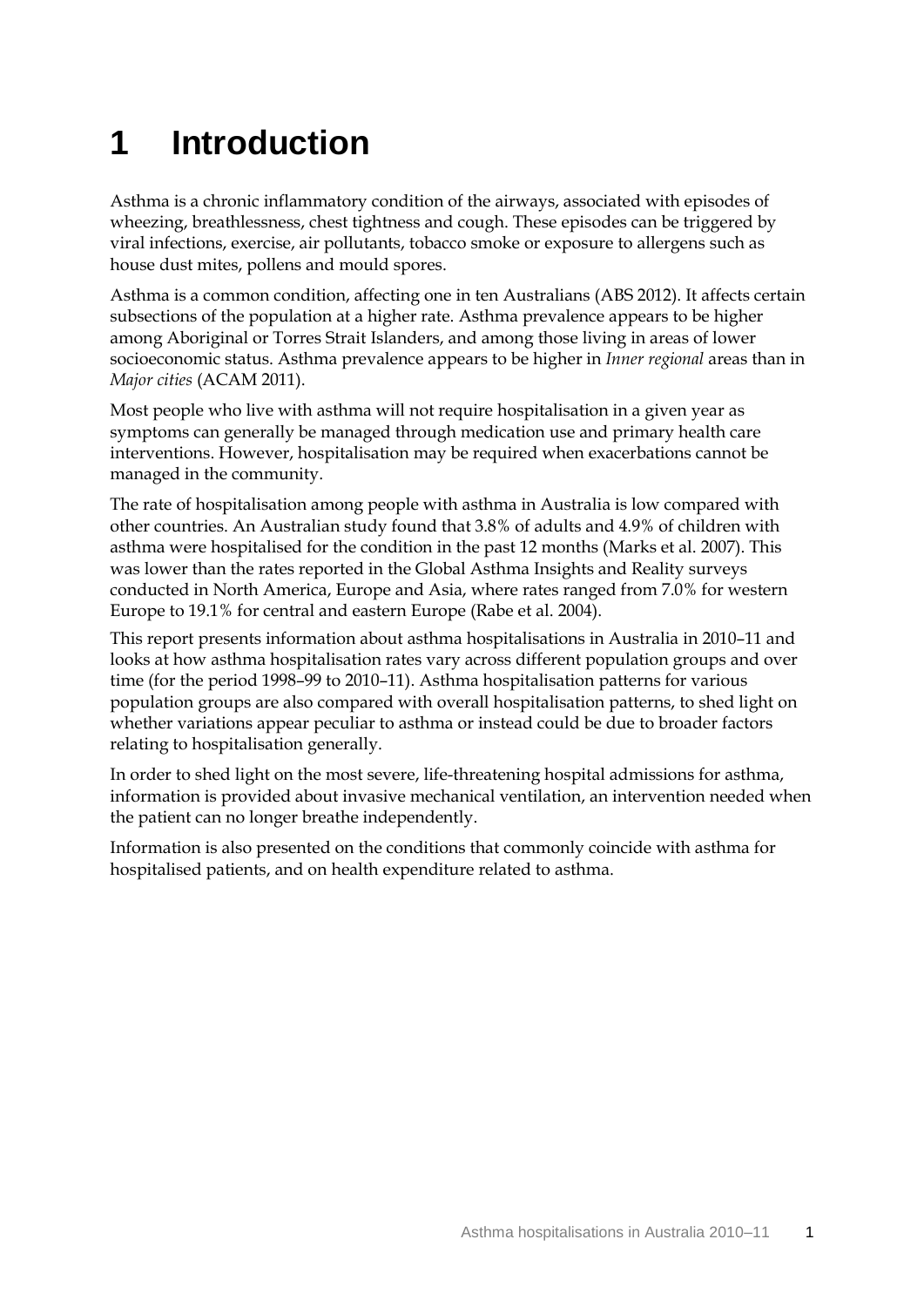# <span id="page-8-0"></span>**2 Hospitalisations for asthma**

Hospitalisation for asthma is necessary when asthma exacerbations are life-threatening or cannot be managed at home or in a primary health care setting.

There are a number of factors that will contribute to hospitalisation rates:

- asthma prevalence (the total number of cases of asthma that exist in the community)
- appropriateness of asthma management
- access to primary health care and hospital alternatives
- admission practices (that is, hospital decisions about whether to admit patients or treat them as non-admitted patients)
- the presence of comorbidities that complicate the management of the disease and increase the likelihood of hospitalisation for asthma.

## <span id="page-8-1"></span>**Hospitalisation data**

This report presents information about asthma hospitalisations, drawn from the National Hospital Morbidity Database (NHMD), a comprehensive dataset that has records for all episodes of admitted patient care from essentially all public and private hospitals in Australia. The NHMD includes information about 'hospital separations' (Box 1).

This report primarily looks at hospital separations where asthma was the principal diagnosis. The principal diagnosis is the diagnosis established, after study, to be chiefly responsible for occasioning the patient's episode of admitted patient care.

Additional information about the methods and data sources used in this report is presented in Appendix A.

### **Box 1: Hospital separations**

A 'hospital separation' is the term used to refer to an episode of admitted patient care, which can be a total hospital stay (from admission to discharge, transfer or death) or a portion of a hospital stay beginning or ending in a change of type of care (for example, from acute care to rehabilitation) (AIHW 2012). In this report the terms 'hospitalisation' and 'hospital separation' are used interchangeably.

### <span id="page-8-2"></span>**Hospitalisations in 2010–11**

In 2010–11 there were 37,830 hospitalisations where asthma was the principal diagnosis. The overall rate of hospital separation for asthma was 175 per 100,000 population. The rate among children aged 0–14 (495 per 100,000 population) was much higher than the rate among people aged 15 and over (92 per 100,000 population).

The average length of hospital stay among people hospitalised with asthma was 2.1 days in 2010–11. On average, people aged 15 and over tended to stay in hospital longer (2.9 days) than children aged 0–14 (1.5 days).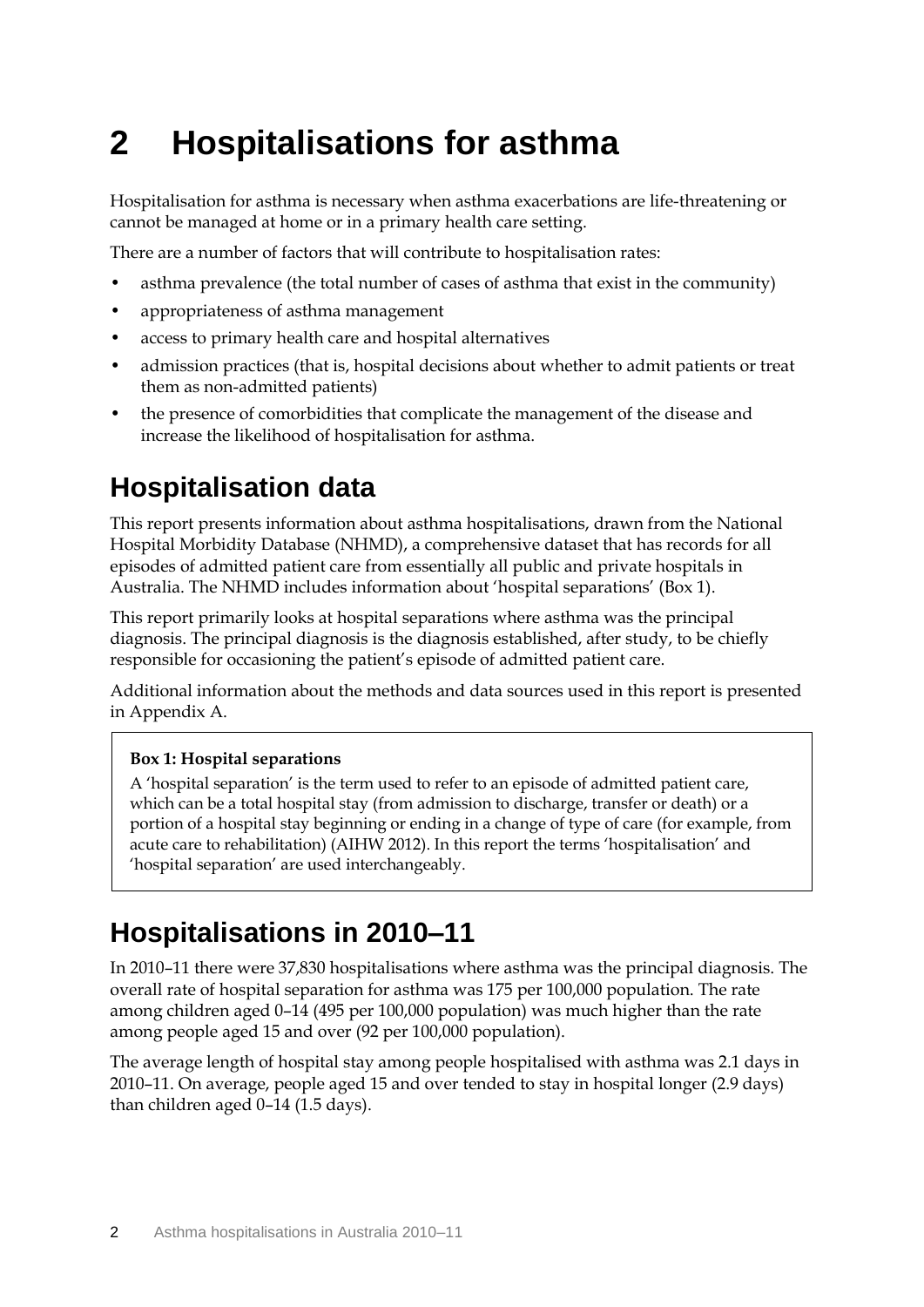## <span id="page-9-0"></span>**Population subgroups**

### **Age and sex**

In 2010–11 the highest rate of hospital separations for asthma was observed in children aged 0–4, and was much higher for boys in this age group (1,230 per 100,000 population) than for girls (673 per 100,000 population) (Figure 2.1, Appendix table B.1). Boys were also hospitalised for asthma at a higher rate than girls in the 5–14 age group. For persons aged over 15, this trend reversed, with higher hospitalisation rates for women than for men. This result is consistent with the higher prevalence of asthma among boys than girls and the higher prevalence of asthma among women than men, based on self-reported data from the Australian Bureau of Statistics (ABS) National Health Survey (NHS) (ACAM 2011, ABS 2009a). The reasons for these sex differences remain unexplained.

<span id="page-9-1"></span>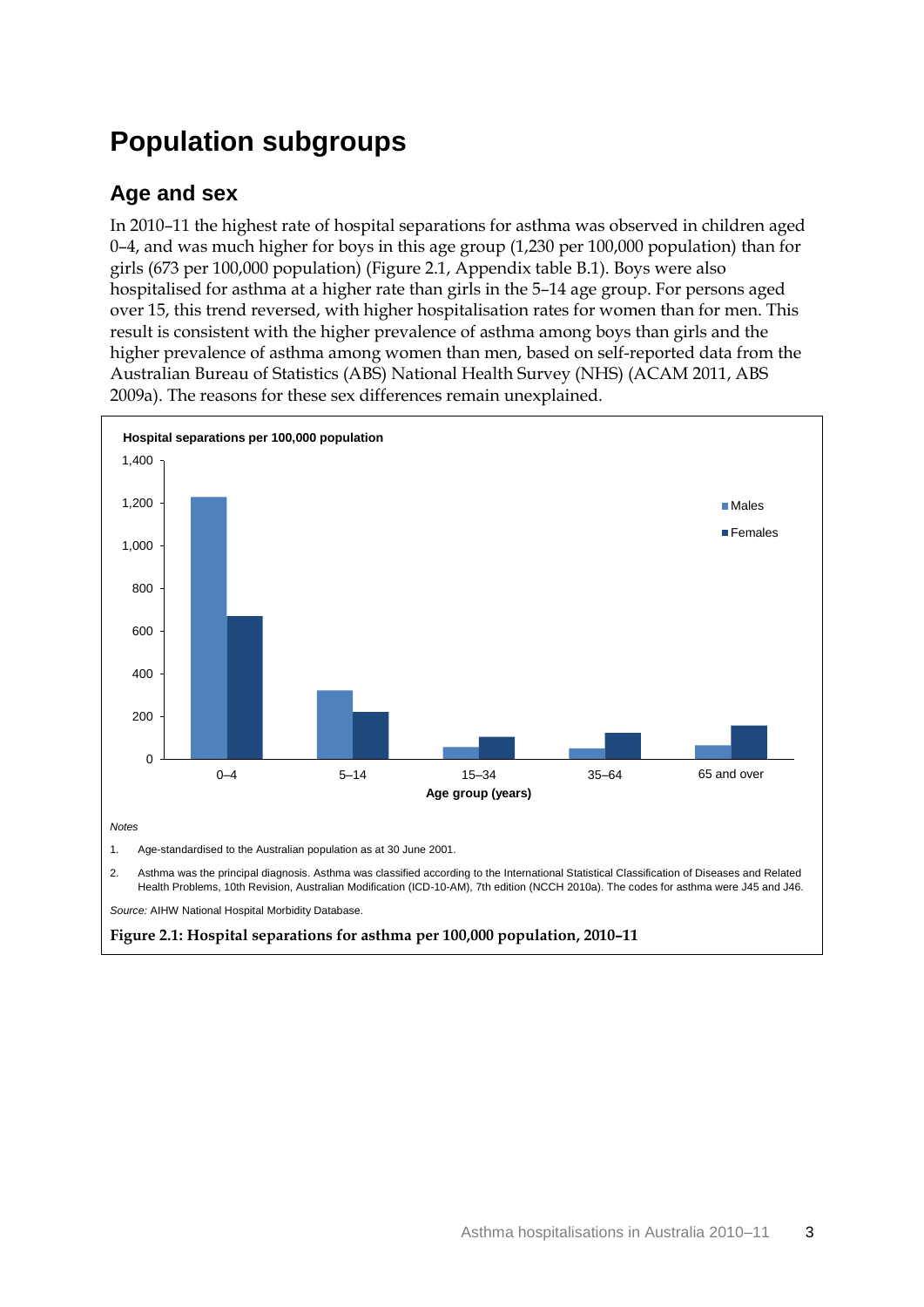Compared with the general hospitalised population, those hospitalised for asthma are much younger. In 2010–11, more than half (57%) of all hospital separations for asthma were for children aged 0–14 (Figure 2.2). The proportion of all-cause hospital separations for children aged 0–14 was only 7%. In contrast, a much smaller proportion of people hospitalised for asthma were aged 65 and over, compared with those who were hospitalised for all causes (9% versus 38%, respectively).

<span id="page-10-0"></span>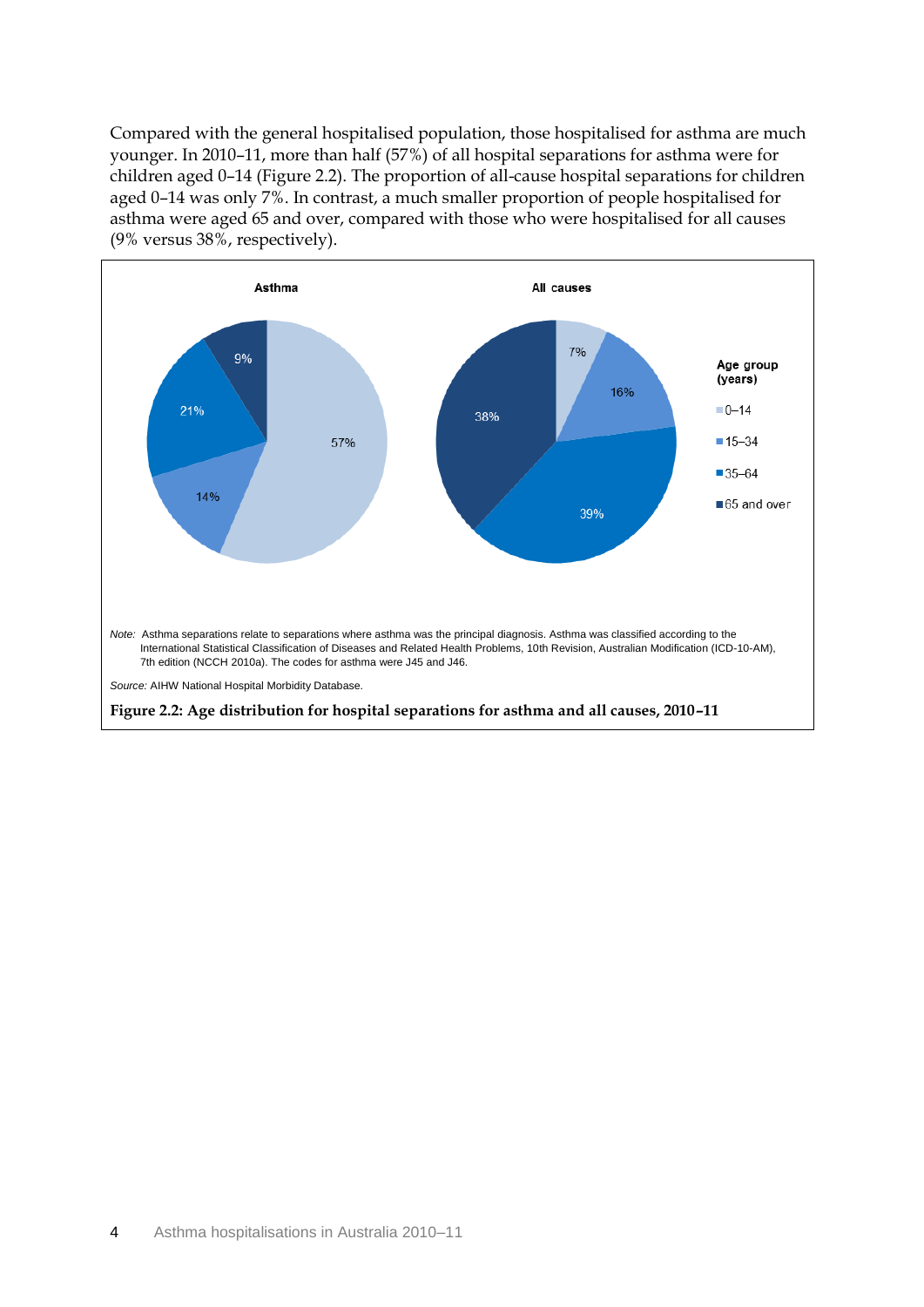### **Socioeconomic status**

Socioeconomic status (SES) gives an indication of how 'well off' a person or group is. SES takes into account people's access to material and social resources as well as their ability to participate in society.

The NHMD includes data on the patient's area of usual residence and the SES of the area can be estimated using a score based on the Index of Relative Socio-economic Disadvantage (IRSD) developed by the Australian Bureau of Statistics (ABS 2006a). The SES score is divided into five groups, from the lowest ('worst off') to the highest SES ('best off'). For more information, see Appendix A, Section A.3.

People living in areas with lower SES were hospitalised for asthma at a higher rate than those living in areas of higher SES (Figure 2.3). This trend was observed for all age groups although was more noticeable in the younger age groups. Overall, the rate of hospital separations for asthma was higher among those residing in areas with the lowest SES (209 per 100,000 population) compared with those residing in areas with the highest SES (134 per 100,000 population).

For all-cause hospitalisations, there was a small increase in the hospitalisation rates for people living in areas with the lowest SES, compared with those living in other areas (AIHW 2012). The association between the SES of residence and hospitalisation rates therefore appears to be similar, or stronger, for asthma than for hospitalisations overall.

<span id="page-11-0"></span>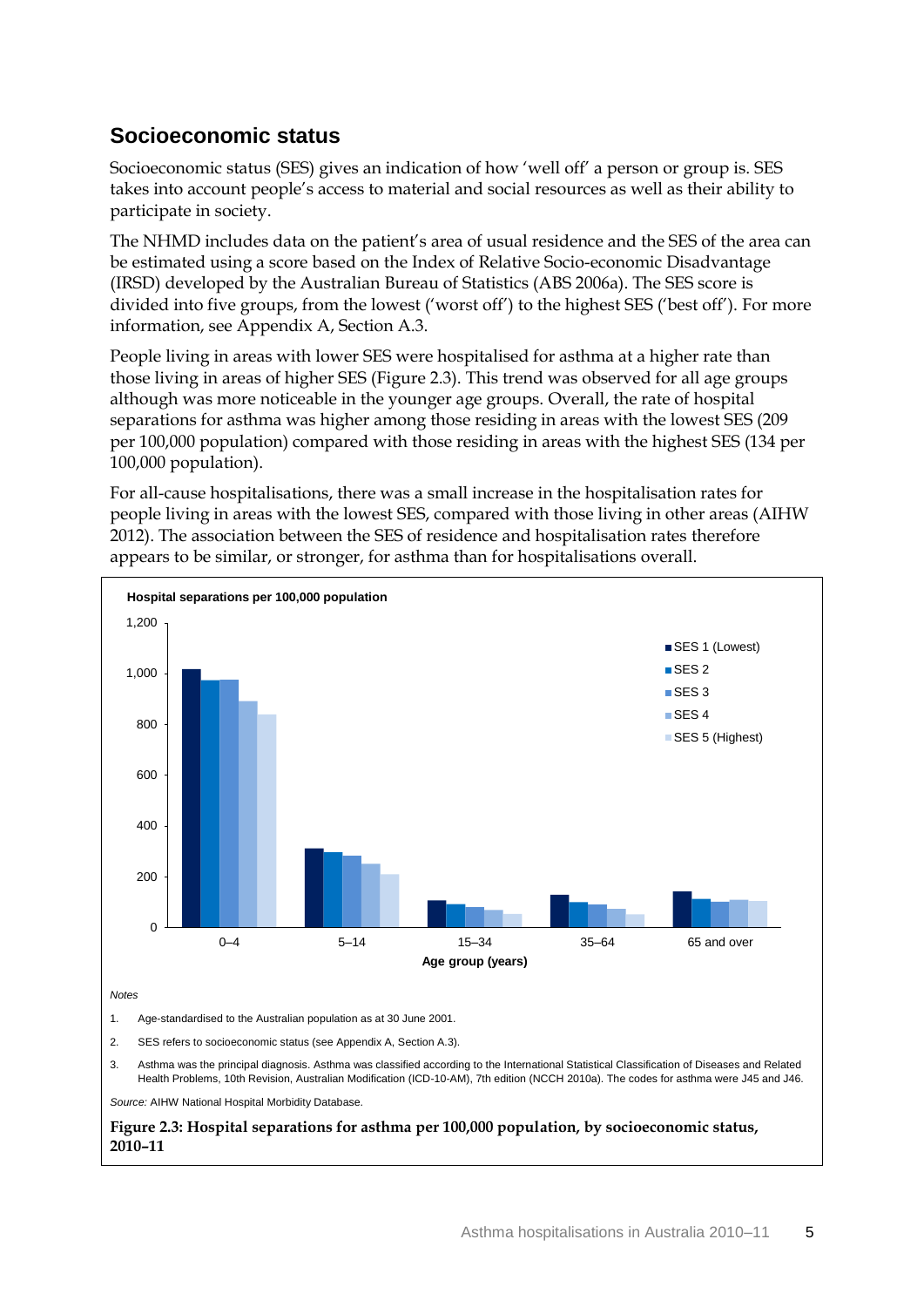### **Cities, regions and remote areas**

In 2010–11, children aged 0–14 living in *Major cities* had a higher hospitalisation rate for asthma than those living in *Very remote* areas (511 per 100,000 population in *Major cities* and 404 per 100,000 in *Very remote* areas). In contrast, for people aged 15 and over, the hospitalisation rate for asthma was higher in *Very remote* areas than in *Major cities* (214 per 100,000 in *Very remote* areas and 83 per 100,000 in *Major cities*) (Figure 2.4). For all-cause hospitalisations, the hospitalisation rate was highest in *Very remote* areas for both age groups (Figure 2.4). (See Appendix A, Section A.3, for further information about assignment of remoteness areas to hospital data).

<span id="page-12-0"></span>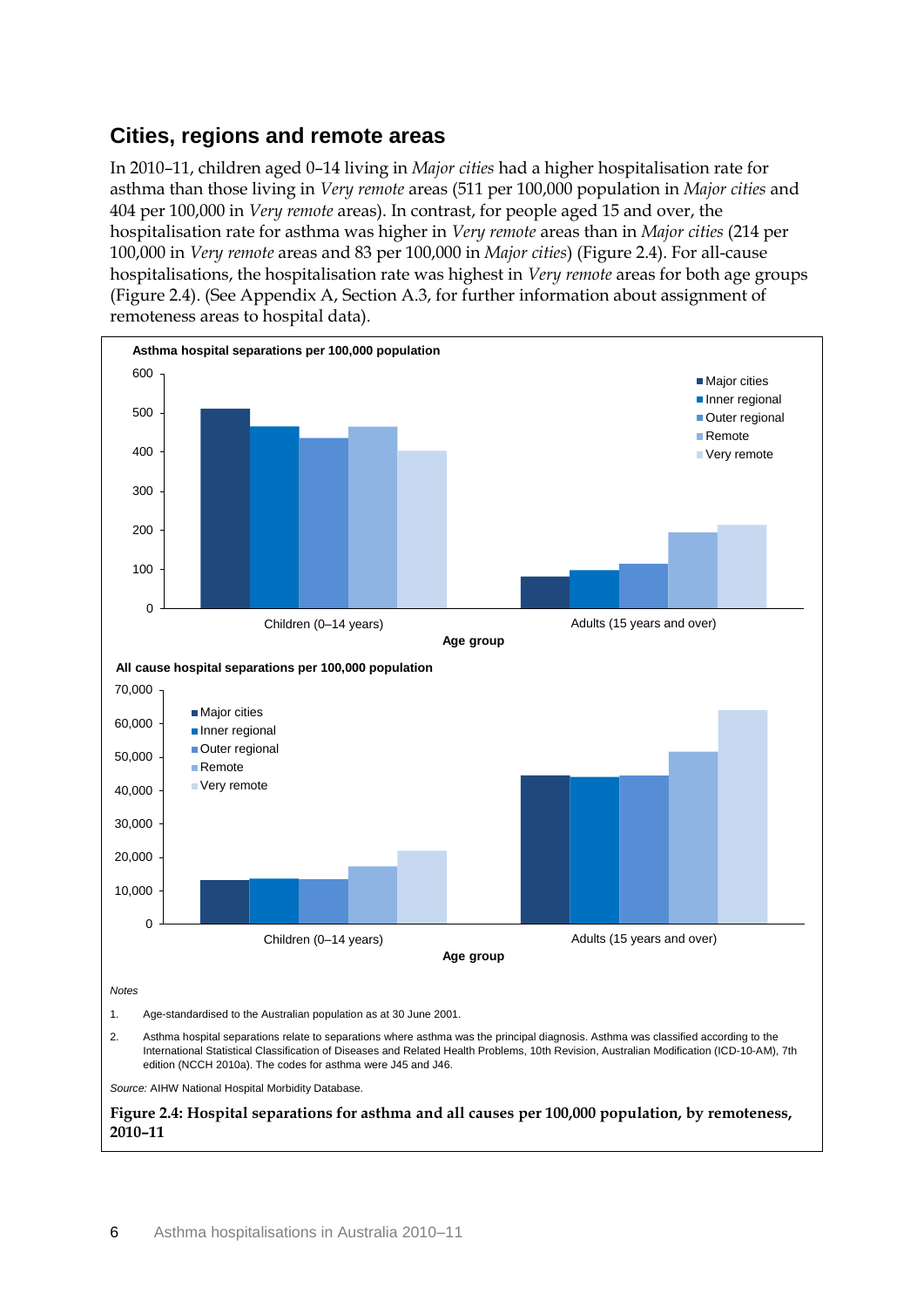The average length of stay in hospital for asthma was longer for children (aged 0–14) residing in *Very remote* areas (1.8 days) than in *Major cities* (1.5 days). The opposite trend was observed for adults (aged 15+) where the average length of stay was shorter for those residing in *Very remote* areas (2.5 days) compared to those residing in *Major cities (*3.0 days).

### **Indigenous Australians**

The asthma hospitalisation rate for Indigenous Australians was 2.1 times the rate for Other Australians in 2010–11.

Among both Indigenous Australians and Other Australians, the hospitalisation rate for asthma was highest in children aged 0–4 (Figure 2.5, Appendix table B.3). The asthma hospitalisation rate was very similar for Indigenous Australians and Other Australians in this age group.

Over the age of 5, Indigenous Australians had consistently higher rates of hospitalisation for asthma than Other Australians. This difference was greatest in those aged 35 and over. The asthma hospitalisation rate among Indigenous Australians compared with Other Australians was 5.4 times higher in the 35–54 age group and 3.2 times higher in the 55 and over age group.

For all-cause hospitalisations, higher hospitalisation rates were observed among Indigenous Australians than Other Australians across all age groups except for children aged 5–14, where the hospitalisation rates were similar (AIHW 2012).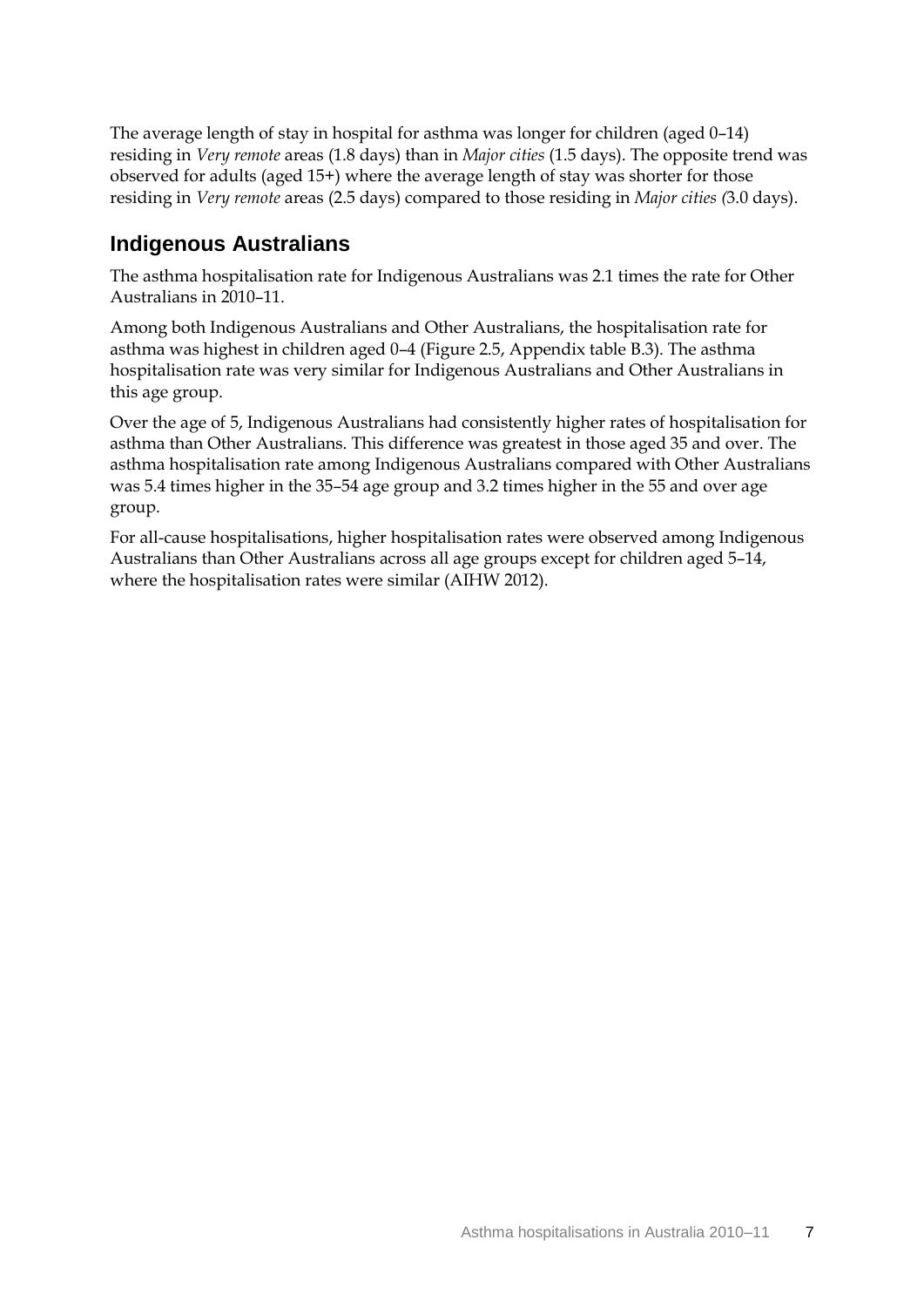

<span id="page-14-0"></span>The average length of stay in hospital for asthma was 2.0 days for Indigenous Australians and 2.1 days for Other Australians.

### **Country of birth**

In all age groups, except for those aged 65 and over, the asthma hospitalisation rate was higher among those born in English-speaking countries than among those born in non-English-speaking countries. For those aged 65 and over this pattern was reversed, although the difference in the hospitalisation rate was small (Figure 2.6) (See Appendix A, Section A.3 for further details about the country of birth analysis).

All-cause hospitalisation rates show a different pattern by country of birth, for all age groups except the 35–64 age group (Figure 2.6). This suggests that the variation in asthma hospitalisation rates by country of birth is caused by factors specific to asthma.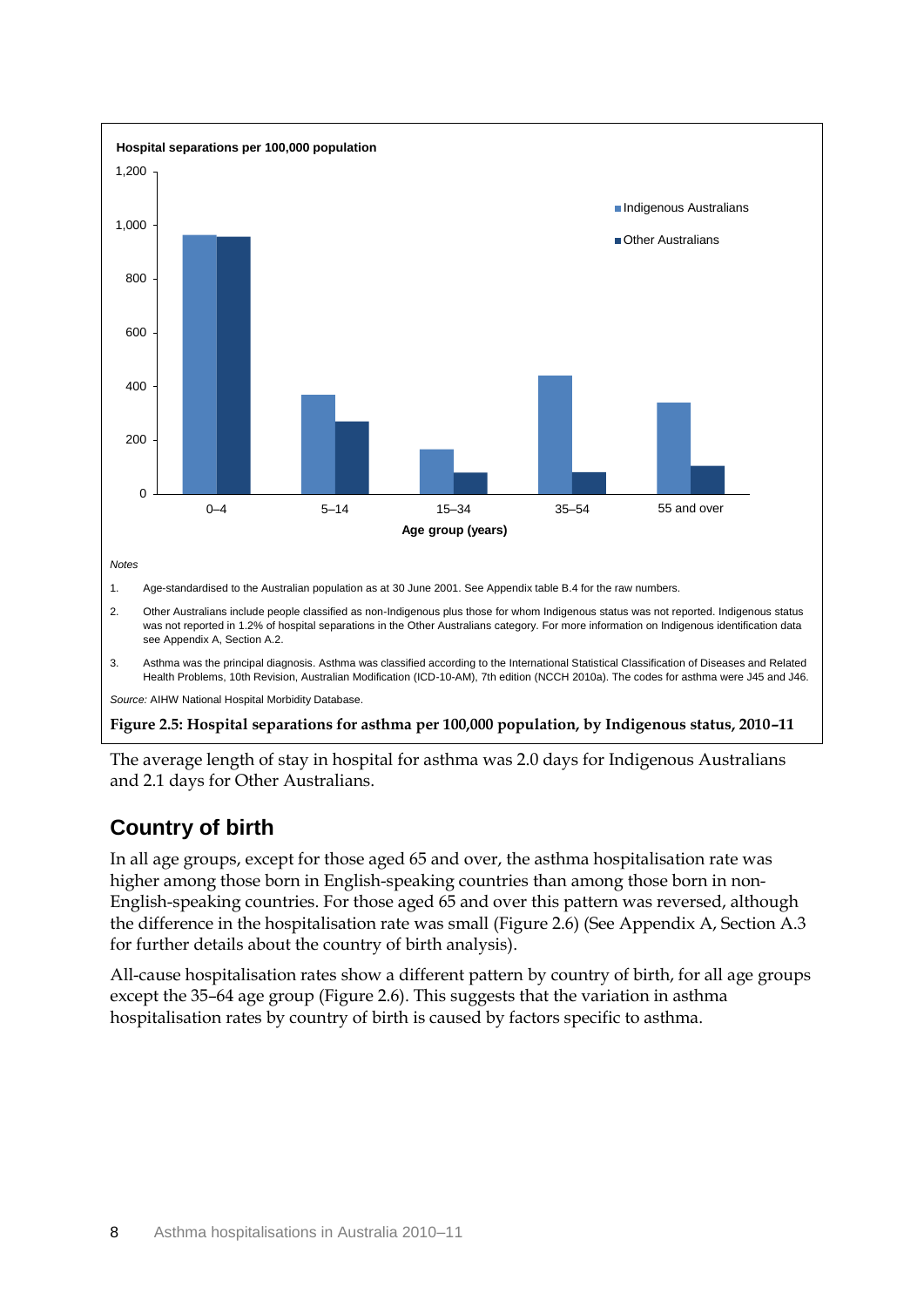

**All cause hospital separations per 100,000 population**



*Notes*

1. Age-standardised to the Australian population as at 30 June 2001.

- 2. English-speaking countries cover Australia, New Zealand, Canada, United Kingdom, Ireland, United States of America, South Africa and Zimbabwe. Non-English-speaking countries cover all other countries. See Appendix A, Section A.3 for further information.
- 3. Information was not presented for ages 0–5 due to small numbers.
- 4. Asthma hospital separations relate to separations where asthma was the principal diagnosis. Asthma was classified according to the International Statistical Classification of Diseases and Related Health Problems, 10th Revision, Australian Modification (ICD-10-AM), 7th edition (NCCH 2010a). The codes for asthma were J45 and J46.

*Source:* AIHW National Hospital Morbidity Database.

<span id="page-15-0"></span>**Figure 2.6: Hospital separations for asthma and all causes per 100,000 population, by country of birth, 2010–11**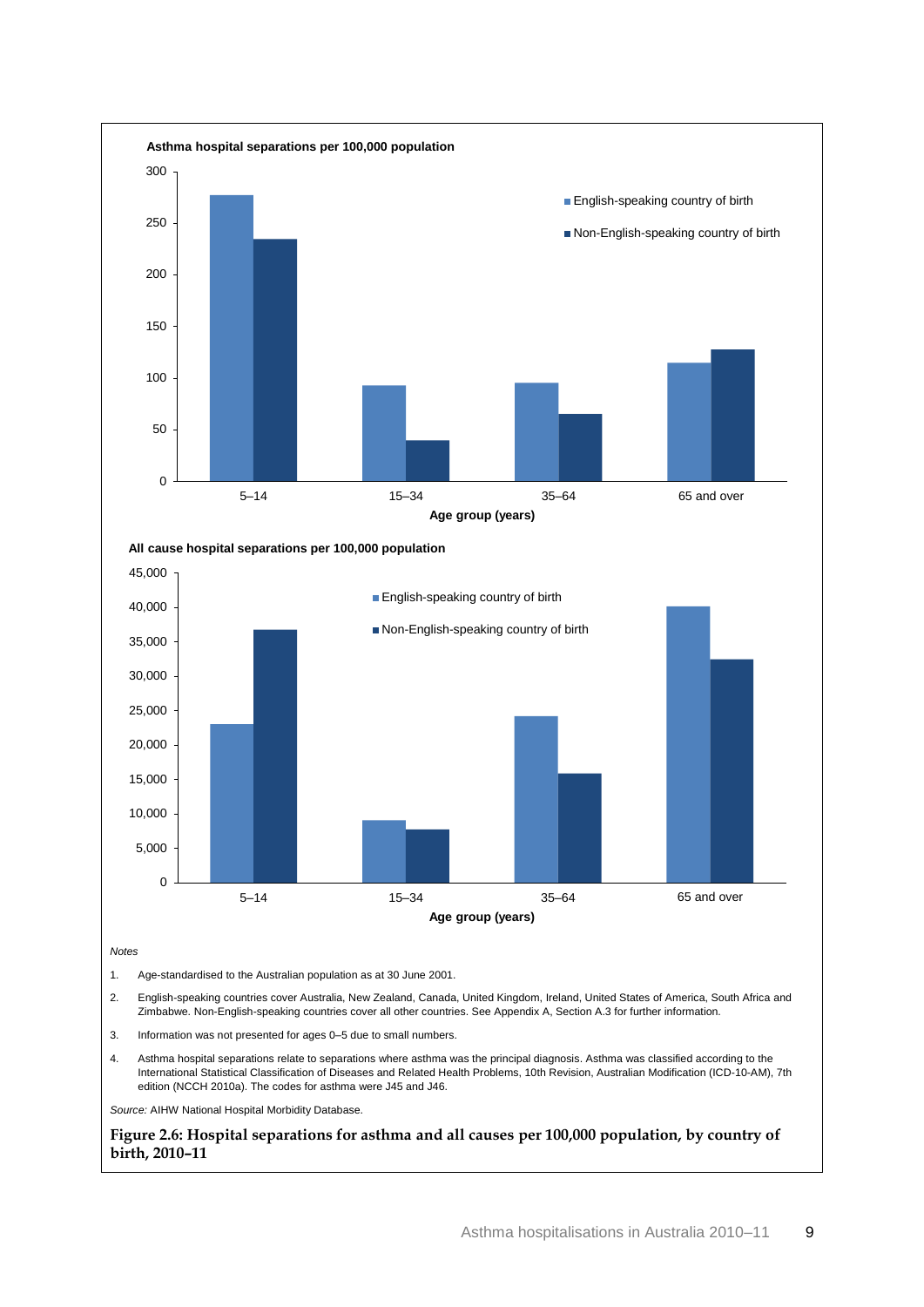## <span id="page-16-0"></span>**Trends over time**

### **Asthma hospitalisation**

There was a substantial reduction in the age-standardised hospitalisation rate for asthma in both adults (45%) and children (33%) between 1998–99 and 2010–11 (Figure 2.7, Appendix table B.2).

The time trends in rates of hospitalisation for asthma differed from the time trends for allcause hospitalisations over the same period. Between 1998–99 and 2010–11, all-cause hospitalisations among children remained relatively stable (a decrease of 2%), while among adults the rate increased over time (an increase of 26%). This suggests that the trends in asthma hospitalisation are not merely responding to factors that affect all hospitalisations.

A decrease in the prevalence of asthma over this time period may have played a role in the decrease in asthma hospitalisations. According to National Health Survey (NHS) data, collected by the Australian Bureau of Statistics (ABS), over the time period 2001 to 2007–08, the prevalence of asthma declined among adults by 11% and among children by 27% (ACAM 2011, ABS 2003, ABS 2006b, ABS 2009a).

There are several other factors that may have contributed to the decrease in asthma hospitalisations. Over this time period it is possible that there were improvements in longterm or preventive management of asthma or more effective out-of-hospital management of disease exacerbations. There may have been changes in admission practices, or a decrease in the severity of asthma over this period. It is not possible to attribute the decrease in asthma hospitalisations to any of these factors with certainty.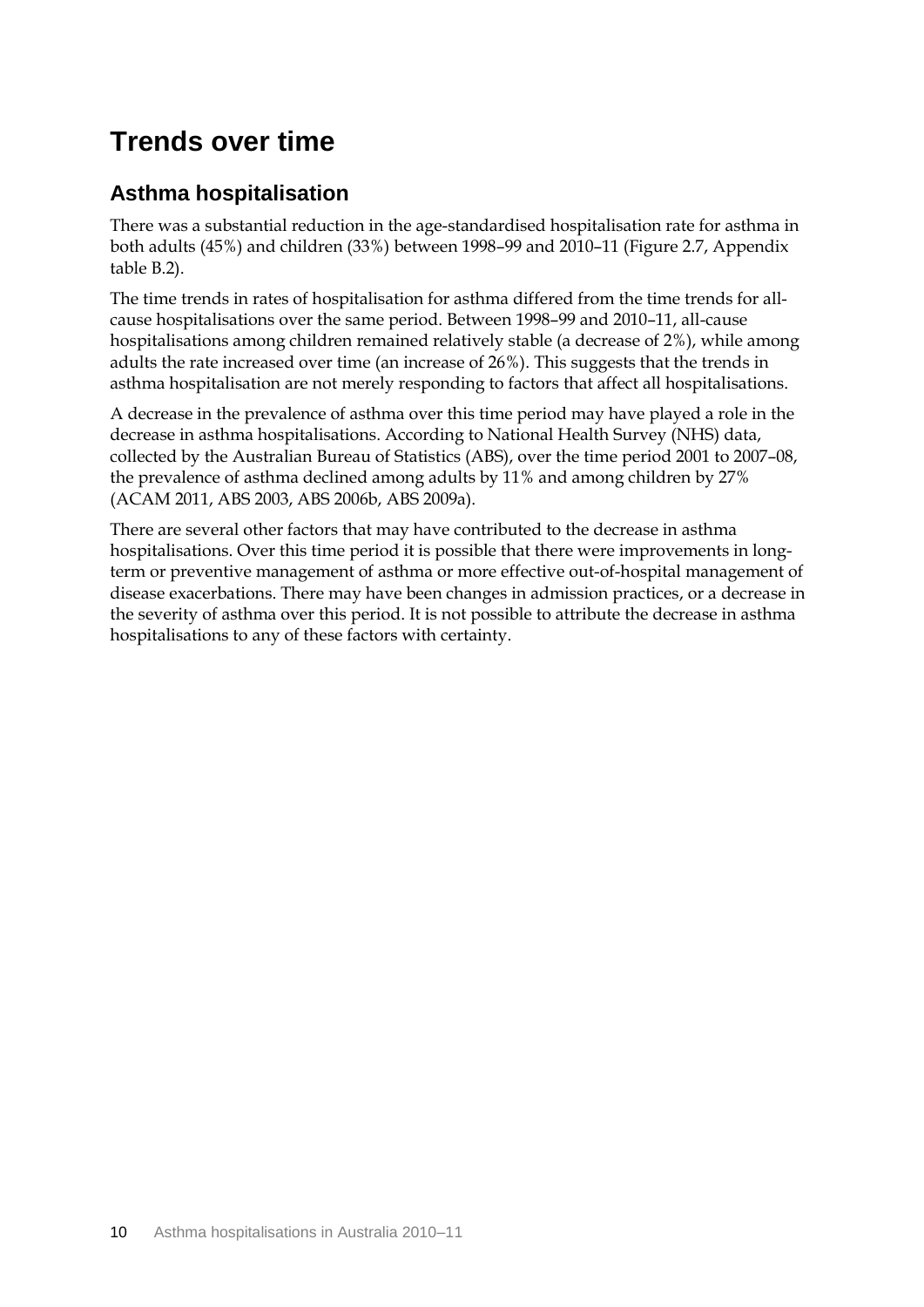<span id="page-17-0"></span>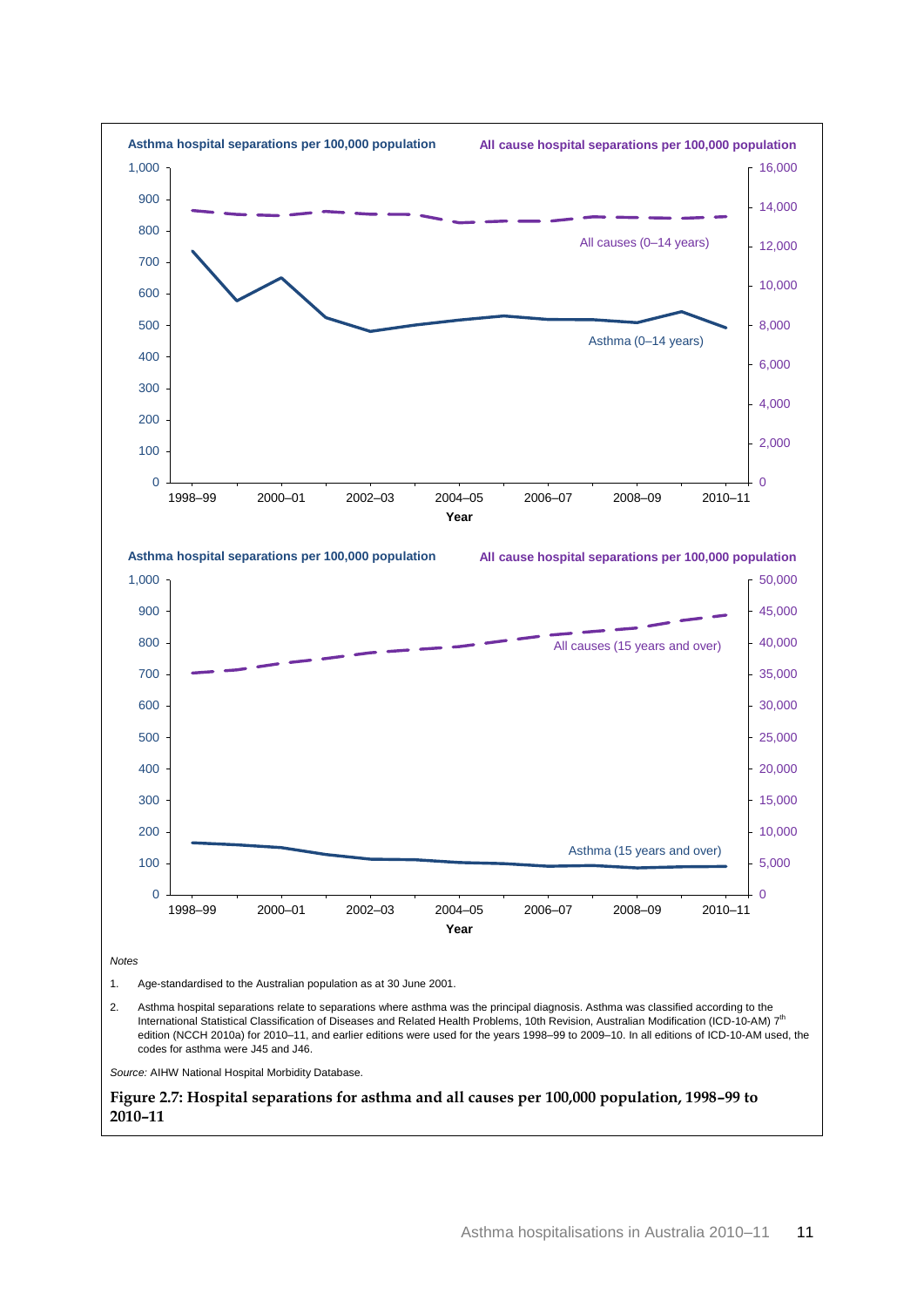### **Length of hospital stay**

Trends in the length of stay in hospital may provide information about disease severity. It is also possible that the trends may reflect changes in hospital admission and discharge policies and practices over time.

Among adults, the average length of hospital stay declined between 1998–99 and 2010–11, both for asthma and for all causes. Among children, the average length of stay for asthma decreased after 1998–99 in contrast to the average length of stay for all causes, which remained stable (Figure 2.8).

<span id="page-18-0"></span>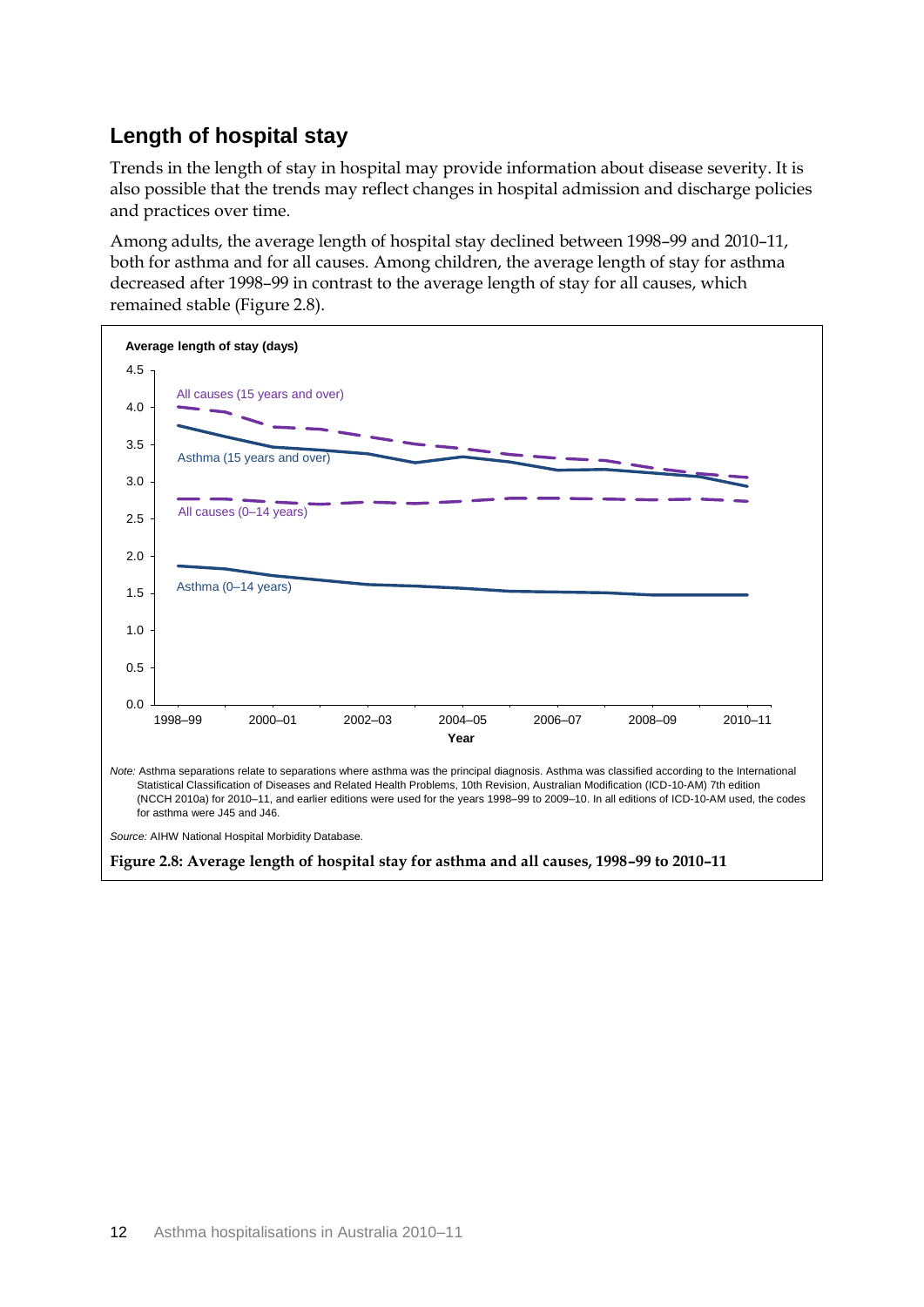## <span id="page-19-0"></span>**Seasonal variation**

Analysis of the seasonal variation in asthma hospitalisations provides information about the periods in the year when more hospital resources may be required, and may also provide insight into the factors that contribute to the asthma exacerbations that require hospitalisation.

Among adults, hospitalisation rates for asthma are highest in the winter months and early spring, particularly among those aged 65 and over (Figure 2.9). This may reflect the increase in respiratory infections (such as cold and flu) in winter.

A similar trend has been observed among Canadian adults where hospitalisations for asthma are at their highest levels during the winter months, particularly shortly after Christmas (Johnston 2007).

Among children, the peaks for hospitalisations attributed to asthma occur in late summer and autumn (Figure 2.9). The reason for these seasonal peaks may be related to a high incidence of respiratory infections in children related to the return to school after the holidays or, alternatively, to seasonal variations in air pollution.

Studies conducted overseas have also observed increased asthma hospitalisation rates in children in early autumn, with consistent timing after school holidays (Johnston 2007; Johnston et al. 2005; Van Dole et al. 2009). A Canadian study reported large peaks of hospitalisation for asthma 2 to 3 weeks after school return from summer vacation in Canada, Sweden, England and Scotland. Similar seasonal patterns of hospitalisation for asthma have been observed in New Zealand following school return after summer vacation (Johnston & Sears 2006).

The post-summer holiday peak for asthma among children may be related to viral infections and allergen exposure, perhaps enhanced by the increase in social contacts at this time (Lincoln et al. 2006) and reduced compliance with asthma treatment during the summer period (Spahn et al. 2009; Van Dole et al. 2009). Other factors have been considered, including weather changes and airborne pollutants.

Seasonal weather variation differs across Australia: from southern Australia where there are distinctive seasonal changes to the tropical north where the four seasons are less well defined. As the majority of Australia's population live in regions where there are distinct seasons, the trends in Figure 2.9 are likely to reflect this experience.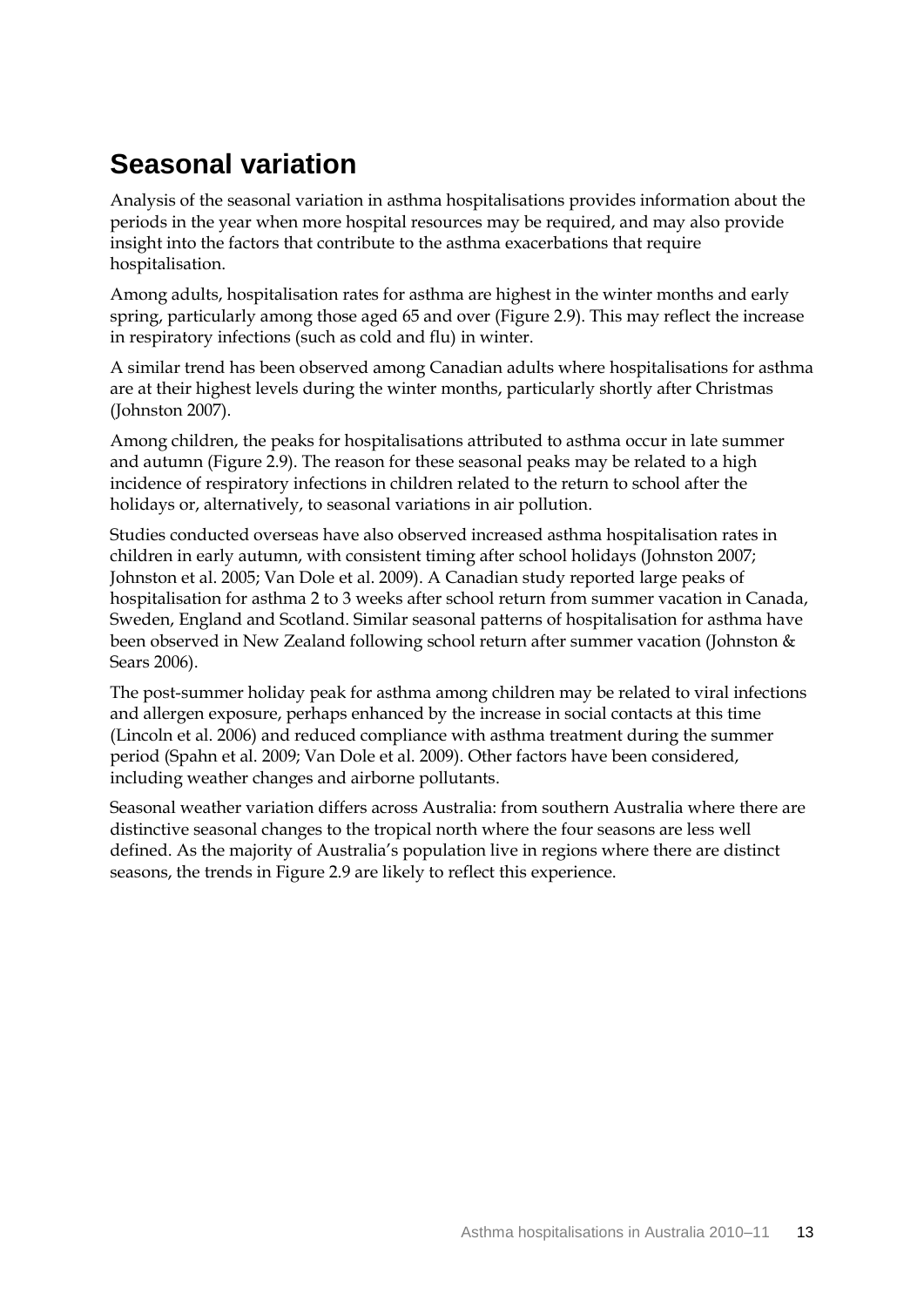<span id="page-20-0"></span>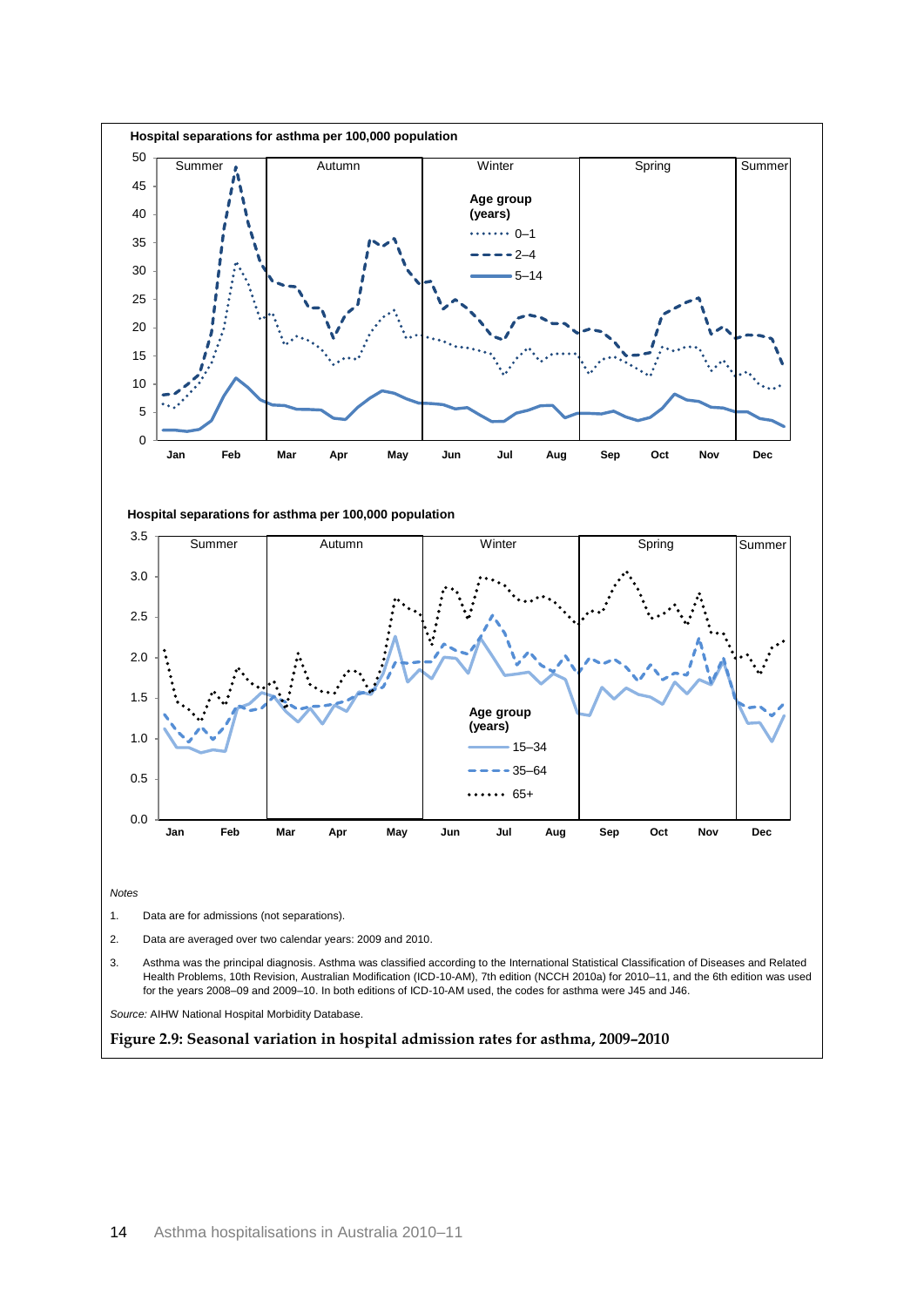# <span id="page-21-0"></span>**3 Asthma comorbidities**

## <span id="page-21-1"></span>**Comorbidities when asthma is the principal diagnosis**

The presence of one or more additional health conditions (comorbid conditions) in people with asthma is a common occurrence and can complicate the management of the disease and compromise quality of life. This section investigates the presence of comorbidities in people hospitalised with a principal diagnosis of asthma.

In the NHMD, an additional diagnosis is a condition or complaint that either coexists with the principal diagnosis or arises during the episode of care. Additional diagnoses are recorded if the conditions affect patient management. In this section additional diagnoses are used as a measure of comorbidities.

It is important to note that the comorbidity information in this section is likely to underrepresent the prevalence of the comorbid conditions because only conditions which affect the care of the hospitalised patients are recorded in the NHMD.

In 2010–11, 41% of patients hospitalised with a principal diagnosis of asthma had at least one comorbidity recorded during their hospital stay. The proportion of patients hospitalised for asthma with at least one comorbidity increased with age from 37% among those aged 0–14 to 59% among those aged 65 and over (Table 3.1). More females (45%) than males (38%) hospitalised for their asthma had at least one comorbid condition.

The presence of comorbidity is associated with a longer length of stay in hospital. In 2010–11 the average length of stay for asthma was 2.7 days among those with at least one comorbidity compared with 1.5 days for those with no comorbidity.

|                                                 | $0 - 14$ | $15 - 34$                                | $35 - 64$ | 65 years | All ages |
|-------------------------------------------------|----------|------------------------------------------|-----------|----------|----------|
|                                                 | years    | vears                                    | vears     | and over |          |
| Comorbidity                                     |          | Proportion of all asthma separations (%) |           |          |          |
| Acute respiratory infections                    | 26.0     | 22.6                                     | 22.5      | 24.3     | 24.7     |
| Other upper respiratory conditions              | 0.3      | 0.7                                      | 1.6       | 1.5      | 0.7      |
| <b>COPD</b>                                     | 0.0      | 0.4                                      | 1.4       | 1.7      | 0.5      |
| <b>Bronchiectasis</b>                           | 0.0      | 0.4                                      | 0.7       | 2.1      | 0.4      |
| Any respiratory disease                         | 27.3     | 27.0                                     | 29.0      | 31.9     | 28.0     |
| Any endocrine, nutritional or metabolic disease | 1.7      | 7.8                                      | 12.1      | 15.1     | 5.9      |
| Any circulatory disease                         | 0.2      | 1.5                                      | 5.4       | 19.2     | 3.2      |
| Any comorbidity                                 | 36.6     | 39.2                                     | 47.6      | 58.7     | 41.3     |

#### <span id="page-21-2"></span>**Table 3.1: Comorbidities in people hospitalised with asthma, 2010–11**

*Notes*

1. Asthma was the principal diagnosis. Asthma was classified according to the International Statistical Classification of Diseases and Related Health Problems, 10th Revision, Australian Modification (ICD-10-AM), 7th edition (NCCH 2010a). The codes for asthma were J45 and J46.

2. Comorbidities were classified using ICD-10-AM as follows: acute respiratory infections (J00–J22); chronic obstructive pulmonary disease (COPD) (J40–J44); bronchiectasis (J47); other upper respiratory conditions (includes allergic rhinitis, chronic sinusitis, chronic laryngitis) (J30–J39); any respiratory disease (J00–J99); any endocrine, nutritional or metabolic disease (includes diabetes) (E00–E89); any circulatory disease (I00–I99).

*Source:* AIHW National Hospital Morbidity Database.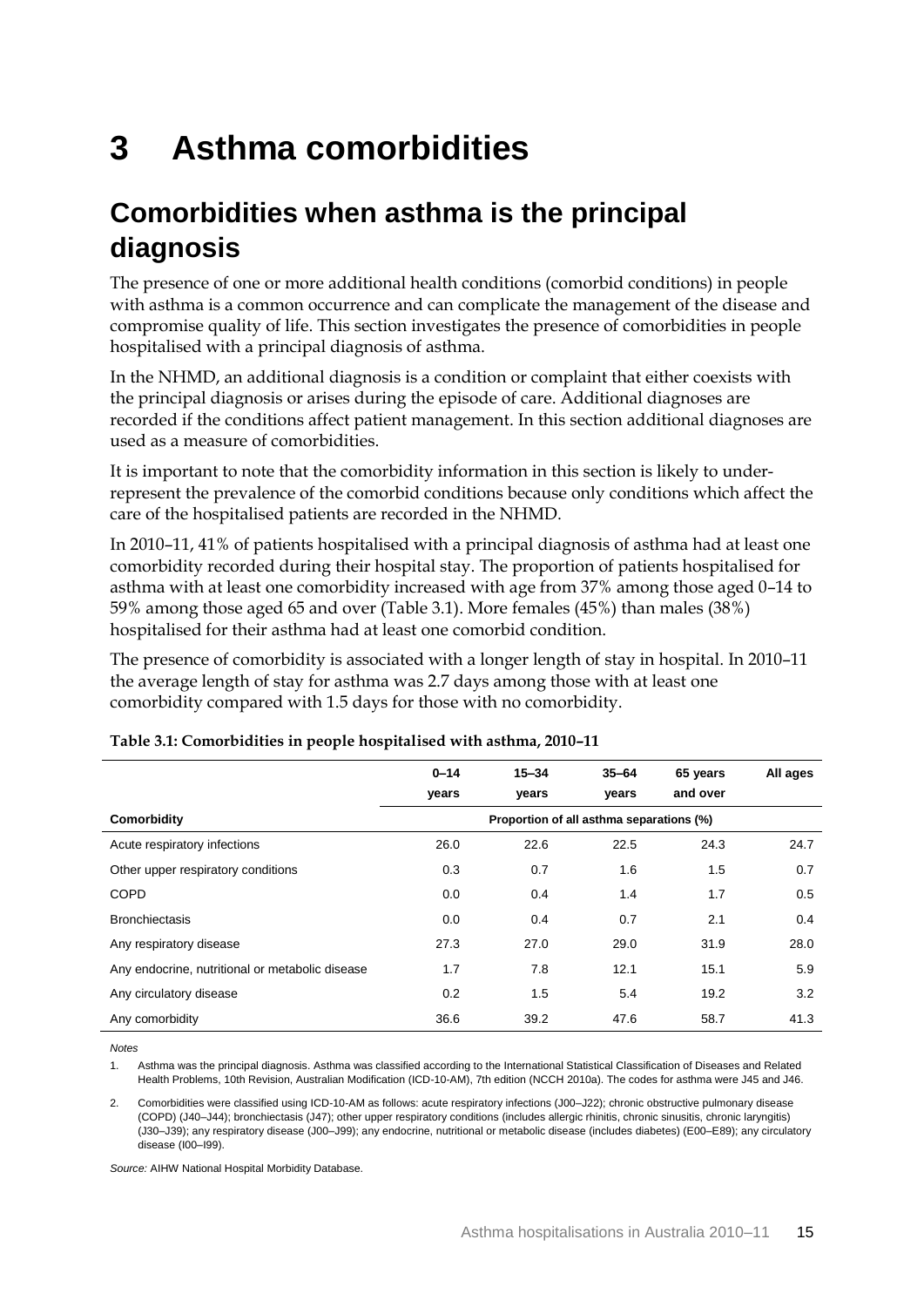### **Respiratory comorbidities**

Acute respiratory infections occurred frequently as an additional diagnosis for children and adults hospitalised with asthma. Approximately one in four people hospitalised with a principal diagnosis of asthma in 2010–11 in all age groups (23–26%) had an acute respiratory infection recorded as an additional diagnosis (Table 3.1; See Box 2 for a brief description of key respiratory conditions presented in Table 3.1).

As not all cases of respiratory infection may be reported, for example because they have resolved before the hospital admission, it is likely that these data under-represent the role of respiratory infections as triggers for exacerbations leading to hospitalisation. Prospective studies have indicated that respiratory viral infections are associated with around 80% of asthma exacerbations in children (Johnston et al. 1995) and up to 75% in adults (Wark et al. 2002).

Other obstructive lung disease often coexists with a diagnosis of asthma, particularly among older people. Among people aged 65 and over who were hospitalised with asthma, approximately 2% had COPD and 2% had bronchiectasis as reported comorbid conditions (Table 3.1).

### **Box 2: Respiratory conditions**

- Acute respiratory conditions include the common cold, influenza (a viral infection characterised by fever, sore throat, muscle pains, headache and cough), bronchitis (inflammation of the airways leading to cough and phlegm production), sinusitis (inflammation of the sinus cavities) and laryngitis (inflammation of the larynx, or 'voice box').
- Other upper respiratory conditions include allergic rhinitis (hay fever), chronic sinusitis and chronic laryngitis.
- Chronic obstructive pulmonary disease (COPD) includes emphysema (a long-term lung disease) and chronic bronchitis.
- Bronchiectasis is a condition characterised by an abnormal widening of the lungs' air passages. This allows infections to start. It has a number of causes, including cystic fibrosis, low antibody levels and infections such as tuberculosis, whooping cough and measles.

### **Other comorbidities**

Among young adults aged 15–34 who were hospitalised with asthma, endocrine, nutritional and metabolic diseases (such as diabetes) were common comorbidities (8%). The prevalence of these diseases as an additional diagnosis increased with age, to 12% for those aged 35–64, and 15% among those aged 65 and over. Circulatory diseases were a particularly common comorbidity among those aged 65 and over, with 19% of asthma separations having a circulatory disease listed as an additional diagnosis (Table 3.1).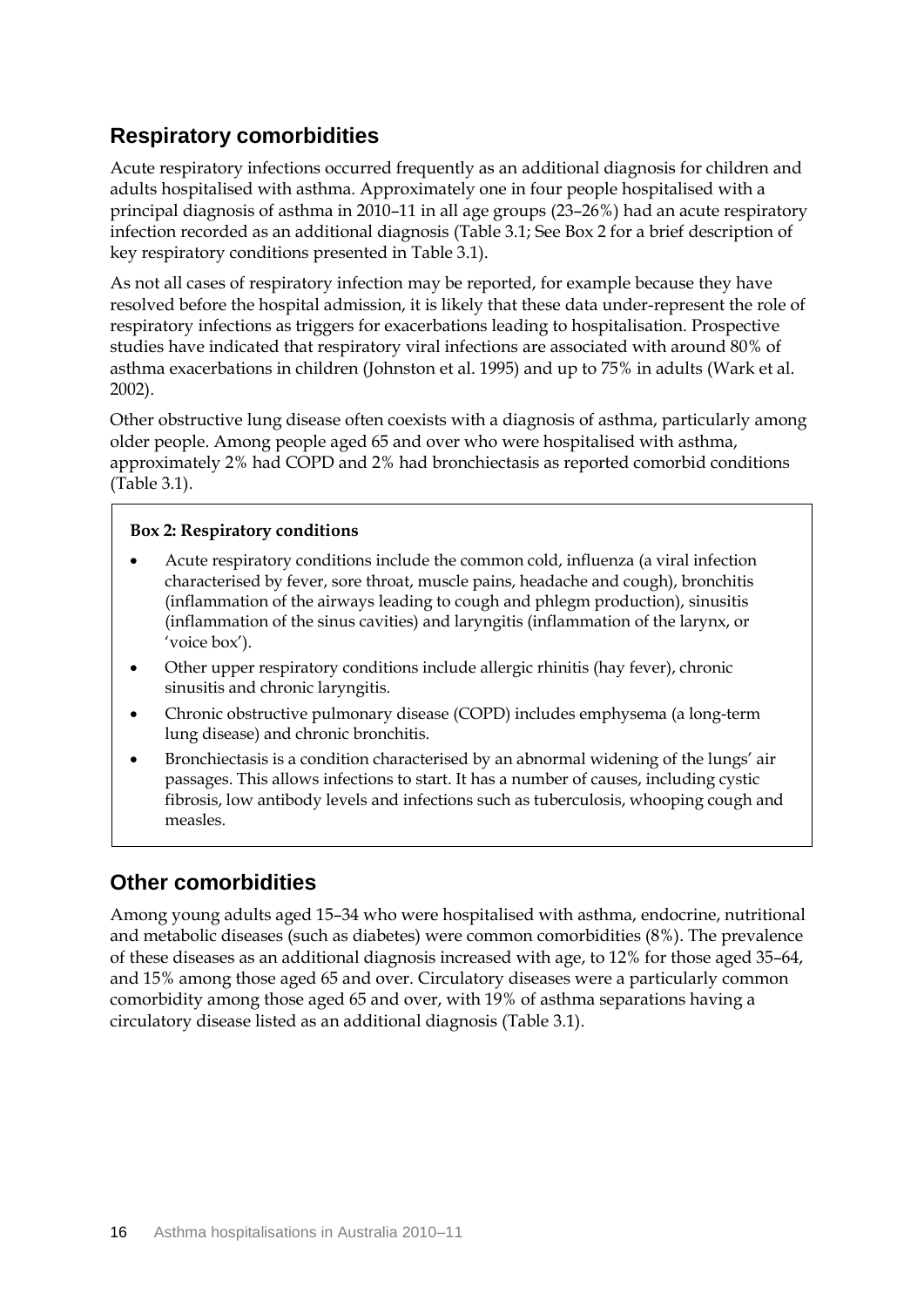## <span id="page-23-0"></span>**Principal diagnoses when asthma is an additional diagnosis**

In addition to the 37,830 hospitalisations in 2010–11 where asthma was the principal diagnosis, asthma was an additional diagnosis in 15,547 hospital separations.

For patients with an additional diagnosis of asthma in 2010–11, the most common principal diagnosis was acute respiratory infection, including influenza and bronchitis (ICD-10-AM codes J00–J22) (See Box 2). Separations with this principal diagnosis accounted for 31% of separations where asthma was recorded as an additional diagnosis.

The most common principal diagnosis associated with an additional diagnosis of asthma among people aged 0–14 and 35 and over was an acute respiratory infection.

Among people aged 15–34 the most common principal diagnoses associated with an additional diagnosis of asthma were pregnancy, childbirth and puerperium (the six weeks after childbirth) (ICD-10-AM codes O00–O99). Separations with these principal diagnoses accounted for 40% of separations where asthma was recorded as an additional diagnosis. Presumably, this reflects the relative importance of these conditions as causes of hospitalisation in this age group.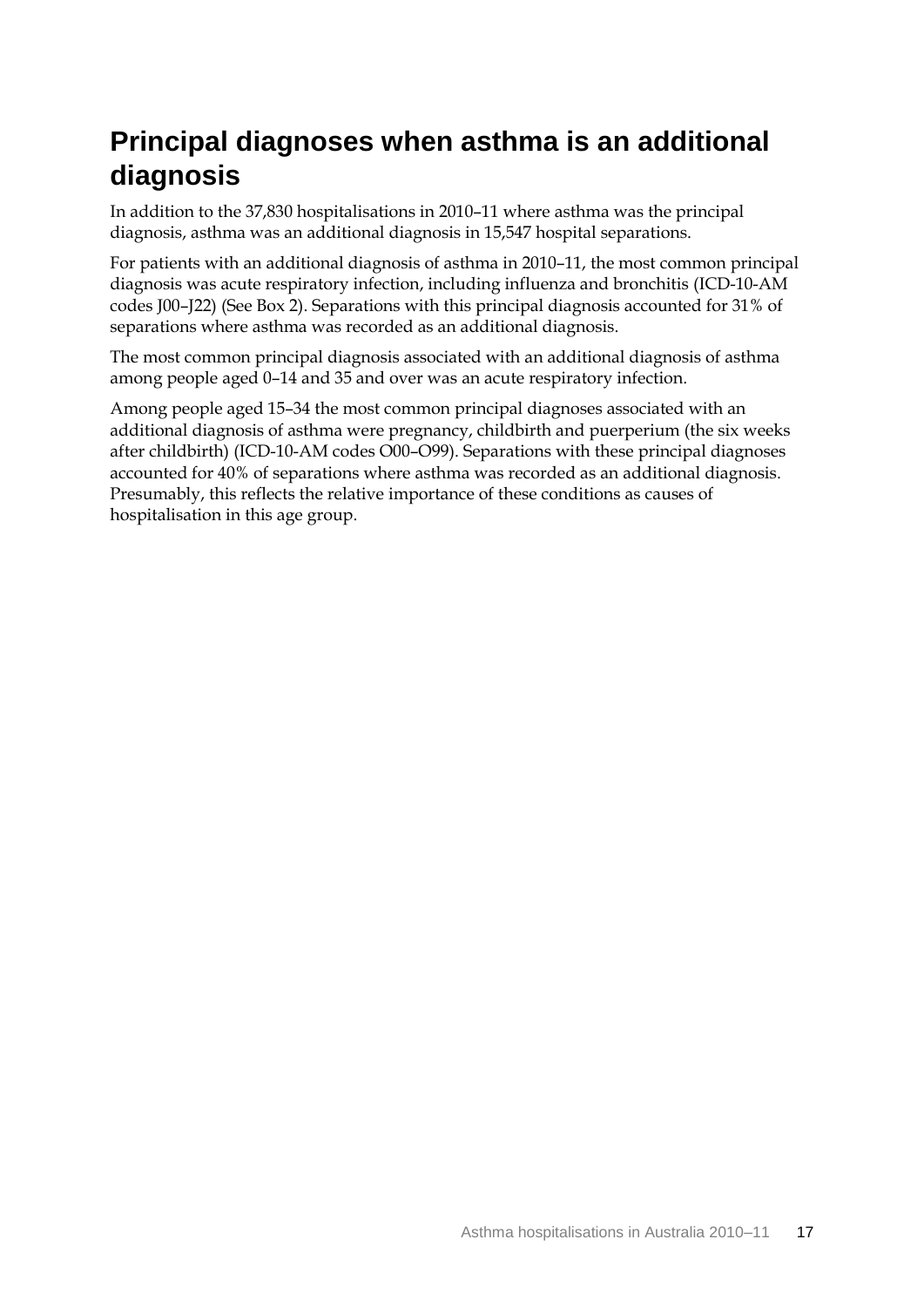## <span id="page-24-0"></span>**4 Invasive mechanical ventilation**

A small proportion of people with severe exacerbations of asthma either stop breathing altogether or decrease their breathing to such an extent that they are at risk of stopping breathing. This represents a severe, imminently life-threatening event which can only be averted by the introduction of artificial mechanical ventilation via an endotracheal tube ('breathing tube') attached to a positive pressure ventilator, otherwise known as a 'life support machine'. This procedure is sometimes referred to as invasive mechanical ventilation to distinguish it from non-invasive forms of ventilation used in less severe circumstances. Both invasive and non-invasive mechanical ventilation are also referred to as 'assisted ventilation'.

Information about invasive mechanical ventilation provides insights into the prevalence of severe, life-threatening asthma. This section presents data relating to the use of invasive mechanical ventilation among patients with a principal diagnosis of asthma. A list of all the procedure codes included in these analyses is provided in Appendix A, Section A.2.1.

Between 2005–06 and 2010–11, invasive mechanical ventilation occurred in 1,554 hospital separations with a principal diagnosis of asthma.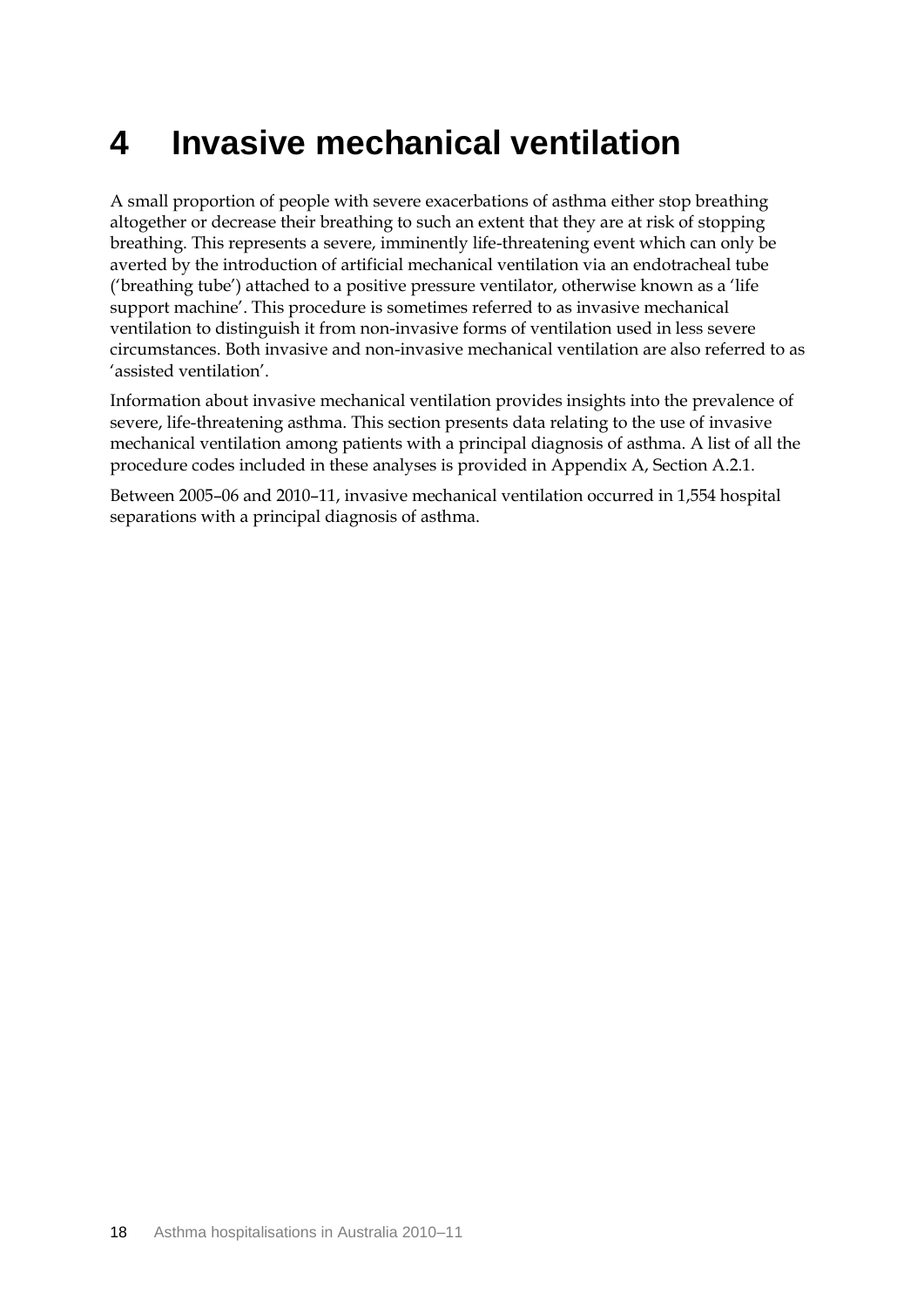## <span id="page-25-0"></span>**Population subgroups**

### **Age and sex**

The rate of hospital separations for asthma that were associated with provision of invasive mechanical ventilation was highest among young and middle-age adults and lowest for children. Patients aged 65 and over were less likely than those aged 15–64 to have undergone invasive mechanical ventilation during an asthma hospitalisation (Figure 4.1).

Among children, the rate of invasive mechanical ventilation did not differ between boys and girls. Above the age of 15, the rate of invasive mechanical ventilation was higher for males than females (Figure 4.1).



<span id="page-25-1"></span>**Figure 4.1: Rate of hospital separations for asthma with invasive mechanical ventilation, 2005–06 to 2010–11**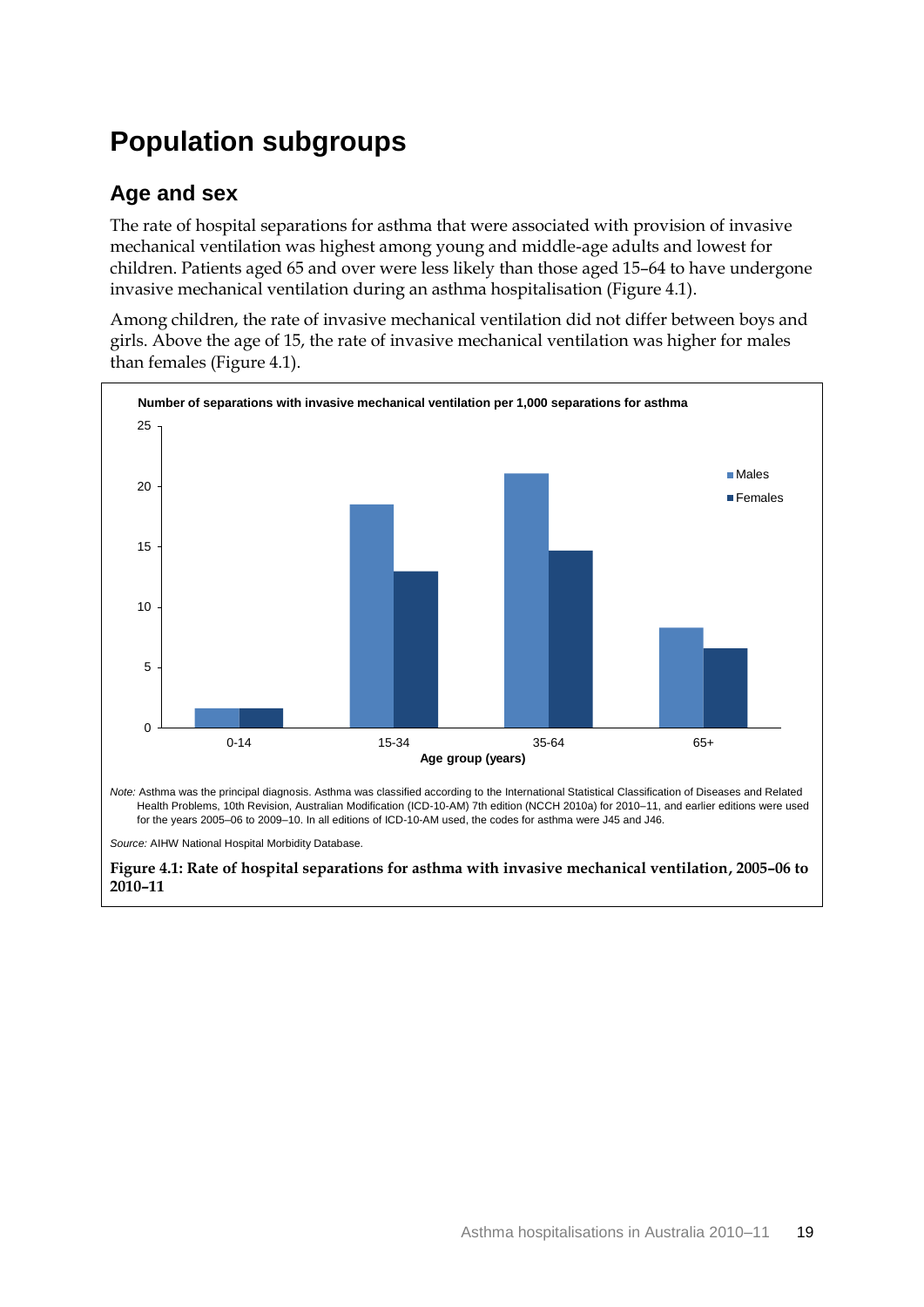### **Country of birth**

People aged 15 and over born in a non-English-speaking country were more likely to have invasive mechanical ventilation during a hospital separation for asthma than those of the same age who were born in an English-speaking country [\(Figure 4](#page-26-0).2). This may reflect more severe disease or, possibly, delayed implementation of effective treatment for exacerbations in adults who were born in a non-English-speaking country.



- 2. Information was not presented for ages 0–14 due to small numbers.
- 3. Asthma was the principal diagnosis. Asthma was classified according to the International Statistical Classification of Diseases and Related Health Problems, 10th Revision, Australian Modification (ICD-10-AM) 7th edition (NCCH 2010a) for 2010–11, and earlier editions were used for the years 2005–06 to 2009–10. In all editions of ICD-10-AM used, the codes for asthma were J45 and J46.

*Source:* AIHW National Hospital Morbidity Database.

<span id="page-26-0"></span>**Figure 4.2: Rate of hospital separations for asthma with invasive mechanical ventilation, by country of birth, 2005–06 to 2010–11**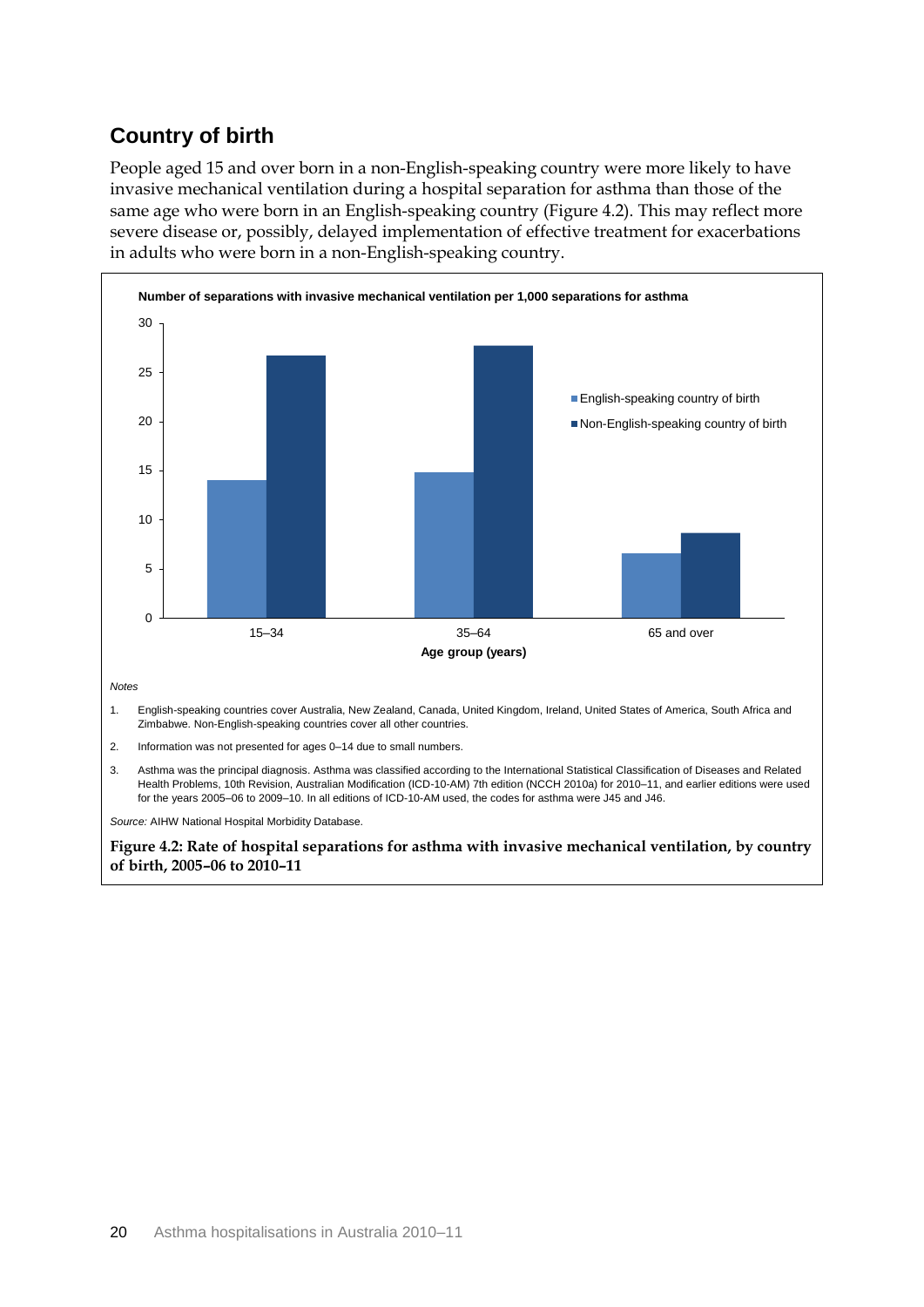## <span id="page-27-0"></span>**Trends over time**

For those aged 15 and over, there were fluctuations in the rate of invasive mechanical ventilation between 2000–01 and 2010–11, with an overall decline from 15.4 to 12.2 ventilations per 1,000 separations for asthma (Figure 4.3). Over the same period, there was little change in the proportion of separations for children aged 0–14 who received invasive mechanical ventilation during a hospital stay for asthma, with a rate of 1.1 ventilations per 1,000 separations for asthma in 2000–01 and 1.8 ventilations per 1,000 separations for asthma in 2010–11 (Figure 4.3). This observed trend for children needs to be treated with caution as the provision of mechanical ventilation for this age group was so infrequent.



 Health Problems, 10th Revision, Australian Modification (ICD-10-AM) 7th edition (NCCH 2010a) for 2010–11, and earlier editions were used for the years 2000–01 to 2009–10. In all editions of ICD-10-AM used, the codes for asthma were J45 and J46.

*Source:* AIHW National Hospital Morbidity Database.

#### <span id="page-27-1"></span>**Figure 4.3: Proportion of hospital separations for asthma with invasive mechanical ventilation, 2000–01 to 2010–11**

The decrease in the asthma hospitalisation rate over this time period (Figure 2.7) led to a decrease in the rate of ventilations per population for those aged 15 and over. For this age group, the age-standardised rate of invasive mechanical ventilation declined from 2.3 per 100,000 population in 2000–01 to 1.1 per 100,000 in 2010–11. For children aged 0–14 the agestandardised rate of invasive mechanical ventilation showed little variation over the same time period, with a rate of 0.7 per 100,000 population in 2000–01 and 0.9 per 100,000 population in 2010–11. As previously mentioned, this observed trend for children needs to be treated with caution as the provision of mechanical ventilation for this age group was so rare.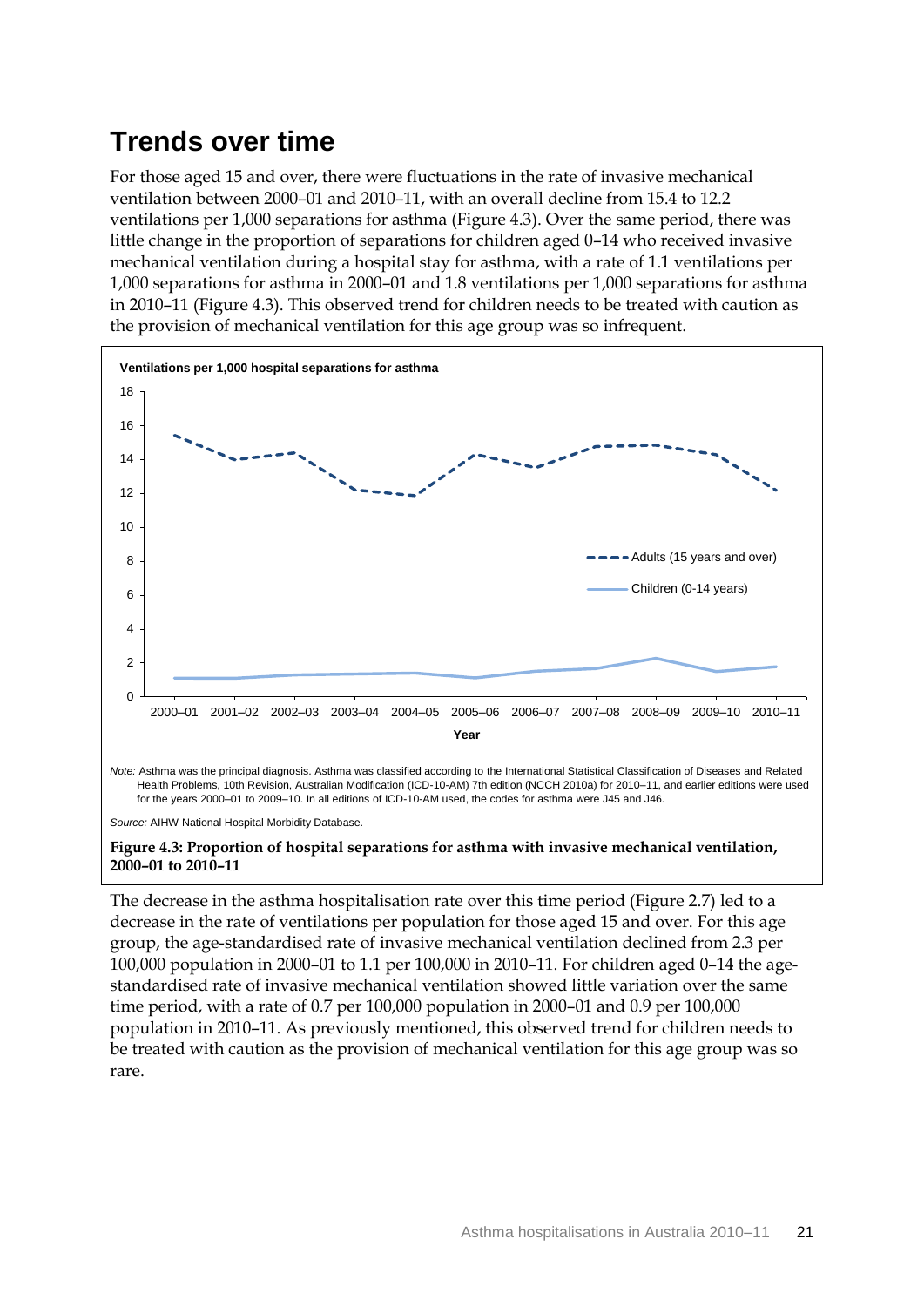## <span id="page-28-0"></span>**5 Health expenditure on asthma**

## <span id="page-28-1"></span>**Estimating health expenditure on asthma**

Direct health expenditure is a term used to describe the amount spent on health care services. In this report, data from the AIHW Disease Expenditure Database 2008–09 are used to describe direct health expenditure for asthma and all conditions in Australia. This database contains estimates of expenditure by disease category, age group and sex for hospital admitted patient services, out-of-hospital medical services, prescription pharmaceuticals and 'other' expenditure (See Box 3 for more detailed information about each category of expenditure).

### **Box 3: Health sectors in the Disease Expenditure Database 2008–09**

- 'Hospital admitted patient services' comprises expenditure on public and private hospital services for admitted patients (same-day as well as overnight admissions). This category also includes expenditure for medical services provided to private admitted patients in hospitals.
- 'Out-of-hospital medical services' comprises expenditure on care in the community from General Practitioners as well as specialists, and from imaging and pathology services. Specifically, it includes Medicare Benefits Scheme (MBS) unreferred attendances, imaging, pathology, specialist, other medical MBS and any other medical services expenditure for 2008–09 that has not been counted elsewhere.
- 'Prescription pharmaceuticals' includes expenditure on benefit paid pharmaceuticals (Pharmaceutical Benefits Scheme (PBS) and Repatriation Pharmaceutical Benefits Scheme (RPBS) pharmaceuticals); under co-payment prescriptions; and private prescriptions.
- 'Other' expenditure comprises expenditure on optometrical services, dental, community mental health and public health cancer screening. The category 'other' is not applicable for asthma but is applicable for total recurrent health expenditure.

The method used in estimating the direct health expenditure in the AIHW Disease Expenditure Database is generally a 'top–down' approach (except in the case of hospital admitted patient services data) where total expenditure across the health system is estimated and then allocated to the relevant conditions. Although this method yields consistency, good coverage, and totals that add up to known expenditures, it is not as sensitive or accurate for any specific disease as may be provided by a detailed 'bottom–up' analysis of actual costs incurred by patients with that disease.

A 'bottom-up' approach in allocating disease expenditure, however, faces several practical difficulties. For example, expenditure, such as capital expenses or expenses for general aids and medical appliances, cannot be attributed to specific conditions. There is also a lack of available data that would enable linkage of broad expenditure costs to a particular disease for items such as over-the-counter pharmaceuticals and non-admitted patient services. In the AIHW Disease Expenditure Database 2008–09, expenditure that was not able to be allocated by disease includes: capital expenditure; non-admitted patient hospital services; over-thecounter drugs; other health practitioner services (except optometry); community health services expenditure (except community mental health); expenditure on public health programs (except cancer screening programs); health administration; health aids and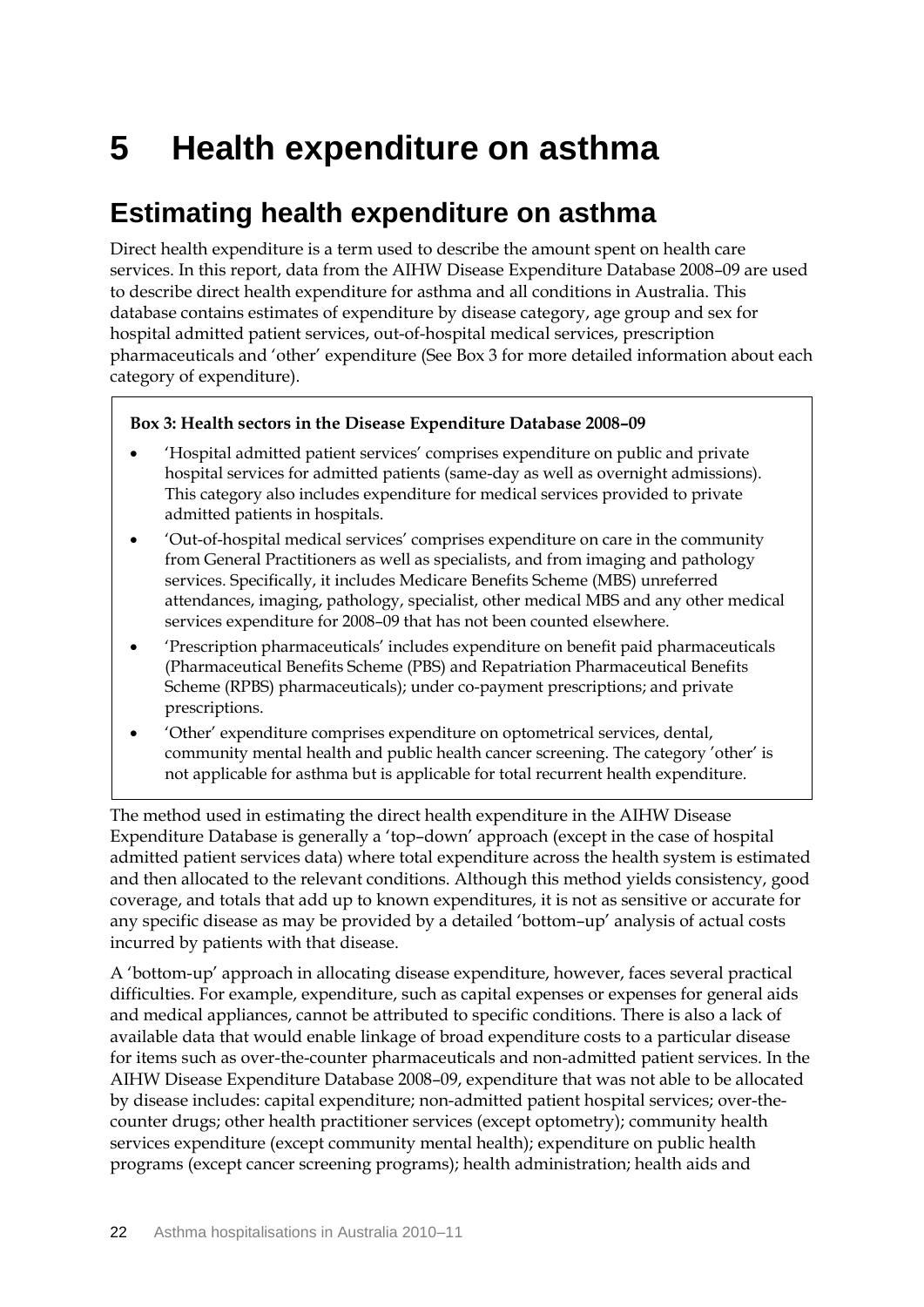appliances; and patient transport (ambulance). As a result, approximately 70% of total direct health expenditure was allocated by disease (AIHW 2010), providing conservative estimates of direct expenditure by disease.

Although it is not without shortcomings, the AIHW Disease Expenditure Database provides a broad picture of the use of health system resources classified by disease. AIHW continue to improve the methodology used to produce these estimates.

For more information about the AIHW Disease Expenditure Database, refer to Appendix A, Section A.2.3, and the data quality statement available at: <http://meteor.aihw.gov.au/content/index.phtml/itemId/512599>.

### <span id="page-29-0"></span>**Direct health expenditure on asthma**

In 2008–09, estimated direct health expenditure attributable to asthma was \$655 million, accounting for 0.9% of total allocated health expenditure in that year.

Approximately \$128 million of estimated direct health expenditure attributable to asthma was for admitted patient hospital care. The pattern of expenditure on asthma differs somewhat to the pattern for diseases overall. A substantially lower proportion of asthma expenditure was attributed to admitted patient hospital care (20%) compared with total recurrent health expenditure across all diseases (52%). Half (50%) of all asthma expenditure in 2008–09 was attributed to prescription pharmaceuticals, compared to 14% across all diseases (Figure 5.1, Appendix table B.5). This is consistent with the fact that asthma is a condition predominantly treated and managed in the community through primary health care and medication use.



### <span id="page-29-2"></span><span id="page-29-1"></span>**Other impacts of asthma**

Direct health expenditure for asthma is only one component of the economic burden of asthma. Other costs, such as productivity loss due to the impact of asthma on labour force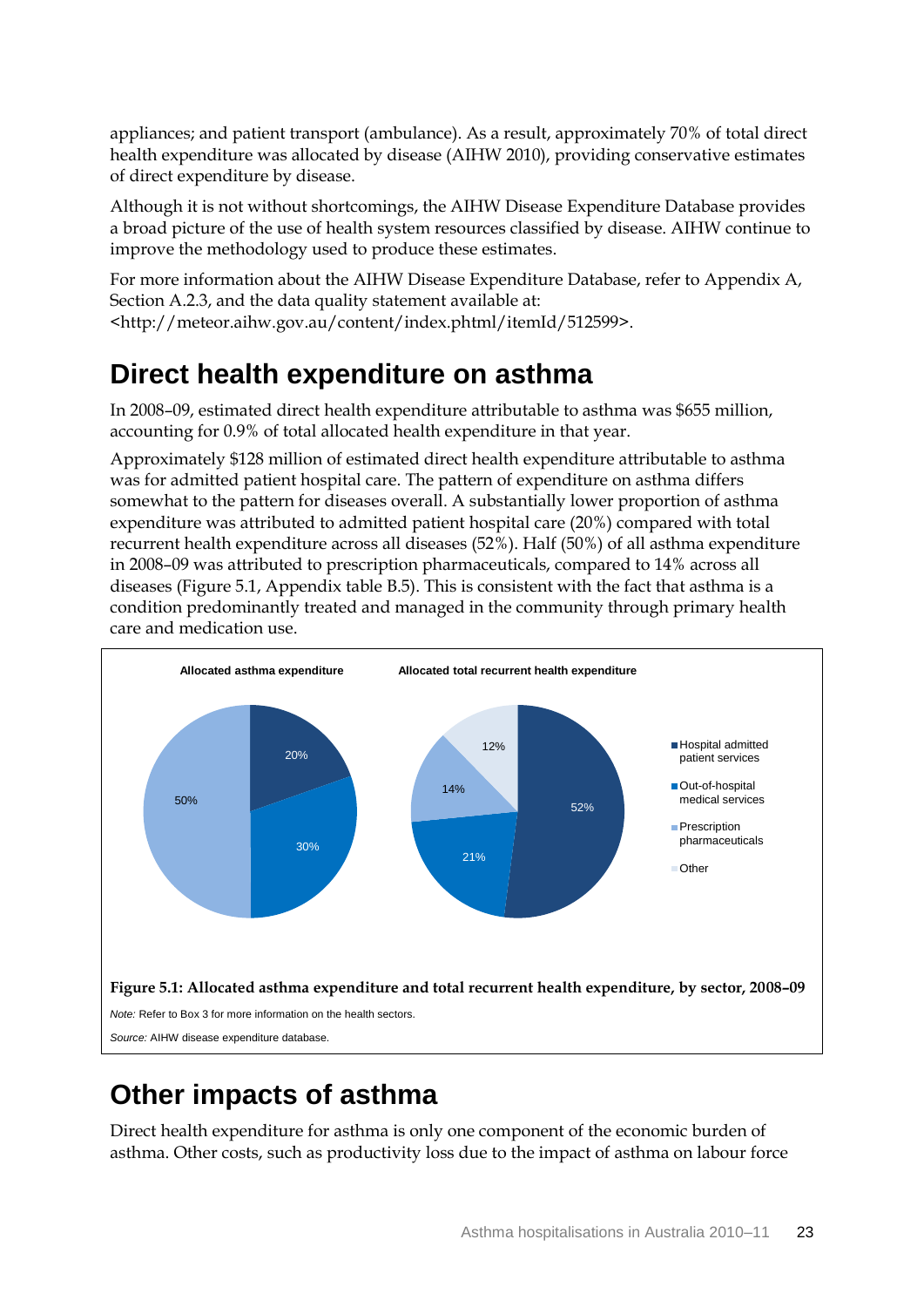participation and costs incurred by families and carers of people with asthma, are not reflected in the direct health expenditure estimates. At present, there are little data on these other aspects of the economic burden of asthma.

One alternative approach to quantifying the economic impact of asthma, and of other diseases more broadly, is the 'burden of disease' approach, which was used in the Global Burden of Disease Study (IHME 2013). In this approach, the impact of disease is quantified in terms of impact on survival (measured by 'years of life lost') and impact on functional capacity (measured by 'years of life disabled'). The combined effect of both of these impacts is summarised as disability-adjusted life years (DALYs), which quantify the burden attributable to a specific disease. One DALY represents one year of lost 'good health'. It is a summary measure that reflects the overall impact of a particular disease due to morbidity and mortality (Mathers et al. 1999).

In 2003, asthma was estimated to account for 2.4% of the total disease burden in Australia as measured by DALYs (Begg et al. 2007, AIHW: ACAM 2009).

Latest estimates from the 2010 Global Burden of Disease Study showed that, worldwide, asthma accounted for 2.3% of years lived with disability attributable to non-communicable diseases (Vos et al. 2012) and 1.7% of DALYs attributable to non-communicable diseases (Murray et al. 2012).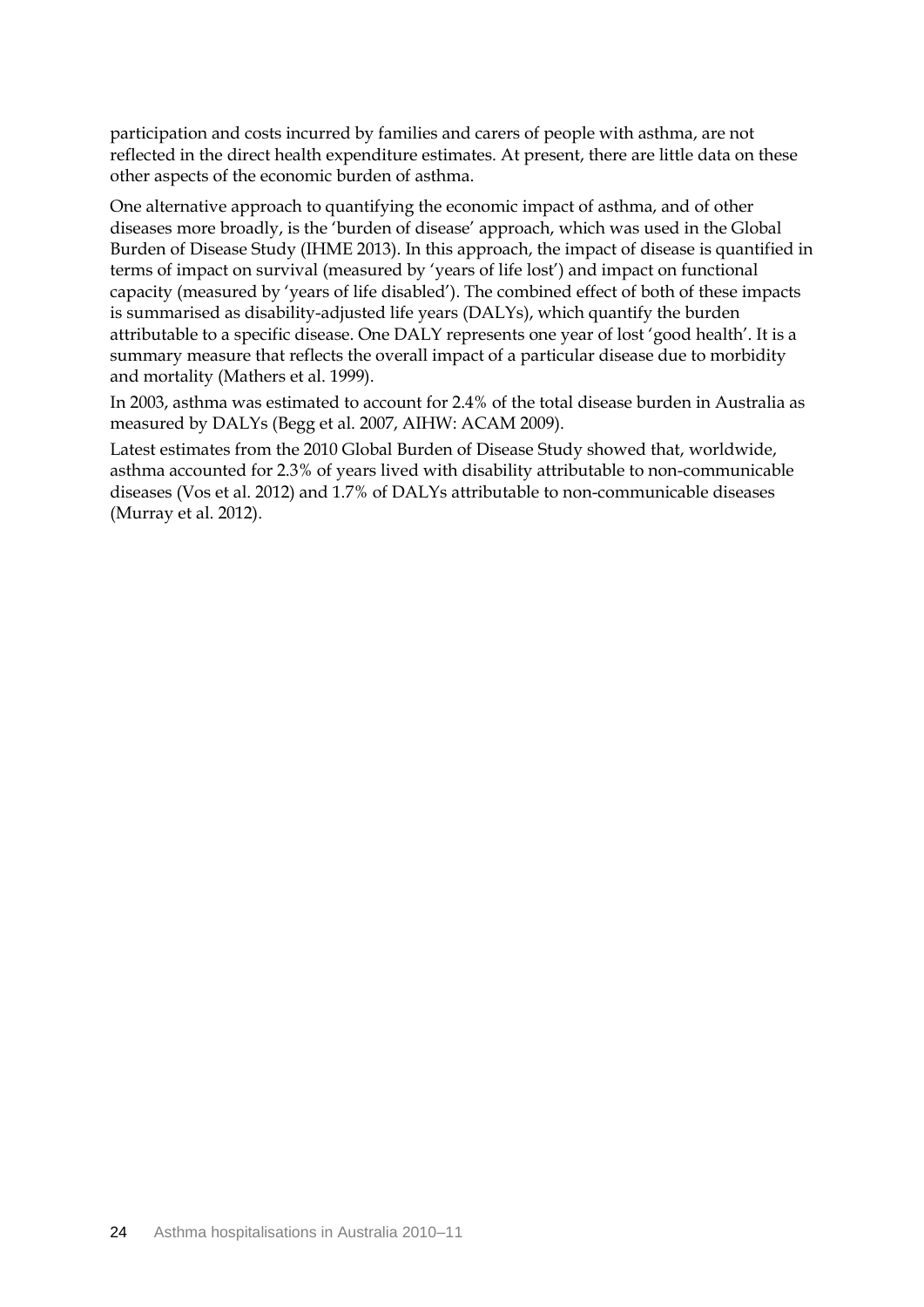# <span id="page-31-0"></span>**Appendix A: Methods and data sources**

This appendix provides information on the methods and data sources used in this report. Information is provided about the population subgroup analysis.

## <span id="page-31-1"></span>**A.1 Analysis methods**

### **A.1.1 Rates**

In this report, rates per 100,000 population per year were calculated, using relevant ABS Estimated Resident Population (ERP) data.

Data from the NHMD cover financial year periods. For analysis in this report, the 30 June denominator population at the start of the financial year was used.

For analysis of seasonality, the weekly admission rates were calculated for 2009, using the 30 June 2009 population as the denominator, and for 2010, using the 30 June 2010 population as the denominator. The results for these two years were then averaged.

### **Age-standardised rates**

Age-standardised rates were used in this report to adjust for differences in population age structures when comparing rates for different periods of time, or for population subgroups. Direct age-standardisation was used.

Age-standardised rates were calculated using the following formula:

Age standardised rate (ASR) =  $\sum (r_i P_i) / \sum P_i$ 

Where:

- r*<sup>i</sup>* is the sex- and age-group specific rate for sex and age group *i* in the population being studied
- P*<sup>i</sup>* is the population of age group *i* in the standard population

The Australian population as at 30 June 2001 was the standard population in all analyses (ABS 2008).

### **A.1.2 Exclusions**

In all analysis presented in this report, separations were excluded if care type was coded as 7.3 (*Newborn* with no qualified days), 9 (*Posthumous organ procurement*) or 10 (*Hospital boarder*).

Separations were excluded from the analysis if age was not reported.

Separations where sex was unspecified were included, unless the data were broken down by sex, in which case separations where sex was unspecified were excluded. Separations where sex was unspecified cover separations where sex was indeterminate, not stated or inadequately described.

In the country of birth analysis, country of birth code 0 was not defined, and was therefore excluded from the analysis. This affected 0.05% of asthma hospitalisations.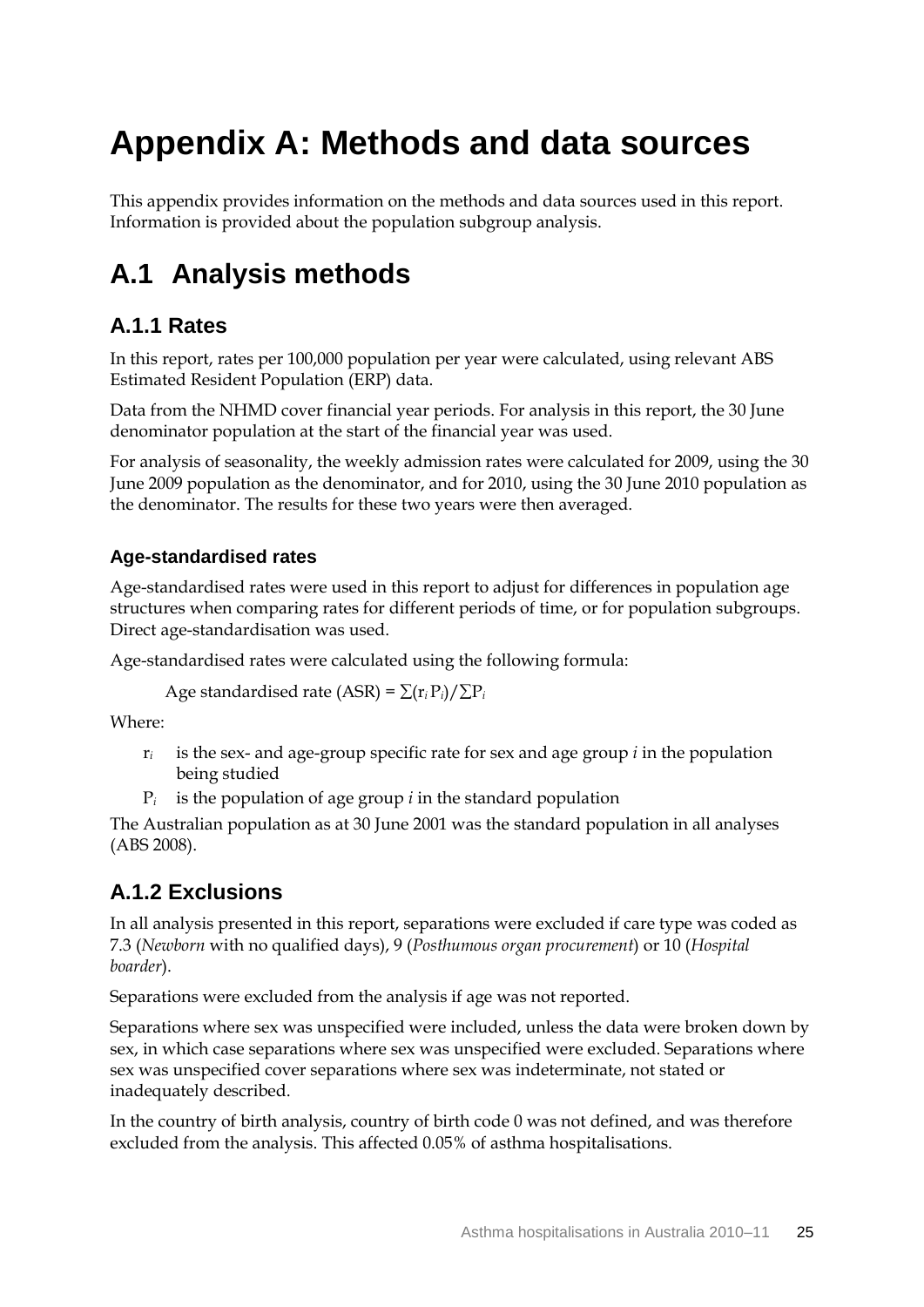In the analysis of additional diagnoses (when asthma was the principal diagnosis), the following additional diagnoses were excluded:

- symptoms, signs and abnormal clinical and laboratory findings, not elsewhere classified (R00–R99)
- injury, poisoning and certain other consequences of external causes (S00–T98)
- factors influencing health status and contact with health services (Z00–Z99)
- codes for special purposes (U00–U99).

### <span id="page-32-0"></span>**A.2 Data sources**

### **A.2.1 Hospital data**

The National Hospital Morbidity Database (NHMD) contains data on episodes of care for patients admitted to hospital, including demographic, procedural and length-of-stay information. Public and private hospitals provide data for hospital separations to state and territory health authorities which are then provided to AIHW for inclusion in the NHMD. The data are collated in financial year periods.

The hospital separations data do not include episodes of non-admitted patient care provided in emergency departments or outpatient clinics. Patients in these settings may be admitted subsequently, with the care provided to them as admitted patients being included in the NHMD.

It should be noted that the data analysed for this report are based on episodes and not individuals and, hence, may include multiple episodes for the same person.

For the analysis of the average length of stay in hospital, a same-day patient is allocated a length of stay of one day. The length of stay for an overnight patient is calculated by subtracting the date the patient is admitted from the date of separation and deducting days the patient was on leave.

A data quality statement for the NHMD for 2010–11 can be found at: <http://meteor.aihw.gov.au/content/index.phtml/itemId/511338>.

### **Hospital diagnosis codes**

Principal and additional diagnoses were coded using the International Statistical Classification of Diseases and Related Health Problems, 10th Revision, Australian Modification (ICD-10-AM), 7th edition (NCCH 2010a) for 2010–11, and earlier editions were used for the years 1998–99 to 2009–10.

### **Mechanical ventilation**

Procedures were recorded using the seventh edition of the Australian Classification of Health Interventions (ACHI) (NCCH 2010b).

The procedure codes based on ACHI that have been included in these analyses are:

- Invasive ventilation
	- 13882-00—Management of continuous ventilatory support ≤24 hours
	- 13882-01—Management of continuous ventilatory support >24 hours <96 hours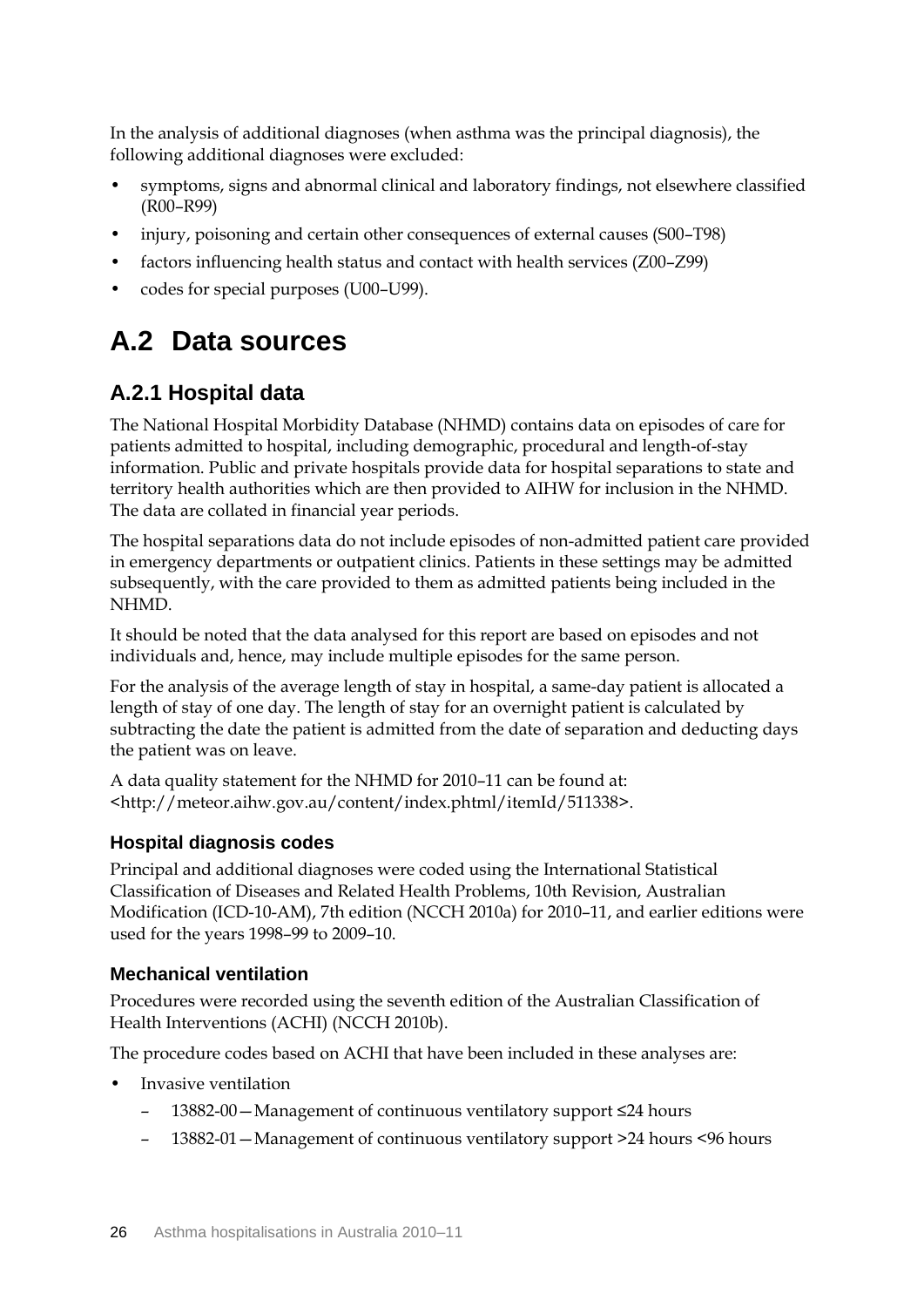- 13882-02—Management of continuous ventilatory support ≥96 hours
- 13857-00—Continuous ventilatory support, initiation outside of ICU
- 13879-00—Continuous ventilatory support, initiation in ICU

### **A.2.2 Population data**

This report uses population data sourced from the ABS. These population estimates are referred to as estimated resident populations.

The estimated resident populations used in this report are based on the 2006 Census of Population and Housing. The ABS collects the Census data and makes the following adjustments:

- All respondents in the census are placed in their state/territory, SLA, and postcode of usual residence. Overseas visitors counted in the census are excluded.
- An adjustment is made for people missed in the census (approximately 2%).
- Australians temporarily overseas on census night (these are not counted in the census) are added to the usual residence census count adjusted for undercount.

Estimated resident populations are then updated each year from the census date using indicators of population change such as births, deaths and net migration. More information is available from <www.abs.gov.au>.

### **A.2.3 Expenditure data**

Expenditure data used in this report were obtained from the Australian Institute of Health and Welfare's Disease Expenditure Database. This report considers recurrent health expenditure that has been allocated by health sector and disease.

The expenditure that was not able to be allocated by disease includes capital expenditure, non-admitted patient hospital services, over-the-counter drugs, all other health practitioner services excluding optometry, community health expenditure (except community mental health), expenditure on public health programs (except cancer screening programs), health administration, health aids and appliances and research.

Estimates in the AIHW Disease Expenditure Database are derived by combining information from the National Hospital Morbidity Database, the National Public Hospital Establishments Database, the Health Expenditure Database, the National Hospital Cost Data Collection and the Bettering the Evaluation and Care of Health survey of General Practice activity.

A data quality statement for the AIHW Disease Expenditure Database, 2008–09, can be found at: [<http://meteor.aihw.gov.au/content/index.phtml/itemId/512599>](http://meteor.aihw.gov.au/content/index.phtml/itemId/512599).

## <span id="page-33-0"></span>**A.3 Population subgroup analysis**

### **Aboriginal and Torres Strait Islander Australians**

'Indigenous Australians' refers to people who identify themselves as being of Aboriginal or Torres Strait Islander origin. In this report information about hospitalisations among Indigenous Australians was compared with that for 'Other Australians', a category covering non-Indigenous Australians, as well as those whose Indigenous status was not stated.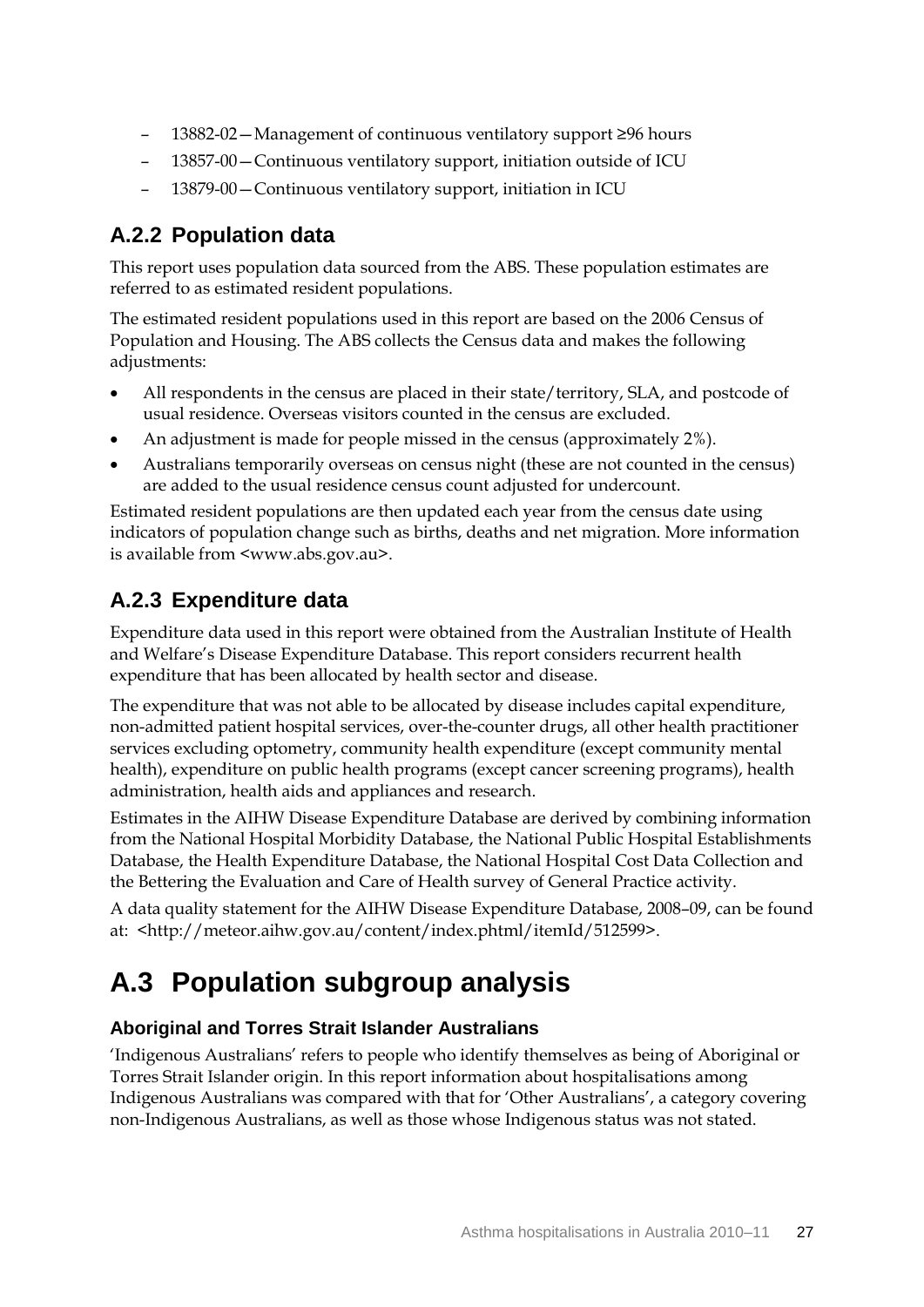Hospitalisation data from all states and territories were used in this analysis. This approach was recommended in the report 'Indigenous identification in hospital separations data: Quality report' (AIHW 2013).

An estimated 88% of Indigenous patients were correctly identified in Australian public hospital admission records in 2011–12 (AIHW 2013). This is one year after the analysis presented here.

The population counts used in this analysis were drawn from the experimental projections, series B, calculated by the ABS (ABS 2009b).

### **Country of birth**

The Department of Immigration and Multicultural and Indigenous Affairs (DIMIA) developed a classification from 1996 census data, which places every country into one of four groups based on the relative English proficiency of recent arrivals to Australia (DIMA 2001).

In this report the category 'English-speaking countries' correspond to countries in the DIMIA English proficiency group 1, namely Australia, New Zealand, the United Kingdom, Ireland, the United States of America, Canada, Zimbabwe or South Africa. These are the main countries from which Australia receives overseas settlers who are likely to speak English. 'Non-English-speaking countries' cover all other countries. This corresponds to the DIMIA English proficiency countries in the remaining groups 2 to 4.

### **Socioeconomic status**

The SEIFA Index of Relative Socio-economic Disadvantage (IRSD) is one of five indexes developed by the ABS to measure socioeconomic characteristics associated with geographic locations (ABS 2006a), based on information from the Australian Census of Population and Housing. Each index summarises information relating to a variety of social and economic characteristics associated with families and households, personal education qualifications and occupation.

This report uses the SEIFA IRSD index as it provides a summary score for a range of key socioeconomic variables that are related to health status, including household income and resources; education; occupation; fluency in English; and Indigenous status. The index is constructed so that relatively advantaged areas have high index values.

Individual records were classified into quintiles of socioeconomic status according to the SEIFA index value associated with the Statistical Local Area (SLA) of usual residence of the patient. The quintiles were calculated using the population-based method, so that each quintile will contain approximately 20% of the population. Quintile 1 (SES 1) includes households with the lowest socioeconomic status and quintile 5 (SES 5) includes households with the highest socioeconomic status.

It is important to note that the index reflects the relative disadvantage of all people living in an area, not of an individual. Therefore, this measure probably under-represents the true inequality in health at the individual level.

#### **Cities, regional and remote areas**

This report uses the remoteness classification based on the 2006 Australian Standard Geographical Classification (ASGC). The ASGC was derived by the ABS from information collected in the 2006 Census of Population and Housing. The remoteness classification uses Accessibility/Remoteness Index of Australia (ARIA) scores to determine remoteness areas.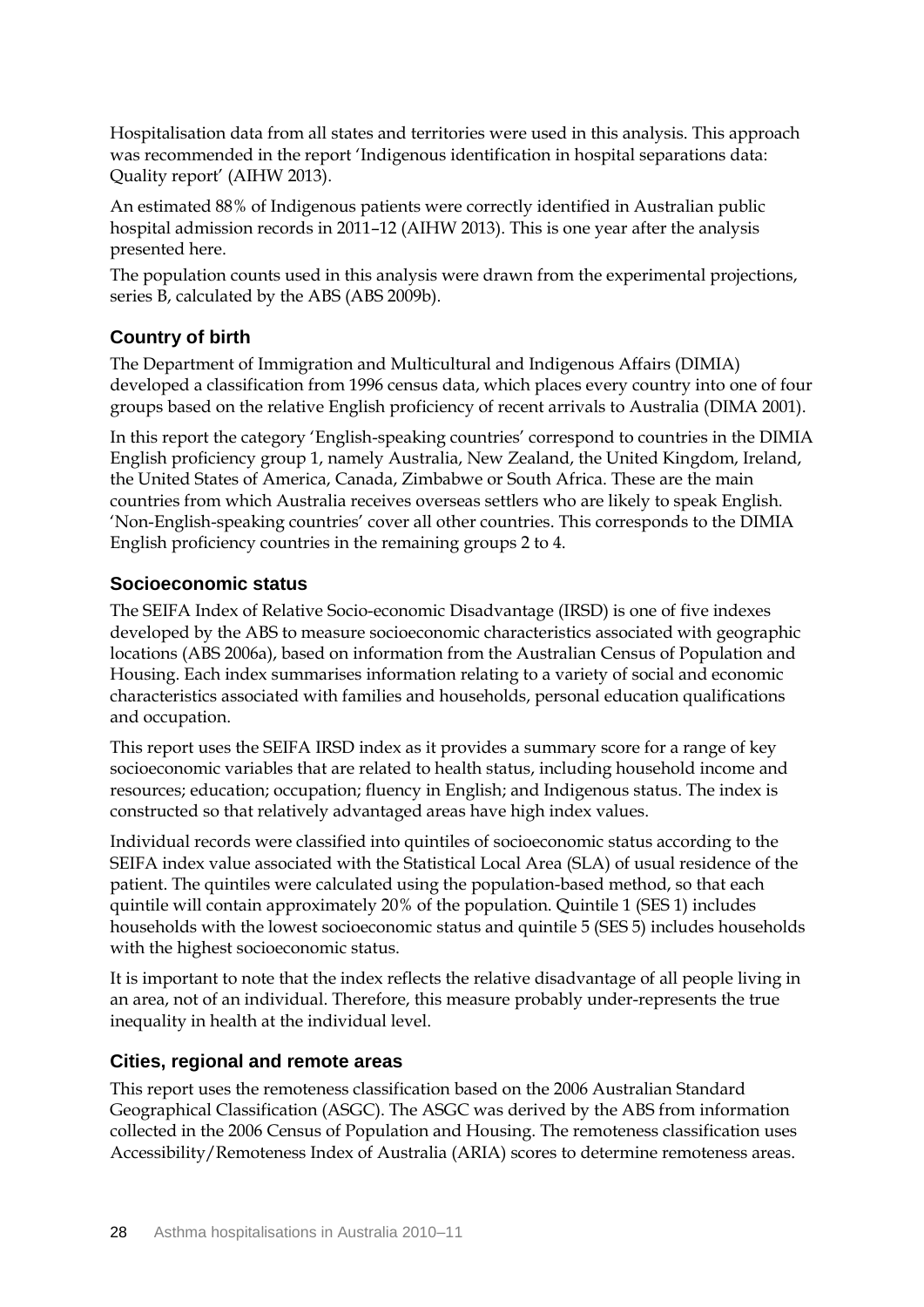This index is calculated based on how distant a place is by road from urban centres of varying sizes, and therefore provides a relative indication of how difficult it might be for residents to access certain services, such as health care and education (ABS 2006c).

Individual hospitalisation records were classified according to the ASGC remoteness level associated with the SLA of usual residence of the patient.

There are five remoteness areas in this classification: *Major cities*, *Inner regional*, *Outer regional*, *Remote* and *Very remote* (ABS 2006c).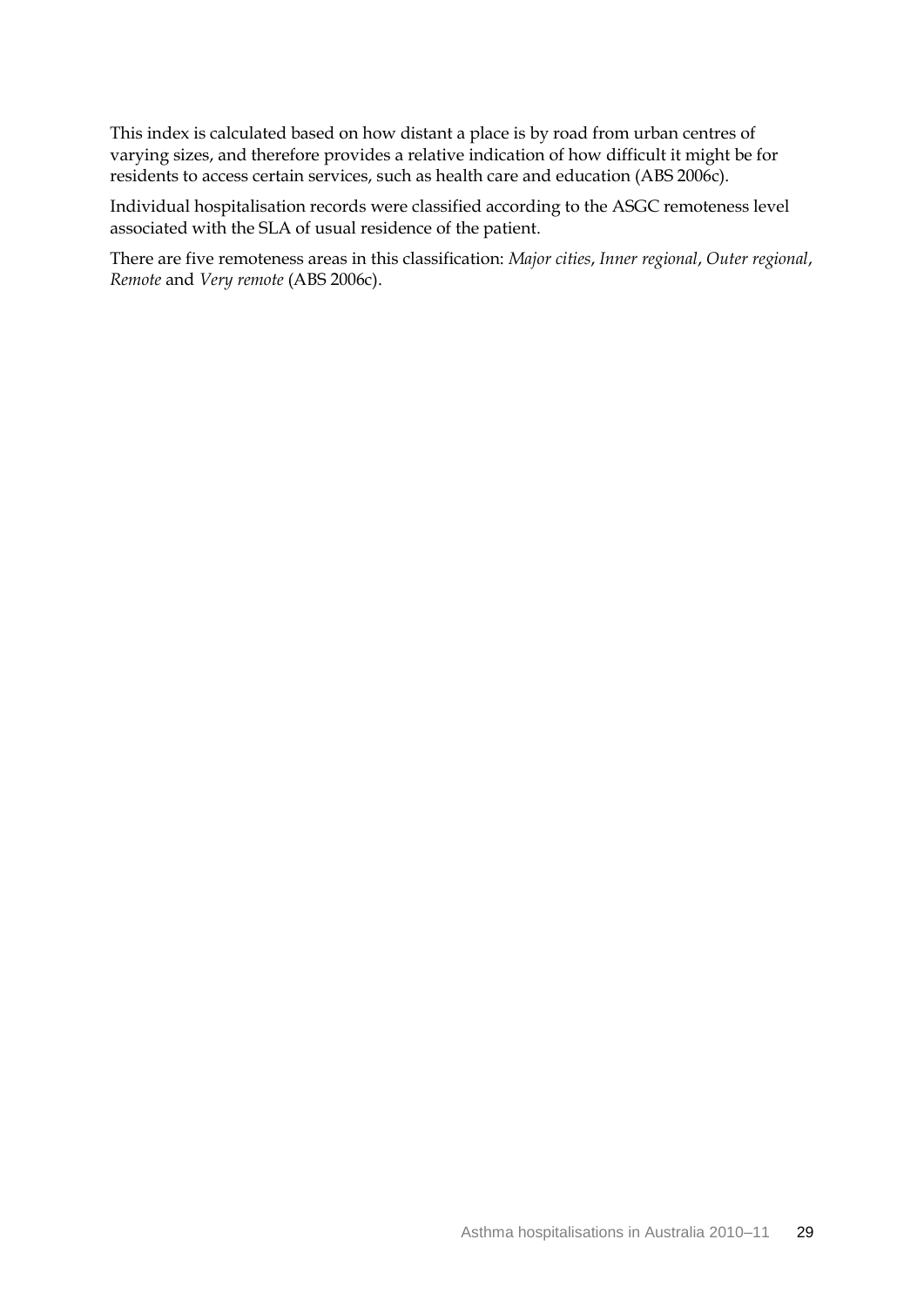## <span id="page-36-0"></span>**Appendix B: Additional tables**

|                | 0–4 vears | 5–14 years | 15–34 years |     | 35–64 years 65 years and over | All ages |
|----------------|-----------|------------|-------------|-----|-------------------------------|----------|
| Males          | 1.230     | 325        | 60          | 53  | 67                            | 172      |
| Females        | 673       | 223        | 107         | 126 | 160                           | 175      |
| <b>Persons</b> | 958       | 275        | 83          | 90  | 117                           | 175      |

#### <span id="page-36-1"></span>**Table B.1 Hospital separations for asthma per 100,000 population, 2010–11**

*Notes:*

1. Age-standardised to the Australian population as at 30 June 2001.

2. Asthma was the principal diagnosis. Asthma was classified according to the International Statistical Classification of Diseases and Related Health Problems, 10th Revision, Australian Modification (ICD-10-AM), 7th edition (NCCH 2010a). The codes for asthma were J45 and J46.

*Source:* AIHW National Hospital Morbidity Database.

#### <span id="page-36-2"></span>**Table B.2 Hospital separations for asthma and all causes per 100,000 population, 1998–99 to 2010–11**

|             | Asthma     |                      |          | All causes   |                      |          |
|-------------|------------|----------------------|----------|--------------|----------------------|----------|
|             | 0-14 years | 15 years<br>and over | All ages | $0-14$ years | 15 years<br>and over | All ages |
| 1998-99     | 738        | 167                  | 284      | 13,853       | 35,583               | 31,120   |
| 1999-00     | 579        | 161                  | 247      | 13,664       | 36,105               | 31,496   |
| 2000-01     | 653        | 152                  | 255      | 13,622       | 37,142               | 32,312   |
| $2001 - 02$ | 525        | 130                  | 211      | 13,796       | 37,910               | 32,957   |
| $2002 - 03$ | 482        | 115                  | 191      | 13,668       | 38,801               | 33,639   |
| 2003-04     | 502        | 113                  | 193      | 13,661       | 39,311               | 34,043   |
| 2004-05     | 518        | 104                  | 189      | 13,235       | 39,812               | 34,354   |
| 2005-06     | 535        | 101                  | 190      | 13,393       | 40,761               | 35,140   |
| 2006-07     | 522        | 92                   | 181      | 13355        | 41654                | 35,842   |
| 2007-08     | 524        | 95                   | 183      | 13632        | 42230                | 36,357   |
| 2008-09     | 515        | 87                   | 175      | 13624        | 42857                | 36,853   |
| 2009-10     | 548        | 90                   | 184      | 13527        | 44004                | 37,744   |
| 2010-11     | 495        | 92                   | 175      | 13,580       | 44,819               | 38,403   |

*Notes:*

1. Age-standardised to the Australian population as at 30 June 2001.

2. Asthma hospital separations relate to separations where asthma was the principal diagnosis. Asthma was classified according to the International Statistical Classification of Diseases and Related Health Problems, 10th Revision, Australian Modification (ICD-10-AM) 7th edition (NCCH 2010a) for 2010–11, and earlier editions were used for the years 1998–99 to 2009–10. In all editions of ICD-10-AM used, the codes for asthma were J45 and J46.

*Source:* AIHW National Hospital Morbidity Database.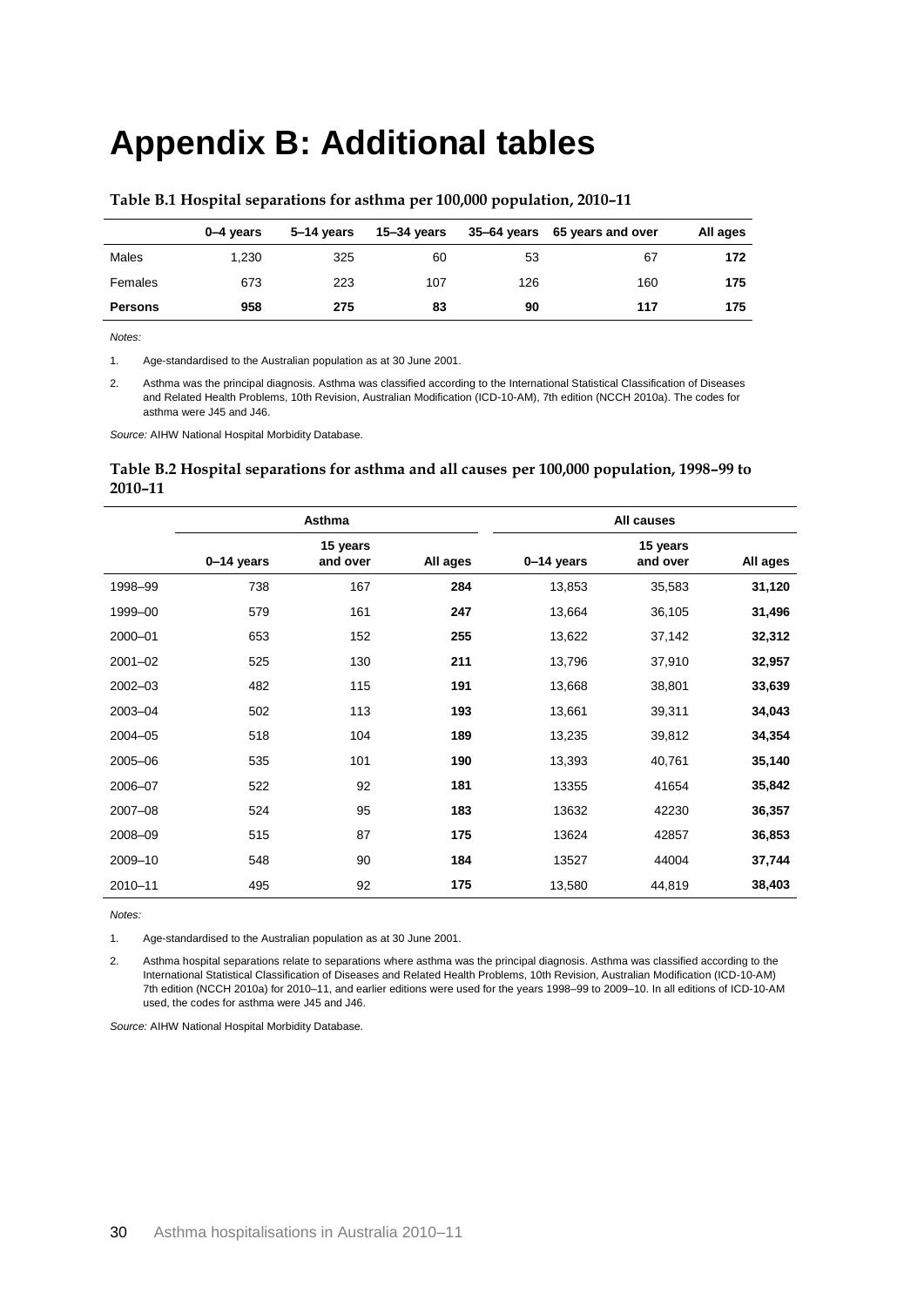|             | Indigenous | <b>Other Australians</b> | <b>All Australians</b> |
|-------------|------------|--------------------------|------------------------|
| $0 - 4$     | 965        | 958                      | 958                    |
| $5 - 14$    | 370        | 271                      | 275                    |
| $15 - 34$   | 167        | 81                       | 83                     |
| $35 - 54$   | 442        | 82                       | 89                     |
| 55 and over | 340        | 105                      | 108                    |
| All ages    | 366        | 171                      | 175                    |

#### <span id="page-37-0"></span>**Table B.3: Hospital separations for asthma per 100,000 population, by Indigenous status, 2010–11**

*Notes*

1. Age-standardised to the Australian population as at 30 June 2001.

2. Other Australians include people classified as non-Indigenous plus those for whom Indigenous status was not reported. Indigenous status was not reported in 1.2% of hospital separations in the Other Australians category. For more information on Indigenous identification data see Appendix A, Section A.2.

3. Asthma was the principal diagnosis. Asthma was classified according to the International Statistical Classification of Diseases and Related Health Problems, 10th Revision, Australian Modification (ICD-10-AM), 7th edition (NCCH 2010a). The codes for asthma were J45 and J46.

*Source:* AIHW National Hospital Morbidity Database.

| Age group (years) | Indigenous | <b>Not Indigenous</b> | <b>Not stated</b> | <b>All Australians</b> |
|-------------------|------------|-----------------------|-------------------|------------------------|
| $0 - 4$           | 667        | 12,981                | 169               | 13,817                 |
| $5 - 14$          | 477        | 6,942                 | 84                | 7,503                  |
| $15 - 34$         | 312        | 4,771                 | 60                | 5,143                  |
| $35 - 54$         | 526        | 4,896                 | 52                | 5,474                  |
| 55 and over       | 180        | 5,633                 | 80                | 5,893                  |
| All ages          | 2,162      | 35,223                | 445               | 37,830                 |

#### <span id="page-37-1"></span>**Table B.4: Number of hospital separations for asthma by Indigenous status**

*Notes*

1. For more information on Indigenous identification data see Appendix A, Section A.2.

2. Asthma was the principal diagnosis. Asthma was classified according to the International Statistical Classification of Diseases and Related Health Problems, 10th Revision, Australian Modification (ICD-10-AM), 7th edition (NCCH 2010a). The codes for asthma were J45 and J46.

*Source:* AIHW National Hospital Morbidity Database.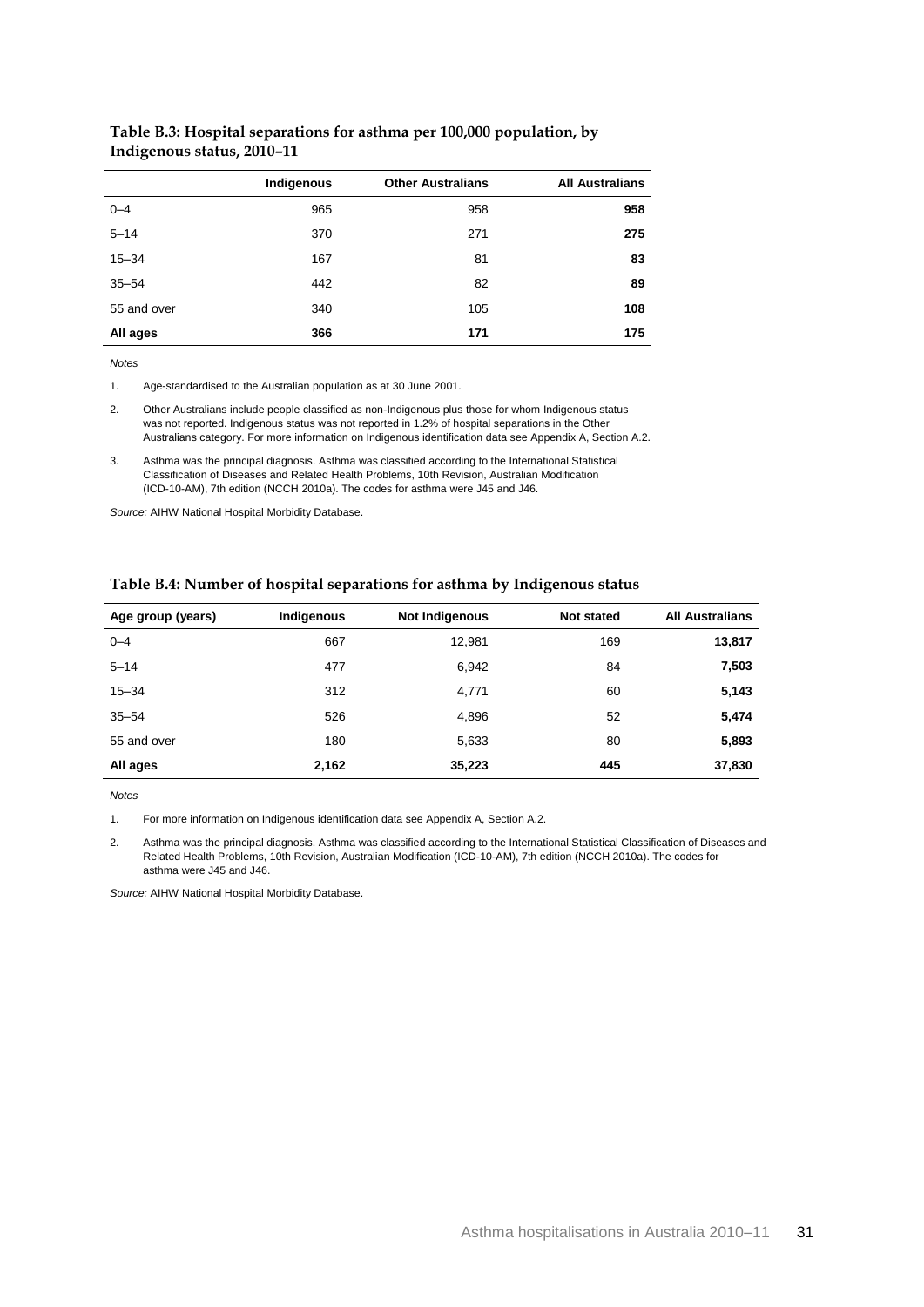#### <span id="page-38-0"></span>**Table B.5: Allocated asthma expenditure and total recurrent health expenditure, by sector, 2008–09**

|                                    | Asthma expenditure |          | <b>Total recurrent health</b><br>expenditure |          |
|------------------------------------|--------------------|----------|----------------------------------------------|----------|
| <b>Health sector</b>               | \$(million)        | Per cent | \$ (million)                                 | Per cent |
| Prescription pharmaceuticals       | 328                | 50.1     | 10.583                                       | 14.2     |
| Out-of-hospital medical expenses   | 198                | 30.3     | 15.871                                       | 21.4     |
| Admitted patients                  | 128                | 19.6     | 38.675                                       | 52.1     |
| Other                              |                    |          | 9.116                                        | 12.3     |
| <b>Total allocated expenditure</b> | 655                | 100.0    | 74.245                                       | 100.0    |

*Note:* Refer to Chapter 5, Box 3 for more information on the health sectors.

*Source:* AIHW Disease Expenditure Database.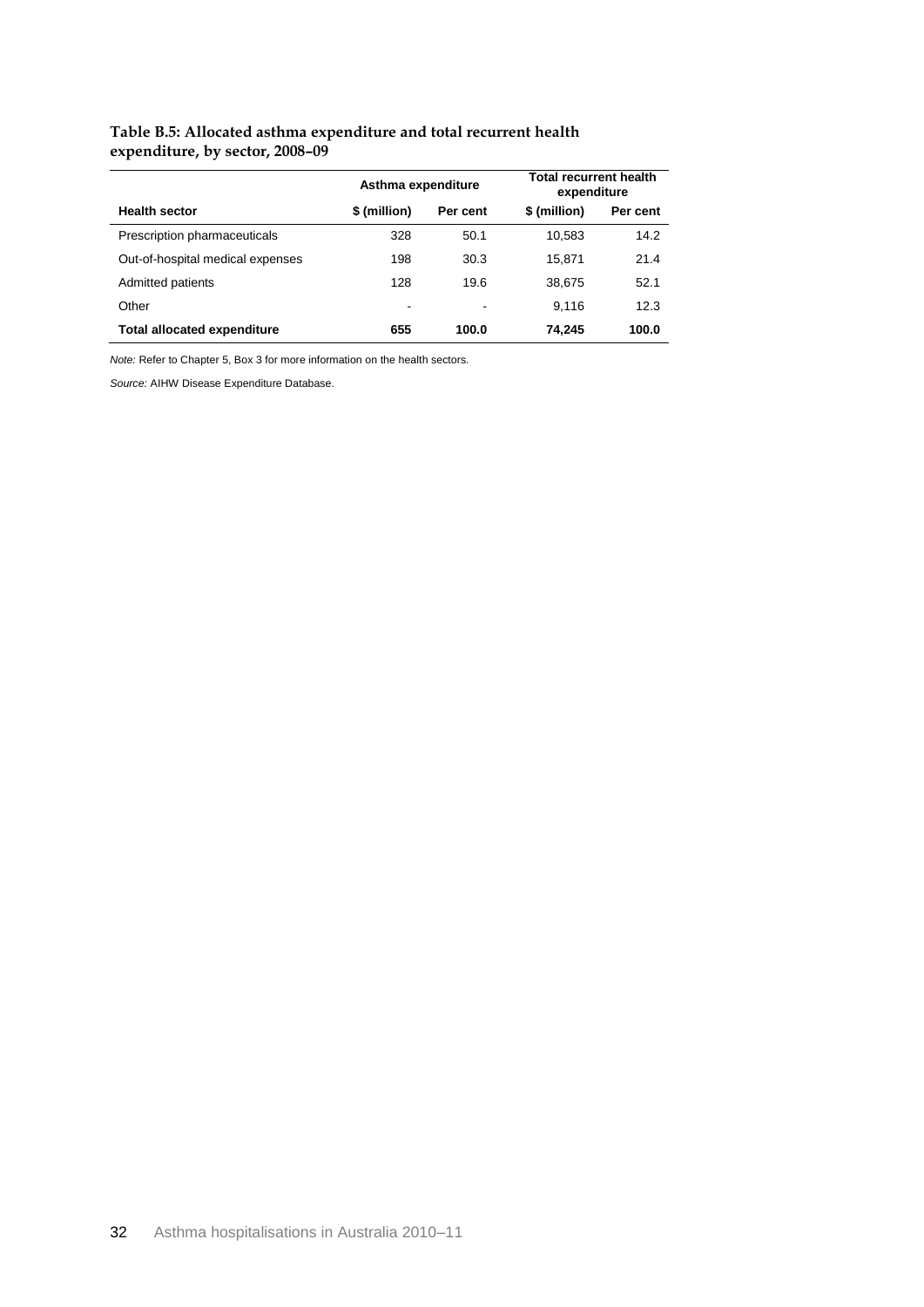# <span id="page-39-0"></span>**Glossary**

| Additional diagnosis          | In the NHMD, an additional diagnosis is a condition or<br>complaint that either coexists with the principal diagnosis or<br>arises during the episode of care. Additional diagnoses are<br>recorded if the conditions affect patient management                     |
|-------------------------------|---------------------------------------------------------------------------------------------------------------------------------------------------------------------------------------------------------------------------------------------------------------------|
| Age-standardisation           | A method of removing the influence of age when comparing<br>populations with different age structures.                                                                                                                                                              |
| Comorbidity                   | When a person has two or more health problems at the same<br>time.                                                                                                                                                                                                  |
| Hospital separation           | An episode of admitted patient care, which can be a total hospital<br>stay (from admission to discharge, transfer or death) or a portion<br>of a hospital stay beginning or ending in a change of type of care<br>(for example, from acute care to rehabilitation). |
| Incidence                     | The number of new cases (of a disease, condition or event) in a<br>population in a given time period                                                                                                                                                                |
| <b>Indigenous Australians</b> | People who identify themselves as being of Aboriginal or Torres<br>Strait Islander origin.                                                                                                                                                                          |
| <b>Other Australians</b>      | A category covering non-Indigenous Australians, as well as those<br>whose Indigenous status was not stated.                                                                                                                                                         |
| Prevalence                    | The number or proportion (of a disease, condition or event)<br>present in a population at a given time.                                                                                                                                                             |
| Principal diagnosis           | In the NHMD, the diagnosis established, after study, to be chiefly<br>responsible for occasioning the patient's episode of admitted<br>patient care.                                                                                                                |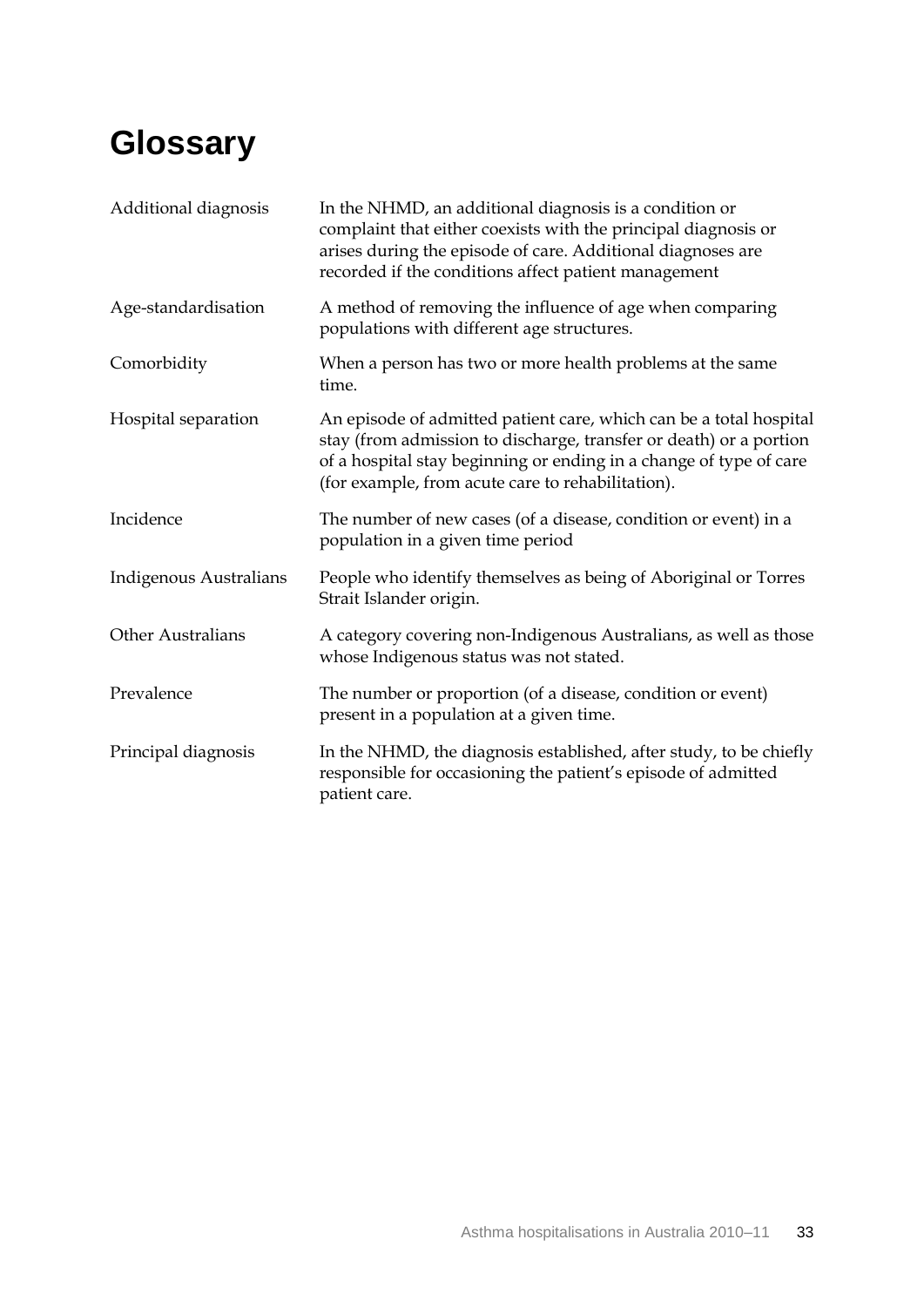## <span id="page-40-0"></span>**References**

ABS (Australian Bureau of Statistics) 2003. National health survey: users' guide, 2001. ABS cat. no. 4363.0.55.001. Canberra: ABS.

ABS 2006a. Information paper: an introduction to Socio–Economic Indexes for Areas (SEIFA). ABS cat. no. 2039.0. Canberra: ABS.

ABS 2006b. National health survey: users' guide — electronic publication, 2004–05. ABS cat. no. 4363.0.55.001. Canberra:ABS.

ABS 2006c. Statistical geography volume 1 — Australian Standard Geographical Classification (ASGC), July 2006. ABS cat. no. 1216.0. Canberra: ABS.

ABS 2008. Australian historical population statistics, 2008. ABS cat. no. 3105.0.65.001. Canberra: ABS.

ABS 2009a. National health survey: users' guide — electronic publication, 2007–08. ABS cat. no. 4363.0.55.001. Canberra: ABS.

ABS 2009b. Experimental estimates and projections, Aboriginal and Torres Strait Islander Australians: 1991 to 2021. ABS cat. no. 3238.0. Canberra: ABS.

ABS 2012. Australian Health Survey: first results, 2011–12. ABS cat. no. 4364.0.55.001. Canberra: ABS.

AIHW (Australian Institute of Health and Welfare): ACAM (Australian Centre for Asthma Monitoring) 2009. Burden of disease due to asthma in Australia 2003. AIHW Cat. no. ACM 16. Canberra: AIHW.

AIHW 2010. Health expenditure Australia 2008–09. Health and welfare expenditure series no. 42. Cat. no. HWE 51. Canberra: AIHW.

AIHW 2012. Australian hospital statistics 2010–11. Health services series no. 43. Cat. no. HSE 117. Canberra: AIHW.

AIHW 2013. Indigenous identification in hospital separations data: quality report. Cat. no. IHW 90. Canberra: AIHW.

ACAM 2011. Asthma in Australia 2011: with a focus chapter on chronic obstructive pulmonary disease. Asthma series no. 4. Cat. no. ACM 22. Canberra: AIHW.

Begg S, Vos T, Barker B, Stevenson C, Stanley L & Lopez A 2007. The burden of disease and injury in Australia 2003. Cat. no. PHE 82. Canberra: AIHW.

DIMA (Department of Immigration and Multicultural Affairs) 2001. English proficiency 1996 census. Statistical report no. 30. Canberra: DIMA.

IHME (Institute for Health Metrics and Evaluation) 2013. The global burden of disease: generating evidence, guiding policy. Seattle: University of Washington.

Johnston NW 2007. The similarities and differences of epidemic cycles of chronic obstructive pulmonary disease and asthma exacerbations. Proceedings of the American Thoracic Society 4(8):591–6.

Johnston NW, Johnston SL, Duncan JM, Greene JM, Kebadze T, Keith PK et al. 2005. The September epidemic of asthma exacerbations in children: a search for etiology. Journal of Allergy & Clinical Immunology 115(1):132–8.

Johnston NW & Sears MR 2006. Asthma exacerbations 1: epidemiology. Thorax 61(8):722–8.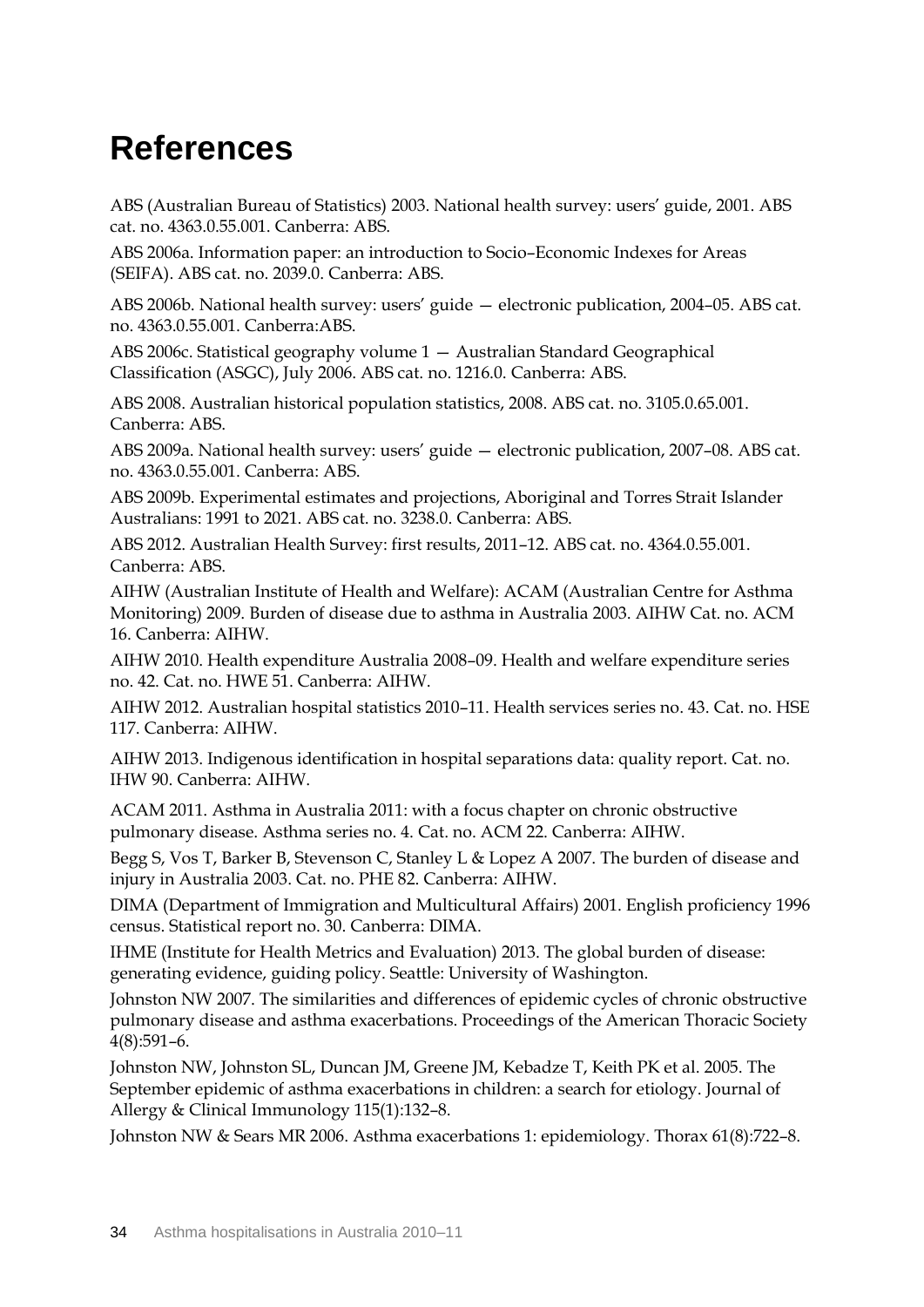Johnston SL, Pattemore PK, Sanderson G, Smith S, Lampe F, Josephs L et al. 1995. Community study of role of viral infections in exacerbations of asthma in 9–11 year old children. BMJ 310(6989):1225–9.

Lincoln D, Morgan G, Sheppeard V, Jalaludin B, Corbett S & Beard J 2006. Childhood asthma and return to school in Sydney, Australia. Public Health 120(9):854–62.

<span id="page-41-0"></span>Marks GB, Abramson MJ, Jenkins CR, Kenny P, Mellis CM, Ruffin RE et al. 2007. Asthma management and outcomes in Australia: A nation-wide telephone interview survey. Respirology 12(2):212–9.

Mathers C, Vos T & Stevenson C 1999. The burden of disease and injury in Australia. Cat. no. PHE 17. Canberra: AIHW.

Murray CJL, Vos T, Lozano R, Naghavi M, Flaxman AD, Michaud C et al. 2012. Disabilityadjusted life years (DALYs) for 291 diseases and injuries in 21 regions, 1990–2010: a systematic analysis for the Global Burden of Disease Study 2010. Lancet 380(9859):2197–223.

NCCH (National Centre for Classification in Health) 2010a. The international statistical classification of diseases and related health problems, 10th revision, Australian modification (ICD-10-AM), Tabular list of diseases and alphabetic index of diseases. 7th edn. Sydney: University of Sydney.

NCCH 2010b. The Australian Classification of Health Interventions (ACHI) — Seventh Edition — Tabular list of interventions and Alphabetic index of interventions. Sydney: University of Sydney.

<span id="page-41-1"></span>Rabe KF, Adachi M, Lai CK, Soriano JB, Vermeire PA, Weiss KB et al. 2004. Worldwide severity and control of asthma in children and adults: the global asthma insights and reality surveys. Journal of Allergy & Clinical Immunology 114(1):40–7.

Spahn J, Sheth K, Yeh W-S, Stempel DA & Stanford R 2009. Dispensing of fluticasone/salmeterol combination in the summer and asthma-related outcomes in the fall. Journal of Allergy & Clinical Immunology 124(6):1197–203.

Van Dole KB, Swern AS, Newcomb K & Nelsen L 2009. Seasonal patterns in health care use and pharmaceutical claims for asthma prescriptions for preschool- and school-aged children. Annals of Allergy, Asthma & Immunology 102(3):198–204.

Vos T, Flaxman AD, Naghavi M, Lozano R, Michaud C, Ezzati M et al. 2012. Years lived with disability (YLDs) for 1160 sequelae of 289 diseases and injuries 1990–2010: a systematic analysis for the Global Burden of Disease Study 2010. Lancet 380(9859):2163–96.

Wark PA, Johnston SL, Moric I, Simpson JL, Hensley MJ & Gibson PG 2002. Neutrophil degranulation and cell lysis is associated with clinical severity in virus-induced asthma. European Respiratory Journal 19(1):68–75.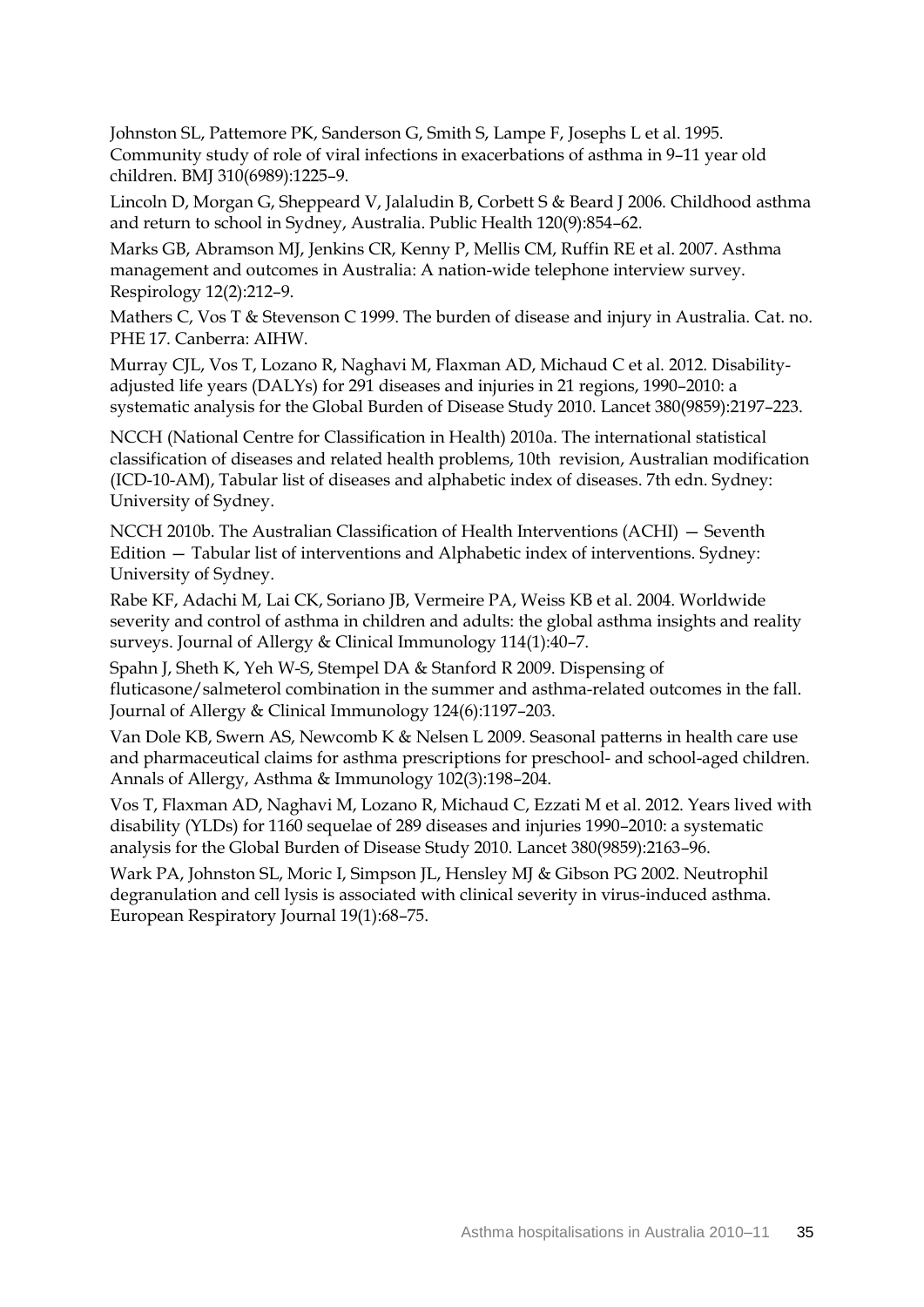## <span id="page-42-0"></span>**List of tables**

| Table B.2 Hospital separations for asthma and all causes per 100,000 population, 1998–99 to |  |
|---------------------------------------------------------------------------------------------|--|
| Table B.3: Hospital separations for asthma per 100,000 population, by Indigenous status,    |  |
|                                                                                             |  |
| Table B.5: Allocated asthma expenditure and total recurrent health expenditure, by sector,  |  |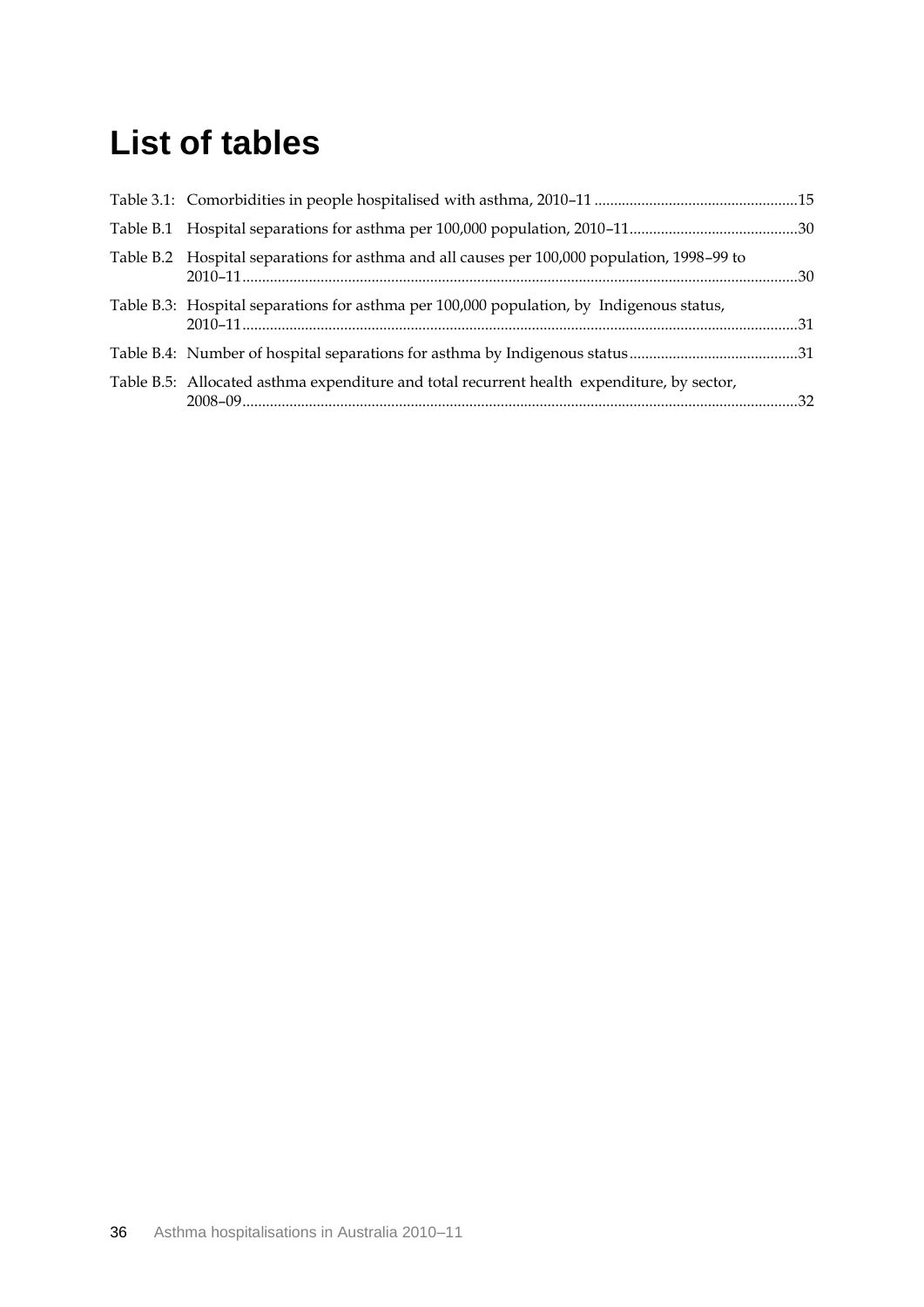# <span id="page-43-0"></span>**List of figures**

| Figure 2.2: Age distribution for hospital separations for asthma and all causes, 2010-114           |
|-----------------------------------------------------------------------------------------------------|
| Figure 2.3: Hospital separations for asthma per 100,000 population, by socioeconomic status,        |
| Figure 2.4: Hospital separations for asthma and all causes per 100,000 population, by remoteness,   |
| Figure 2.5: Hospital separations for asthma per 100,000 population, by Indigenous status, 2010-11 8 |
| Figure 2.6: Hospital separations for asthma and all causes per 100,000 population, by country of    |
| Figure 2.7: Hospital separations for asthma and all causes per 100,000 population, 1998-99 to       |
| Figure 2.8: Average length of hospital stay for asthma and all causes, 1998-99 to 2010-1112         |
| Figure 2.9: Seasonal variation in hospital admission rates for asthma, 2009-2010 14                 |
| Figure 4.1: Rate of hospital separations for asthma with invasive mechanical ventilation,           |
| Figure 4.2: Rate of hospital separations for asthma with invasive mechanical ventilation, by        |
| Figure 4.3: Proportion of hospital separations for asthma with invasive mechanical ventilation,     |
| Figure 5.1: Allocated asthma expenditure and total recurrent health expenditure, by sector,         |